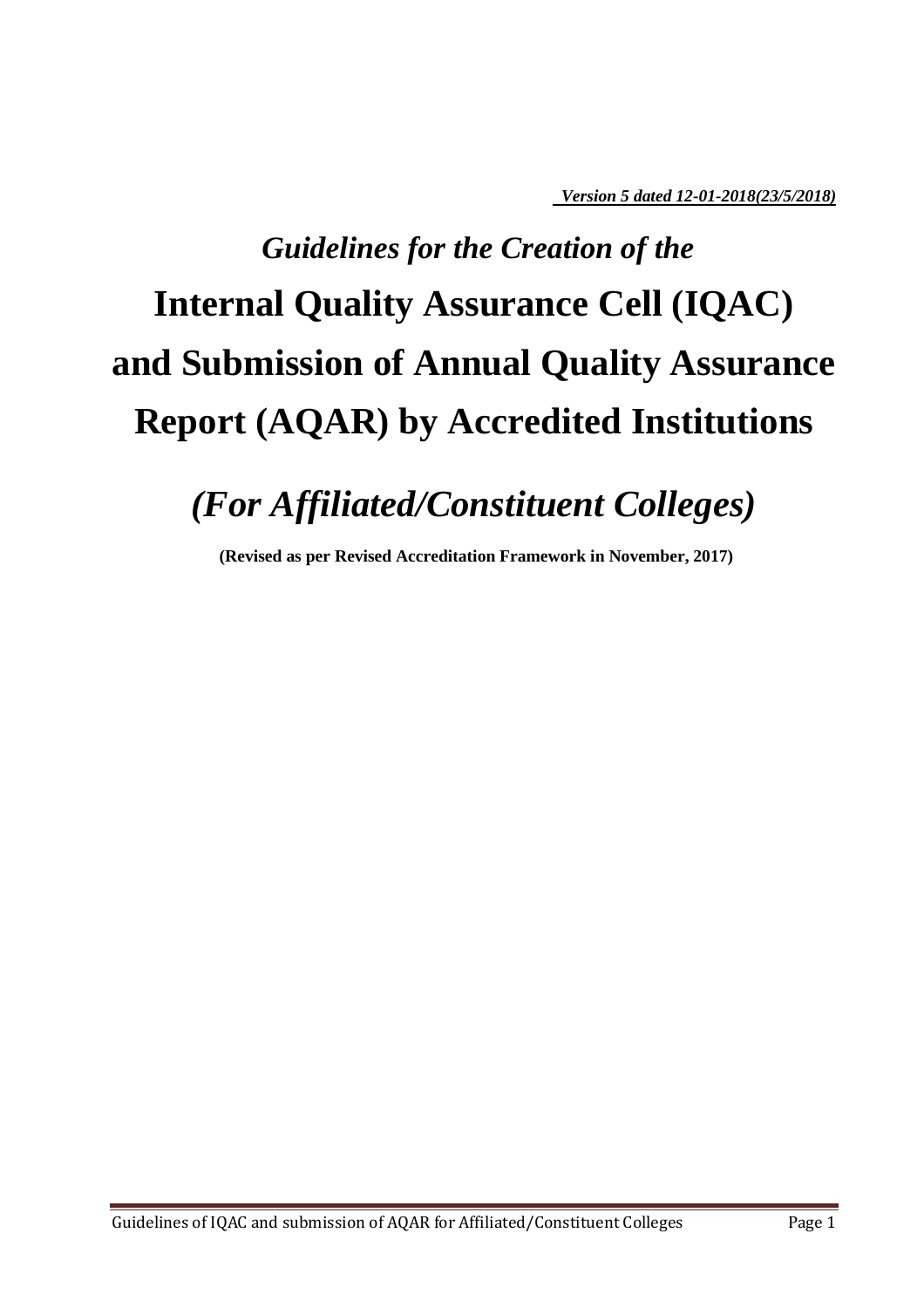

विश्वविद्यालय अनुदान आयोग का स्वायत्त संस्थान

#### **NATIONAL ASSESSMENT AND ACCREDITATION COUNCIL**

*An Autonomous Institution of the University Grants Commission* P. O. Box. No. 1075, Opp: NLSIU, Nagarbhavi, **Bengaluru - 560 072** India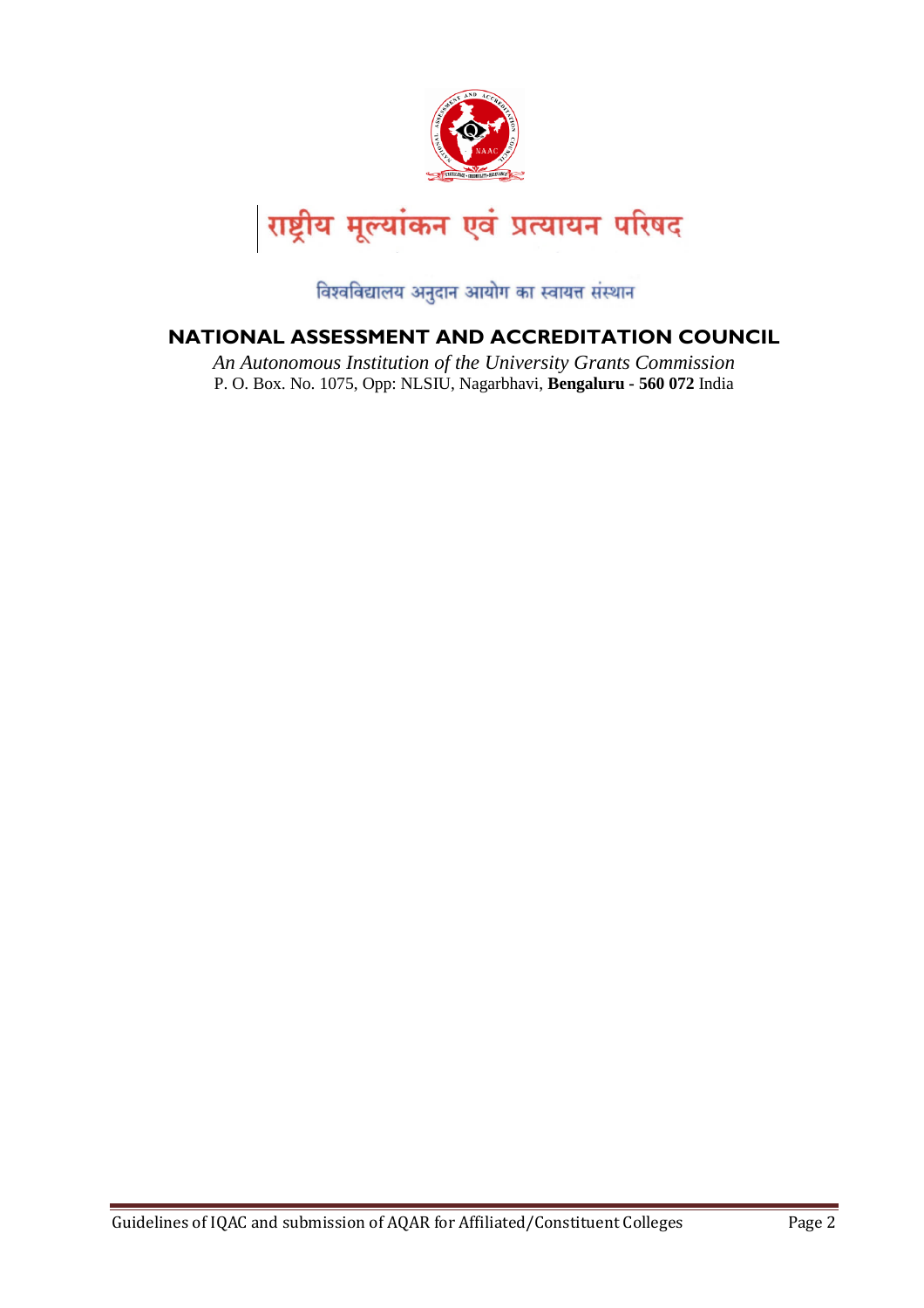### **NAAC**

#### **VISION**

*To make quality the defining element of higher education in India through a combination of self and external quality evaluation, promotion and sustenance initiatives.*

#### **MISSION**

- *To arrange for periodic assessment and accreditation of institutions of higher education or units thereof, or specific academic programmes or projects;*
- *To stimulate the academic environment for promotion of quality of teaching-learning and research in higher education institutions;*
- *To encourage self-evaluation, accountability, autonomy and innovations in higher education;*
- *To undertake quality-related research studies, consultancy and training programmes, and*
- *To collaborate with other stakeholders of higher education for quality evaluation, promotion and sustenance.*

#### **Value Framework**

To promote the following core values among the HEIs of the country:

- *Contributing to National Development*
- *Fostering Global Competencies among Students*
- *Inculcating a Value Sysstem among Students*
- *Promoting the Use of Technology*
- *Quest for Excellence*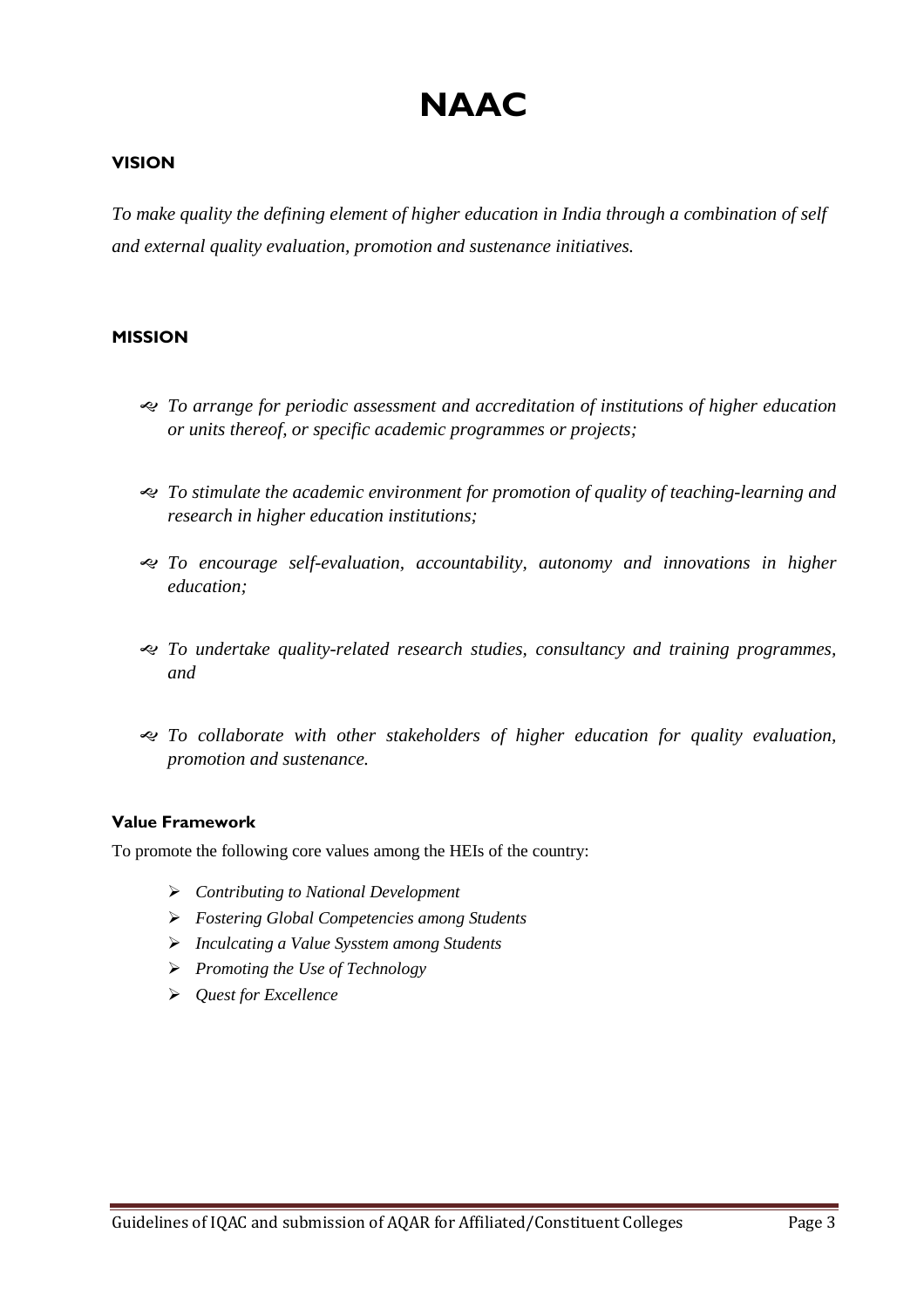# *Guidelines for the Creation of the* **Internal Quality Assurance Cell (IQAC) and Submission of Annual Quality Assurance Report (AQAR) by Accredited Institutions**

### *(for Affiliated/Constituent Colleges)*

*(Revised as per Revised Accreditation Framework in November, 2017)*



### राष्ट्रीय मूल्यांकन एवं प्रत्यायन परिषद

विश्वविद्यालय अनुदान आयोग का स्वायत्त संस्थान

#### **NATIONAL ASSESSMENT AND ACCREDITATION COUNCIL**

*An Autonomous Institution of the University Grants Commission* P. O. Box. No. 1075, Opp: NLSIU, Nagarbhavi, **Bengaluru - 560 072**, India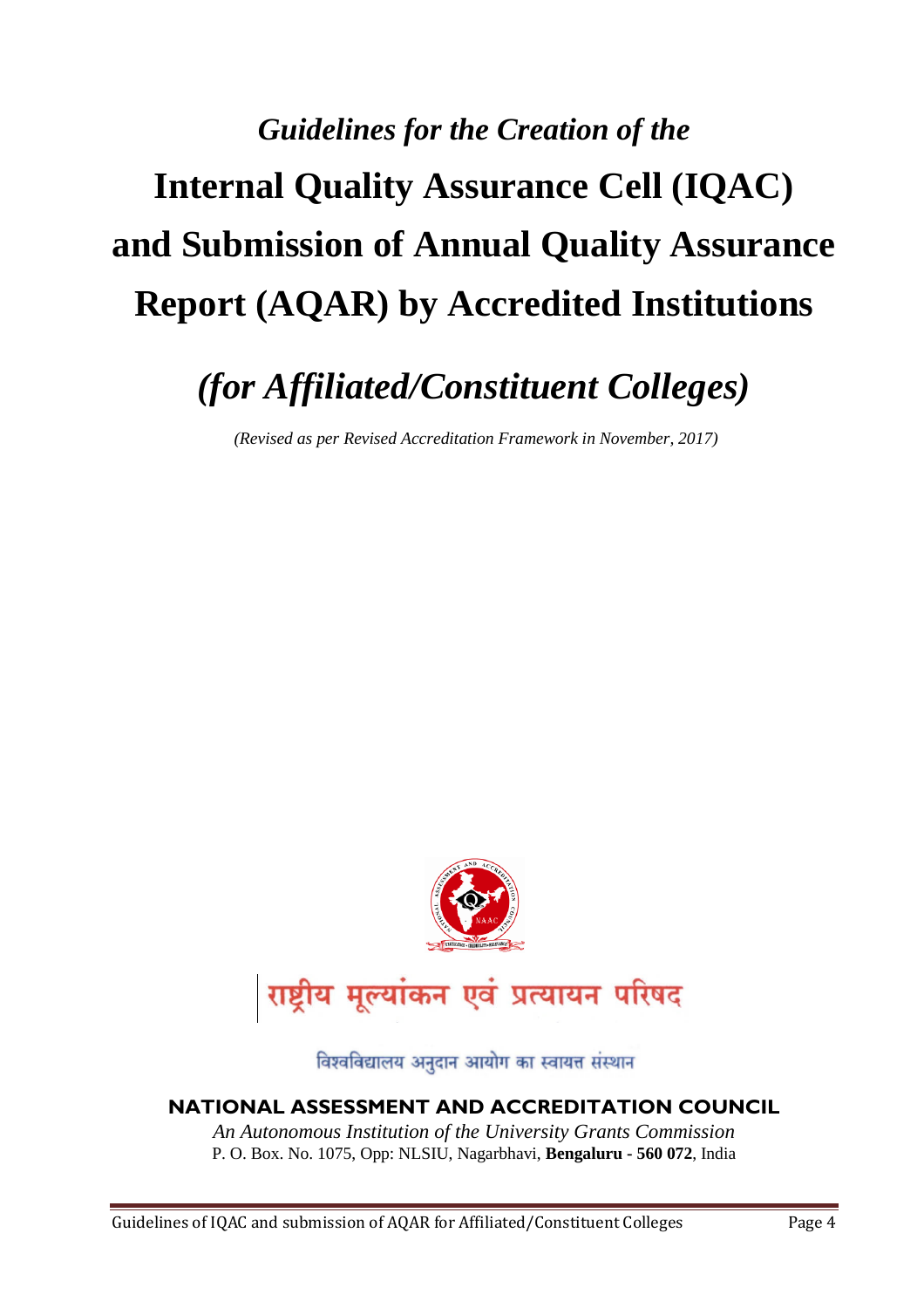#### *Published by:*

**The Director** National Assessment and Accreditation Council (NAAC) P. O. Box. No. 1075, Nagarbhavi, **Bengaluru - 560 072**, India

*Co-ordinated and Prepared by: Dr. Ganesh A. Hegde, Deputy Adviser, NAAC Dr. Vinita Sahoo, Assistant Adviser, NAAC*

Copyright © **NAAC** December 2017

All rights reserved. No part of this publication may be reproduced or utilised in any form or by any means, electronic or mechanical, including photocopying, recording, or any information storage and retrieval system, without the prior written permission of the publisher.

*Printed at:*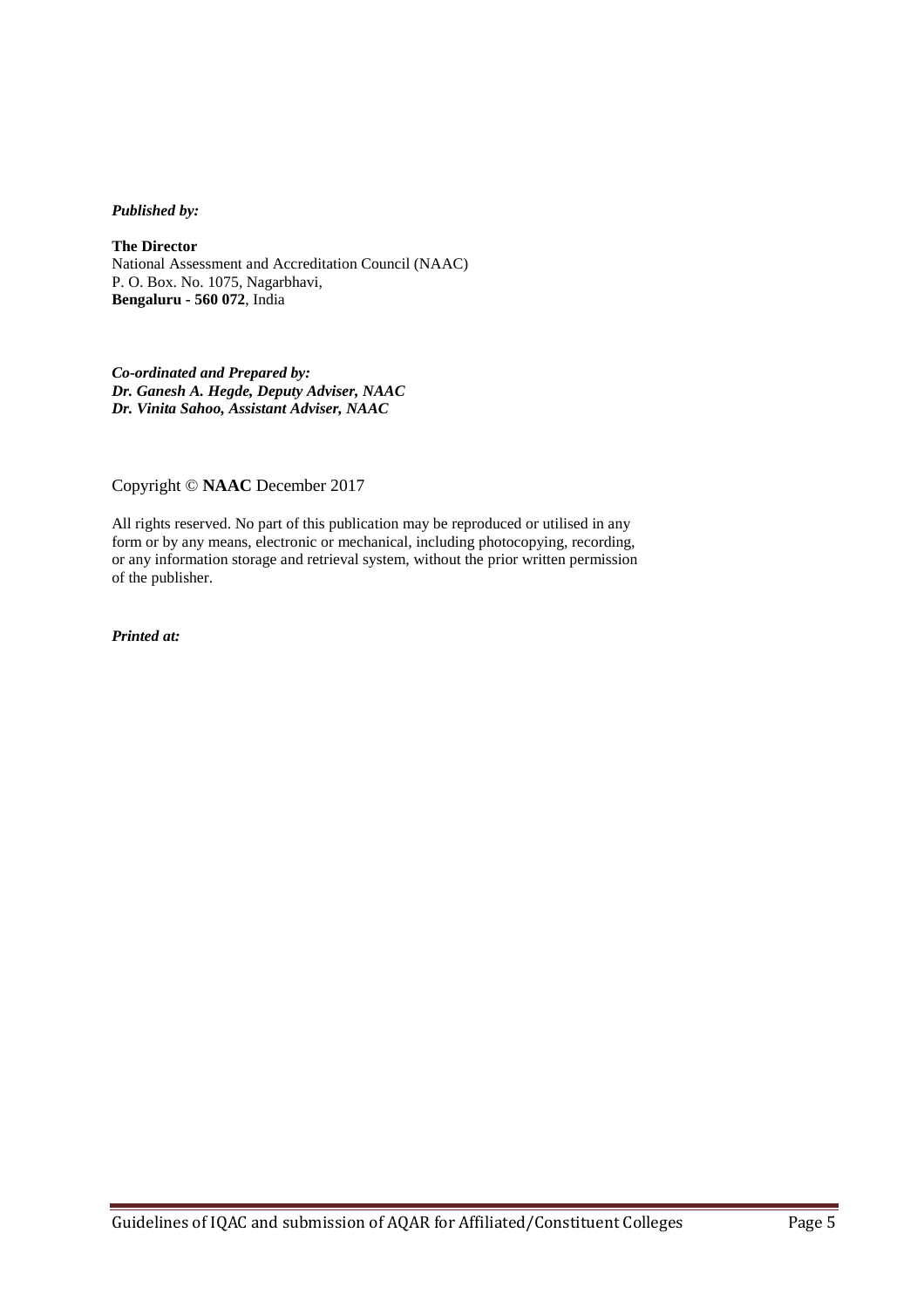#### **Contents**

|                                                | Page Nos. |
|------------------------------------------------|-----------|
| 1. Introduction                                | 4         |
| 2. Objective                                   | 4         |
| 3. Strategies                                  | . 4       |
| 4. Functions                                   | 5         |
| 5. Benefits                                    | 5         |
| 6. Composition of the IQAC                     | 6         |
| 7. The role of coordinator                     | 7         |
| 8. Operational Features of the IQAC            | 7         |
| 9. Revised Accreditation Framework             | . 8       |
| 10. Mandatory Submission of AQAR by IQAC       | . 8       |
| 11. The Annual Quality Assurance Report (AQAR) | 8         |

#### **Part – A**

| 11. Details of the Institution          |    |
|-----------------------------------------|----|
| 12. IQAC Composition and Activities     | 12 |
| $Part - B$                              |    |
| 13. Criterion $-$ I: Curricular Aspects |    |

| 14. Criterion – II: Teaching, Learning and Evaluation        | $\cdots$ 15 |
|--------------------------------------------------------------|-------------|
| 15. Criterion – III: Research, Innovations and Extension     | …… 17       |
| 16. Criterion – IV: Infrastructure and Learning Resources    | 20          |
| 17. Criterion – V: Student Support and Progression           | 22          |
| 18. Criterion – VI: Governance, Leadership and Management    | 24          |
| 19. Criterion – VII: Institutional Values and Best Practices | 27          |
| 20. Abbreviations                                            | $\ldots$ 29 |
|                                                              |             |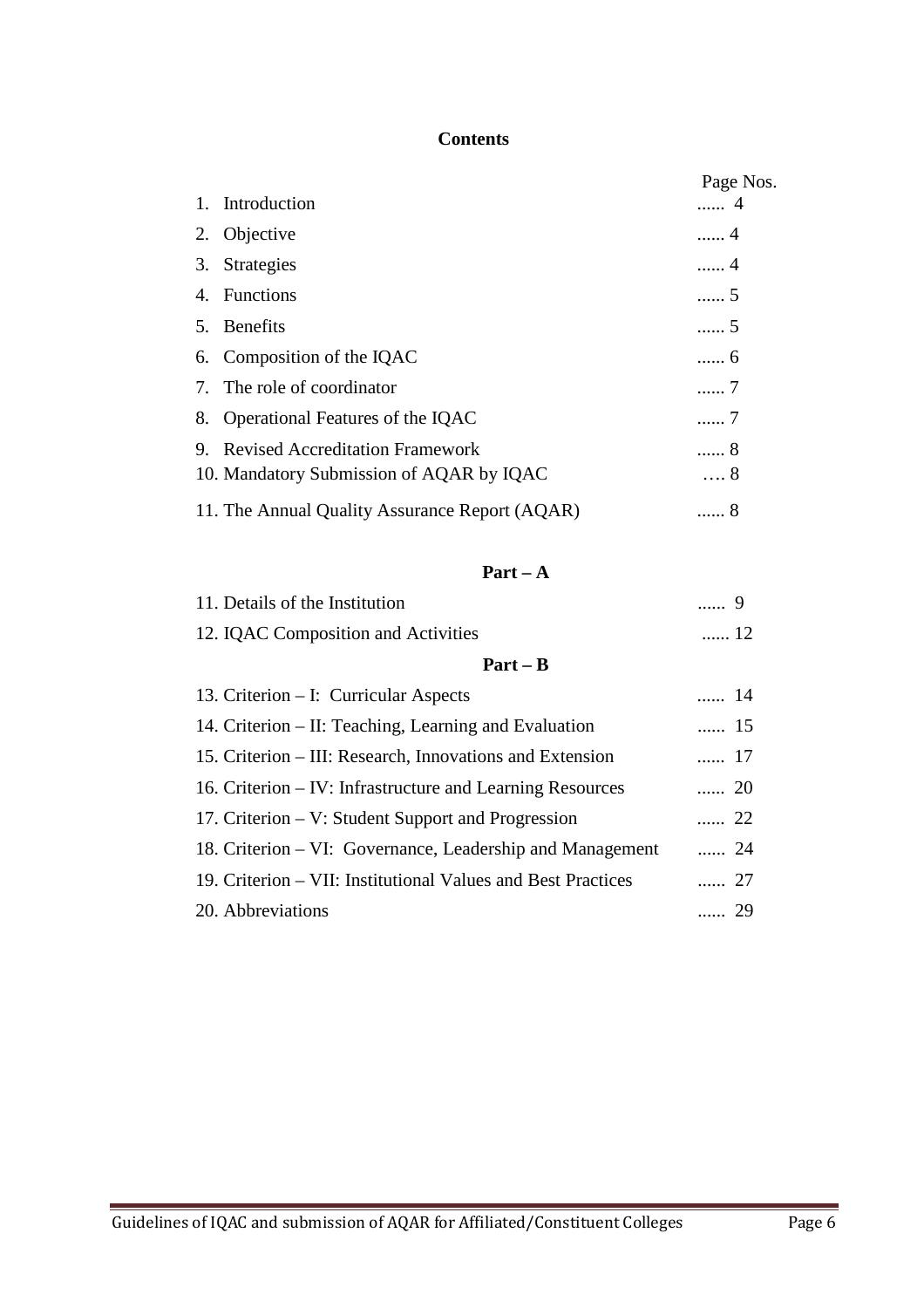### *Guidelines for the Creation of the* **Internal Quality Assurance Cell (IQAC) and Submission of Annual Quality Assurance Report (AQAR) in Accredited Institutions**

#### **Introduction**

In pursuance of its Action Plan for performance evaluation, assessment and accreditation and quality up-gradation of institutions of higher education, the National Assessment and Accreditation Council (NAAC), Bangalore proposes that every accredited institution should establish an Internal Quality Assurance Cell (IQAC) as a quality sustenance measure. Since quality enhancement is a continuous process, the IQAC will become a part of the institution's system and work towards realisation of the goals of quality enhancement and sustenance. The prime task of the IQAC is to develop a system for conscious, consistent and catalytic improvement in the overall performance of institutions. For this, during the post-accreditation period, institutions need to channelize its efforts and measures towards promoting the holistic academic excellence including the peer committee recommendations.

The guidelines provided in the following pages will guide and facilitate the institution in the creation and operation of the Internal Quality Assurance Cell (IQAC). The work of the IQAC is the first step towards internalization and institutionalization of quality enhancement initiatives.

Its success depends upon the sense of belongingness and participation in all the constituents of the institution. It will not be yet another hierarchical structure or a record-keeping exercise in the institution. It will be a facilitative and participative voluntary system/unit/organ of the institution. It has the potential to become a vehicle for ushering in quality enhancement by working out planned interventionist strategies by IQAC to remove deficiencies and enhance quality like the "Quality Circles" in industries.

#### **IQAC –** *Vision*

To ensure quality culture as the prime concern for the Higher Education Institutions through institutionalizing and internalizing all the initiatives taken with internal and external support.

#### **Objective**

#### *The primary aim of IQAC is*

- To develop a system for conscious, consistent and catalytic action to improve the academic and administrative performance of the institution.
- To promote measures for institutional functioning towards quality enhancement through internalization of quality culture and institutionalization of best practices.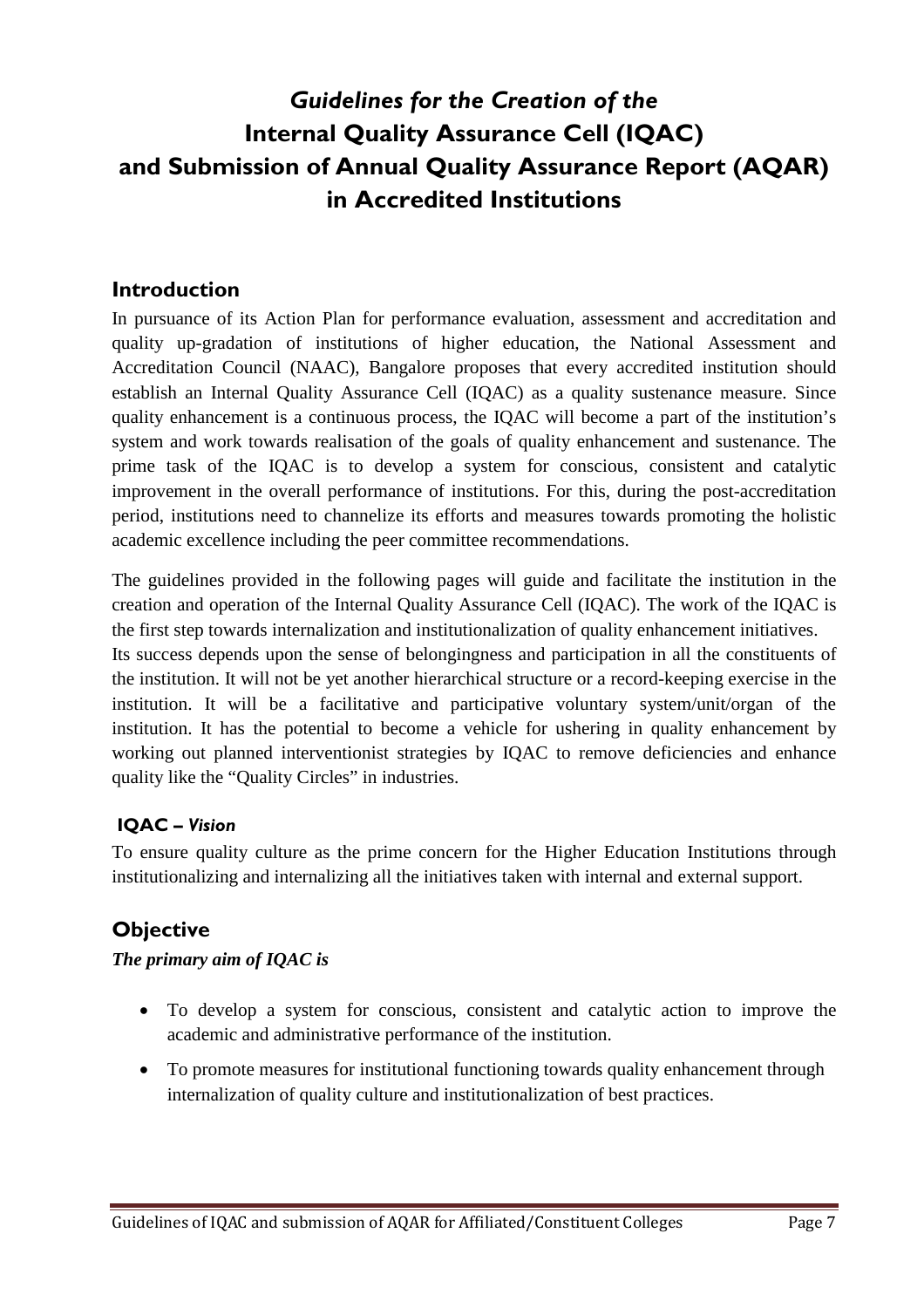#### **Strategies**

#### *IQAC shall evolve mechanisms and procedures for*

- a) Ensuring timely, efficient and progressive performance of academic, administrative and financial tasks;
- b) Relevant and quality academic/ research programmes;
- c) Equitable access to and affordability of academic programmes for various sections of society;
- d) Optimization and integration of modern methods of teaching and learning;
- e) The credibility of assessment and evaluation process;
- f) Ensuring the adequacy, maintenance and proper allocation of support structure and services;
- g) Sharing of research findings and networking with other institutions in India and abroad.

#### **Functions**

#### *Some of the functions expected of the IQAC are:*

- a) Development and application of quality benchmarks
- b) Parameters for various academic and administrative activities of the institution;
- c) Facilitating the creation of a learner-centric environment conducive to quality education and faculty maturation to adopt the required knowledge and technology for participatory teaching and learning process;
- d) Collection and analysis of feedback from all stakeholders on quality-related institutional processes;
- d) Dissemination of information on various quality parameters to all stakeholders;
- e) Organization of inter and intra institutional workshops, seminars on quality related themes and promotion of quality circles;
- f) Documentation of the various programmes/activities leading to quality improvement;
- g) Acting as a nodal agency of the Institution for coordinating quality-related activities, including adoption and dissemination of best practices;
- h) Development and maintenance of institutional database through MIS for the purpose of maintaining /enhancing the institutional quality;
- i) Periodical conduct of Academic and Administrative Audit and its follow-up
- j) Preparation and submission of the Annual Quality Assurance Report (AQAR) as per guidelines and parameters of NAAC.

#### **Benefits**

#### *IQAC will facilitate / contribute to*

- a) Ensure clarity and focus in institutional functioning towards quality enhancement;
- b) Ensure internalization of the quality culture;
- b) Ensure enhancement and coordination among various activities of the institution and institutionalize all good practices;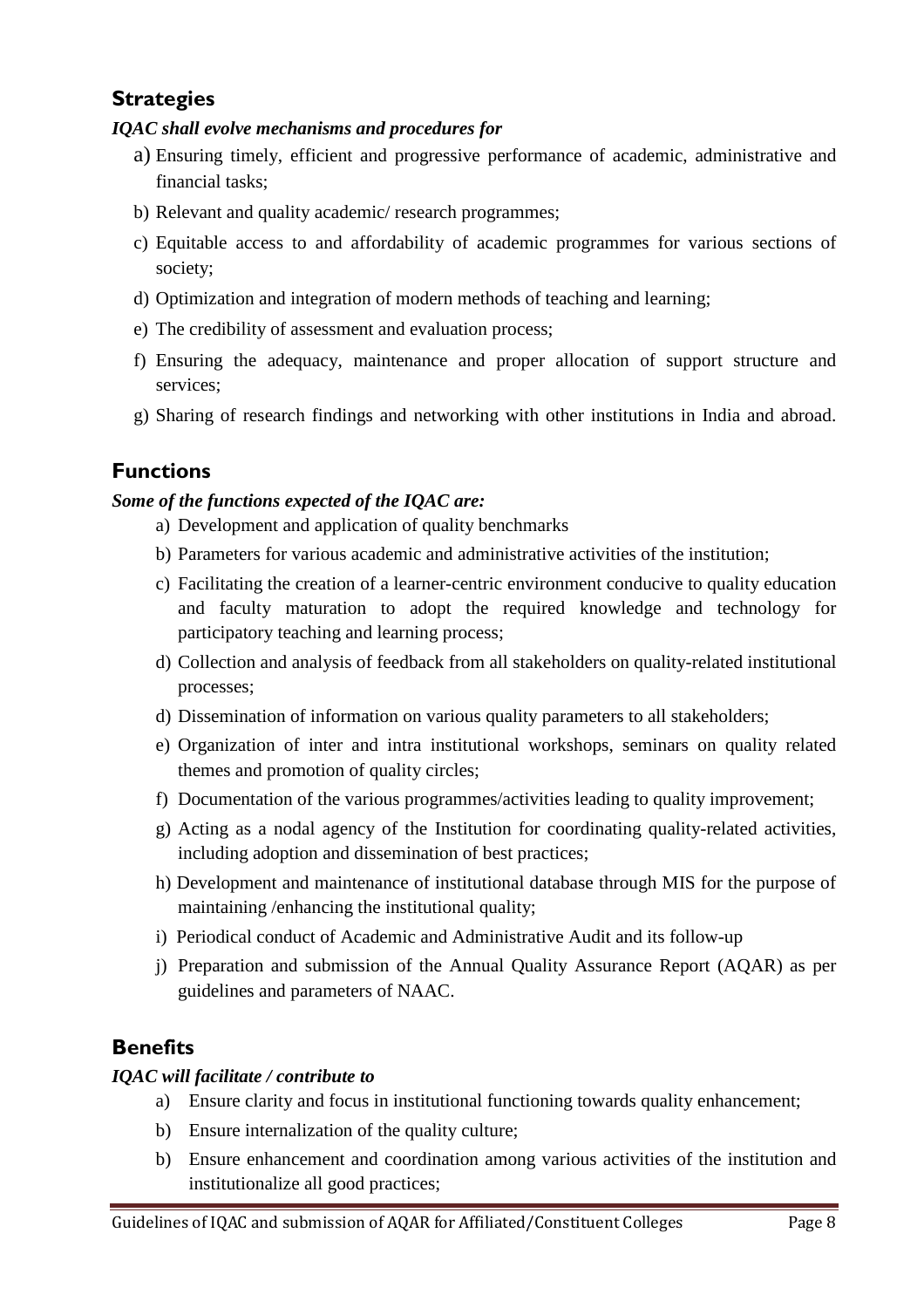- c) Provide a sound basis for decision-making to improve institutional functioning;
- d) Act as a dynamic system for quality changes in HEIs;
- e) Build an organised methodology of documentation and internal communication.

#### **Composition of the IQAC**

IQAC may be constituted in every institution under the Chairmanship of the Head of the institution with heads of important academic and administrative units and a few teachers and a few distinguished educationists and representatives of local management and stakeholders.

The composition of the IQAC may be as follows:

- 1. Chairperson: Head of the Institution
- 2. Teachers to represent all level (Three to eight)
- 3. One member from the Management
- 4. Few Senior administrative officers
- 5. One nominee each from local society, Students and Alumni
- 6. One nominee each from Employers /Industrialists/Stakeholders
- 7. One of the senior teachers as the coordinator/Director of the IQAC

The composition of the IQAC will depend on the size and complexity of the institution, accordingly the representation of teachers may vary. It helps the institutions in planning and monitoring. IQAC also gives stakeholders or beneficiaries a cross-sectional participation in the institution's quality enhancement activities. The guidelines given here are only indicative and will help the institutions for quality sustenance activities.

The membership of such nominated members shall be for a period of two years. The IQAC should meet at least once in every quarter. The quorum for the meeting shall be two-third of the total number of members. The agenda, minutes and Action Taken Reports are to be documented with official signatures and maintained electronically in a retrievable format.

It is necessary for the members of the IQAC to shoulder the responsibilities of generating and promoting awareness in the institution and to devote time for working out the procedural details. While selecting these members several precautions need to be taken. A few of them are listed below:

- It is advisable to choose persons from various backgrounds who have earned respect for integrity and excellence in their teaching and research. Moreover, they should be aware of the ground realities of the institutional environment. They should be known for their commitment to improving the quality of teaching and learning.
- It is advisable to change the co-ordinator after two to three years to bring new thoughts and activities in the institution.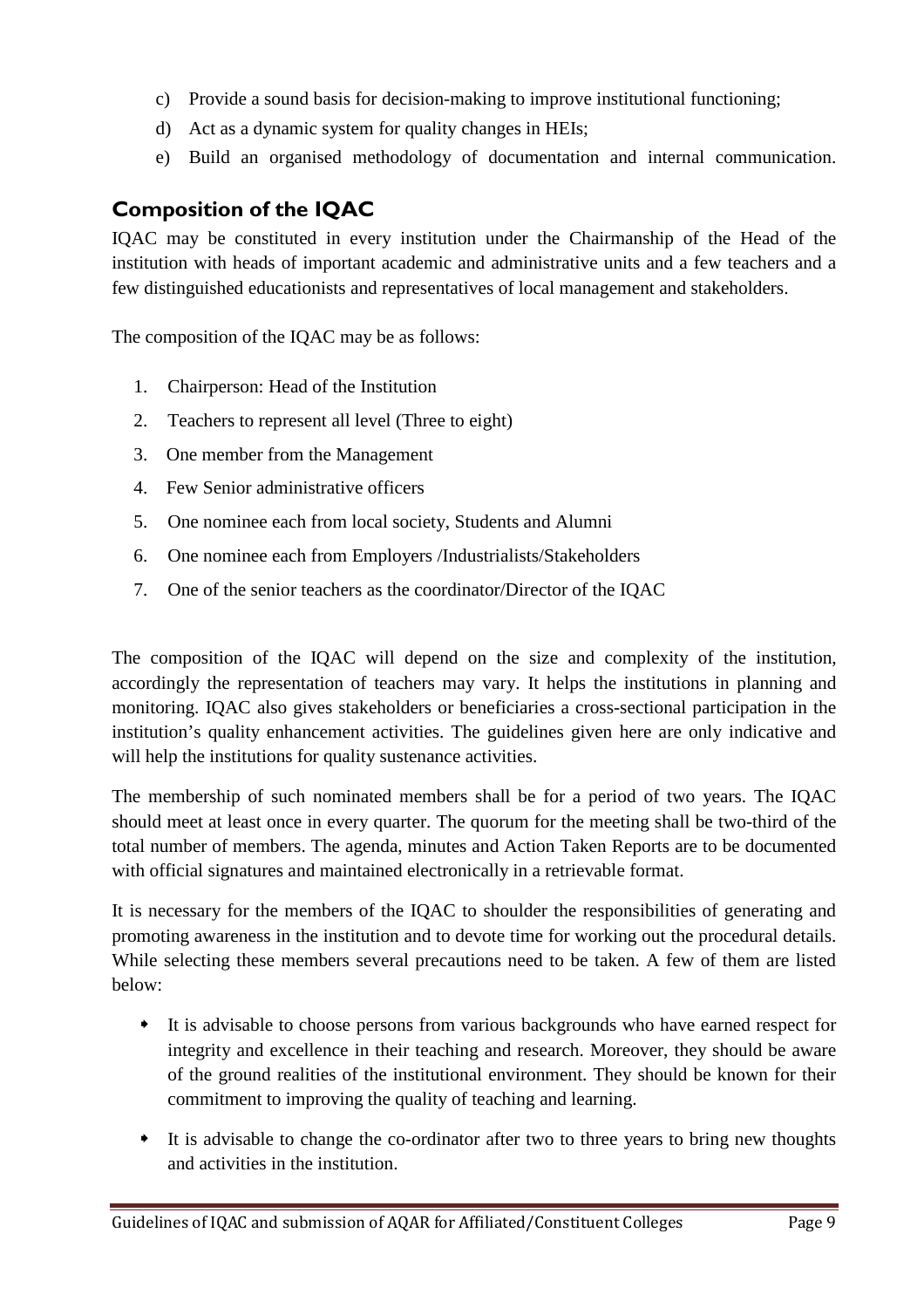- It would be appropriate to choose as senior administrators, persons in charge of institutional services such as library, computer center, estate, student welfare, administration, academic tasks, examination and planning and development.
- The management representative should be a person who is aware of the institution's objectives, limitations and strengths and is committed to its improvement. The local society representatives should be of high social standing and should have made significant contributions to society and in particular to education.

#### **The role of the Coordinator**

The role of the coordinator of the IQAC is crucial in ensuring the effective functioning of all the members. The coordinator of the IQAC may be a senior/competent person with experience and exposure in quality aspects. She/he may be a full-time functionary or, to start with, she/he may be a senior academic /administrator entrusted with the IQAC as an additional responsibility. Secretarial assistance may be facilitated by the administration. It is essential that the coordinator may have sound knowledge about the computer, data management and its various functions such as usage for effective communication.

#### **Operational Features of the IQAC**

Quality assurance is a by-product of ongoing efforts to define the objectives of an institution, to have a work plan to achieve them and to specify the checks and balances to evaluate the degree to which each of the tasks is fulfilled. Hence devotion and commitment to improvement rather than mere institutional control is the basis for devising procedures and instruments for assuring quality. The right balance between the health and growth of an institution needs to be struck. The IQAC has to ensure that whatever is done in the institution for "education" is done efficiently and effectively with high standards. In order to do this, the IQAC will have to first establish procedures and modalities to collect data and information on various aspects of institutional functioning.

The coordinator of the IQAC will have a major role in implementing these functions. The IQAC may derive major support from the already existing units and mechanisms that contribute to the functions listed above. The operational features and functions discussed so far are broad-based to facilitate institutions towards academic excellence and institutions may adapt them to their specific needs.

The institutions need to submit yearly the Annual Quality Assurance Report (AQAR) to NAAC by end of September every year positively. A functional Internal Quality Assurance Cell (IQAC) and timely submission of Annual Quality Assurance Reports (AQARs) are the Minimum Institutional Requirements (MIR) to volunteer for second, third or subsequent cycle's accreditation. During the institutional visit the NAAC peer teams will interact with the IQACs to know the progress, functioning as well as quality sustenance initiatives undertaken by them.

The Annual Quality Assurance Report (AQAR) may be the part of the Annual Report. The AQAR shall be approved by the statutory bodies of the HEIs (such as Governing Council/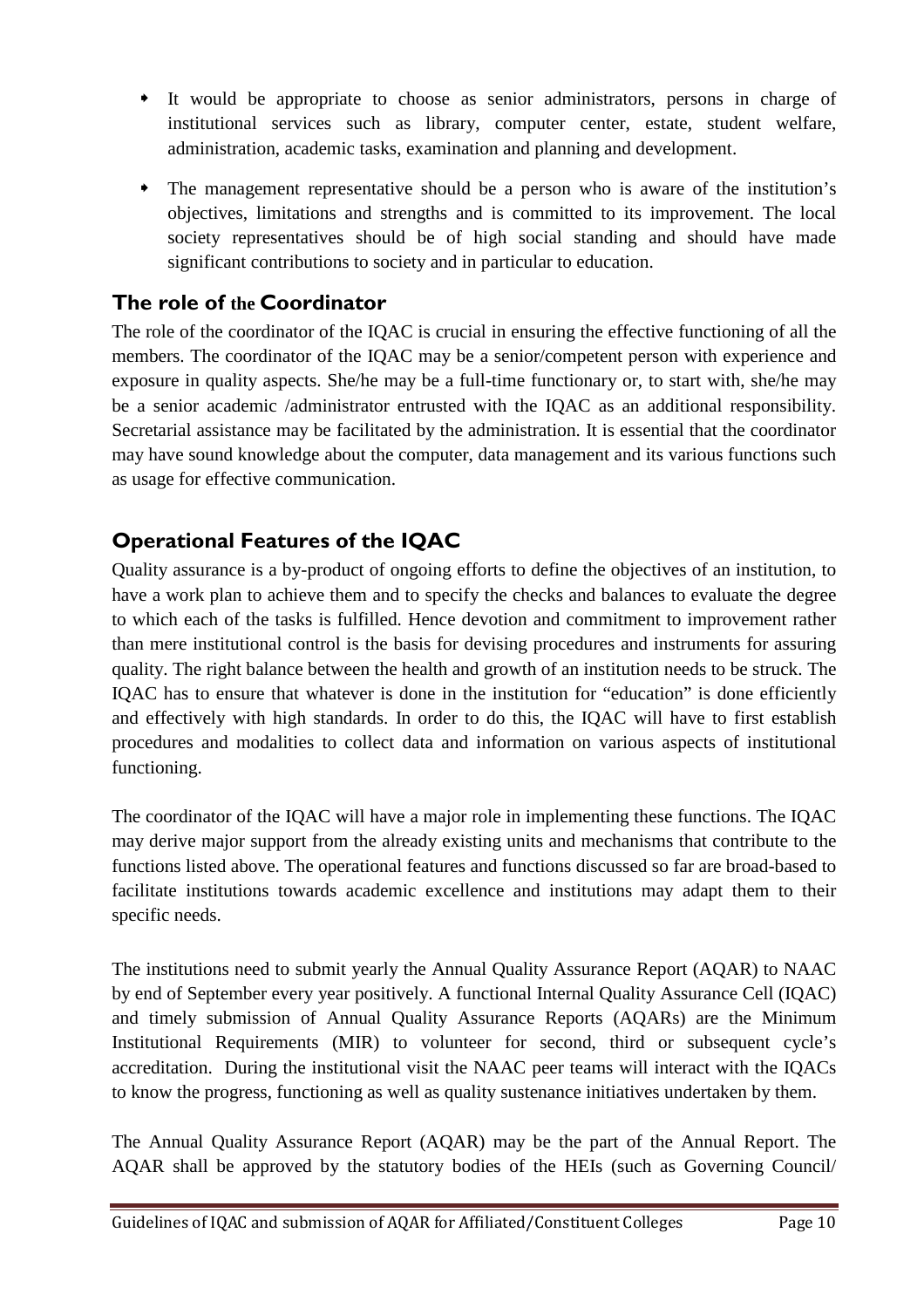Executive Council/Board of Management) for the follow up action for necessary quality enhancement measures.

*The IQACs may create its exclusive window tab on its institutional website for keeping the records/files of NAAC, Peer Team Reports, AQAR, and Certificate of Accreditation Outcomes and regularly upload/ report on its activities, as well as for hosting the AQAR.*

#### **Revised Accreditation Framework**

NAAC has launched Revised Accreditation Framework since July, 2017 and hence AQAR format also modified, in cognizance with the new methodology. The tools and parameters are designed in the new AQAR format are in such a way that the preparation of AQAR would facilitate the HEI's for upcoming cycles of Accreditation. Data collected/prepared infuses quality enhancement measures undertaken during the years. Further, it also adds quality enhancement and quality sustenance measures undertaken in teaching, learning, research, extension and support activities of the Institution. It is hoped that new AQAR would facilitate Educational Institutions for creating a good database at Institutional level for enhancing the quality culture.

As per the Revised Accreditation Framework (RAF), the NAAC Accredited institutions need to submit the AQAR online. NAAC is in the process of ICT integration in Assessment and Accreditation. The login id for the online submission for AQAR submission will be the e-mail id used for the IIQA. The AQAR submission is part of the post accreditation module, in due course of time. NAAC portal will have the facility to submit the AQAR online and Institutions will receive automated response. AQAR of the preceding year be submitted to the NAAC within six months i.e. the institutions should submit the AQAR before 31<sup>st</sup> December of every year.

#### *The Higher Education Institutions need not submit the printed/hard copy of AQAR to NAAC*. **Mandatory Submission of AQAR by IQAC**

The Executive Committee of NAAC has decided that **regular submission of AQARs is mandatory for 2nd and subsequent cycles of accreditation with effect from 16th September 2016**:

The following are the pre-requisites for submission of IIQA for all Higher Education Institutions (HEIs) opting for  $2<sup>nd</sup>$  and subsequent cycles of A& A:

- Having a functional IQAC.
- The minutes of IQAC meeting and compliance to the decisions should be uploaded on the institutional website.
- Mandatory submission of AQARs on a regular basis for institutions undergoing the second and subsequent cycles of Assessment and Accreditation by NAAC.
- Upload the AQAR's on institutional website for access to all stakeholders.

*Note: The terms and abbreviation used in AQAR are in accordance with respective manuals for assessment of NAAC. Please refer institutional manual for glossary and abbreviations terms used in AQAR.*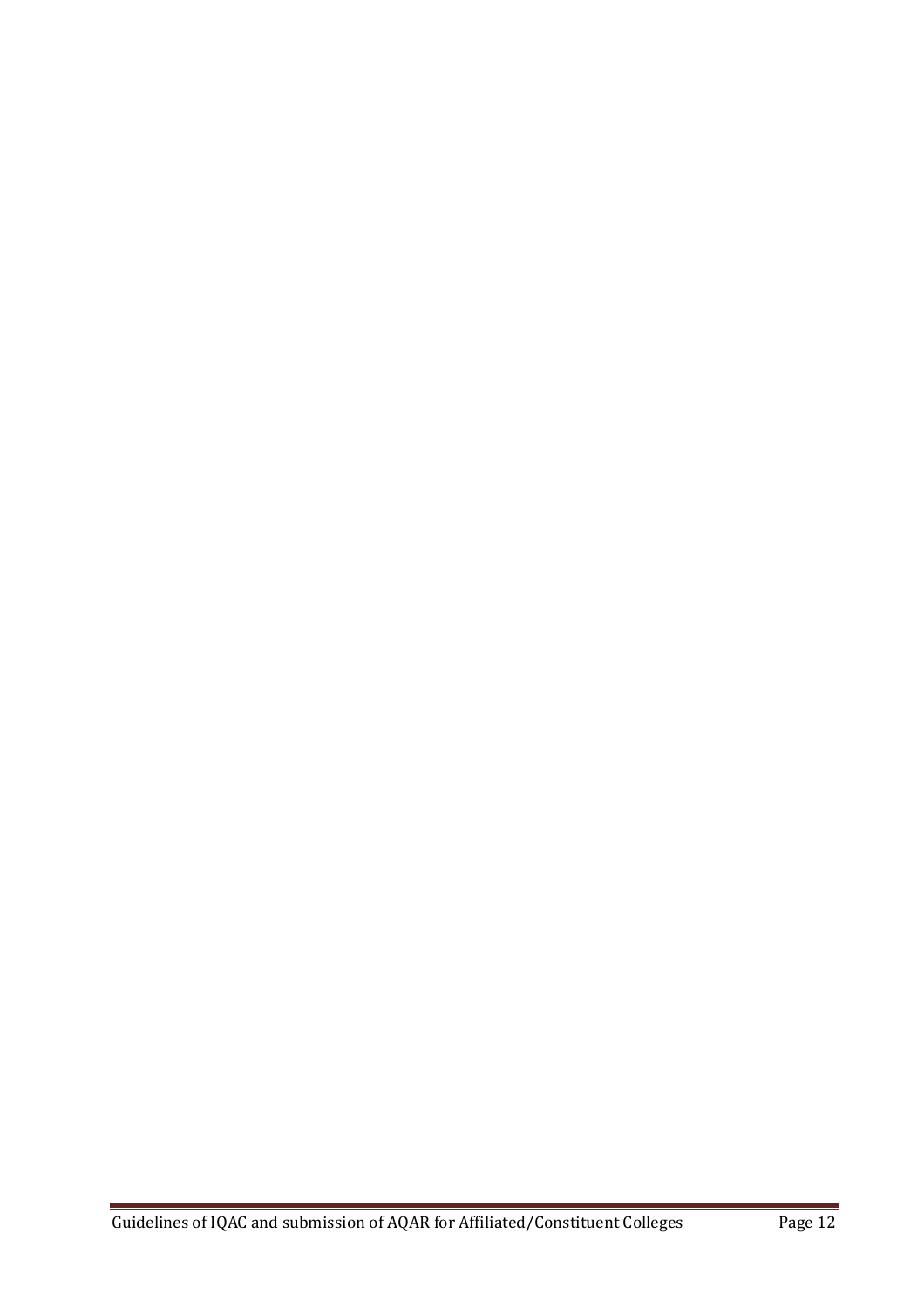#### **The Annual Quality Assurance Report (AQAR) of the IQAC** *(For Affiliated/Constituent Colleges)*

Institutions Accredited by NAAC need to submit an Annual self-reviewed progress report i.e. Annual Quality Assurance Report (AQAR) to NAAC, through its IQAC. The report is to detail the tangible results achieved in key areas, specifically identified by the IQAC at the beginning of the Academic year. *The AQAR period would be the Academic Year. (For example, July 1, 2017 to June 30, 2018)*

#### **Part – A**

#### **Data of the Institution**

*(data may be captured from IIQA)* **1.** Name of the Institution : PPG INSTITUTE OF TECHNOLOGY

Name of the Head of the institution: Dr.R.PRAKASAM

- Designation: Principal
- Does the institution function from own campus: Yes
- Phone no./Alternate phone no.: 9047777277
- Mobile no.: 90477 77277, 90477 77977
- Registered e-mail: ppgit@ppg.edu.in
- Alternate e-mail : ppgitprincipal@yahoo.com
- Address : NH 209, Sathy Road, Saravanampatti Post
- City/Town : Coimbatore
- State/UT : Tamilnadu
- $\bullet$  Pin Code : 641035

#### **2.** Institutional status:

- Affiliated / Constituent: Affiliated
- Type of Institution: Co-education/Men/Women
- Location : Rural/Semi-urban/Urban
- Financial Status: Grants-in aid/ UGC 2f and 12 (B)/ Self financing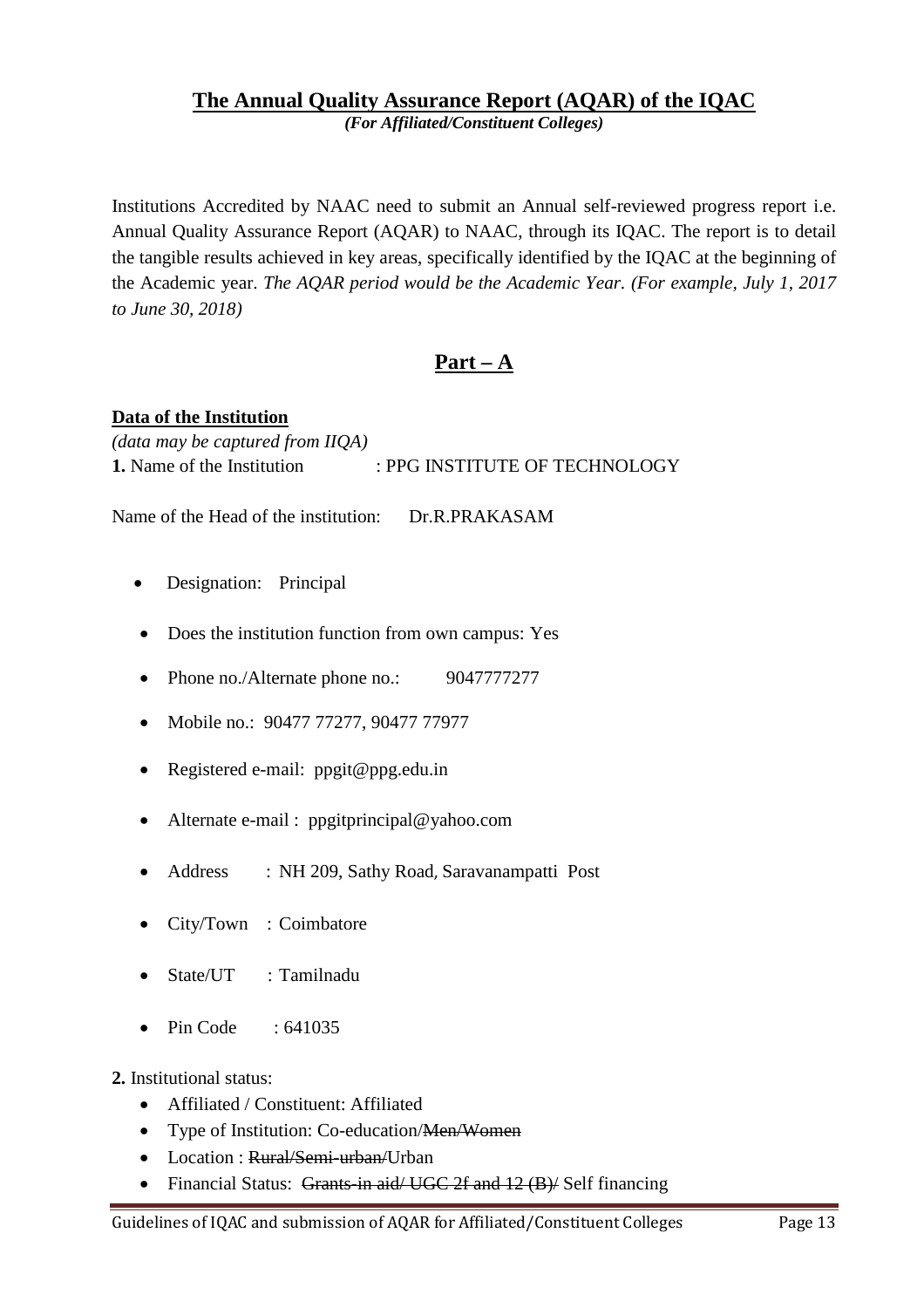- Name of the Affiliating University: ANNA UNIVERSITY
- Name of the IQAC Co-ordinator : Dr.P.Sathiaseelan
- Phone no.: 9047777277
- Alternate phone No.: 9842205515
- IQAC e-mail address: iqac.ppgit08@gmail.com
- Alternate Email address: ppgitprincipal@yahoo.com

#### **3.** Website address: www.ppg.edu.in

Web-link of the AQAR: (Previous Academic year) [http://www.ppg.edu.in/engg/AQAR2017-](http://www.ppg.edu.in/engg/AQAR2017-18.doc) [18.doc](http://www.ppg.edu.in/engg/AQAR2017-18.doc)

**4.** Whether Academic Calendar prepared during the year?

Yes/No....., if yes, whether it is uploaded in the Institutional website: www.ppg.edu.in

Weblink: [http://www.ppg.edu.in/engg/ACD](http://www.ppg.edu.in/engg/AQAR2018-19.doc) -CALENDER 2018-19.doc

#### **5.** Accreditation Details:

| Cycle           | Grade | <b>CGPA</b> | <b>Year of</b><br><b>Accreditation</b> | <b>Validity Period</b>  |
|-----------------|-------|-------------|----------------------------------------|-------------------------|
| 1 <sup>st</sup> | $B+$  | 2.52        | 2017                                   | from: February 2017 to: |
|                 |       |             |                                        | January 2022            |
| $\gamma$ nd     |       |             |                                        | from:<br>to:            |
| $2^{\text{rd}}$ |       |             |                                        | from:<br>to:            |
| $4^{\rm th}$    |       |             |                                        | from:<br>to:            |
| $\tau$ th       |       |             |                                        | from:<br>to:            |

6. Date of Establishment of IQAC: DD/MM/YYYY: 01/07/2015

7**.** Internal Quality Assurance System

| 7.1 Quality initiatives by IQAC during the year for promoting quality culture |                 |                                         |  |  |  |  |  |
|-------------------------------------------------------------------------------|-----------------|-----------------------------------------|--|--|--|--|--|
| Item /Title of the quality initiative by<br><b>IQAC</b>                       | Date & duration | Number of<br>participants/beneficiaries |  |  |  |  |  |
|                                                                               |                 |                                         |  |  |  |  |  |
| Meeting of Internal Quality                                                   | 06.06.2018      | 20                                      |  |  |  |  |  |
| Assurance Cell (IQAC)                                                         | &               | &                                       |  |  |  |  |  |
|                                                                               | 10.01.2019      | 21                                      |  |  |  |  |  |
| <b>Participation in NIRF</b>                                                  |                 |                                         |  |  |  |  |  |
| <b>ISO</b> Certification                                                      |                 |                                         |  |  |  |  |  |

*Note: Some Quality Assurance initiatives of the institution are: (Indicative list)*

- *Regular meeting of Internal Quality Assurance Cell (IQAC); timely submission of Annual Quality Assurance Report (AQAR) to NAAC; Feedback from all stakeholders collected, analysed and used for improvements*
- *Academic Administrative Audit (AAA) conducted and its follow up action*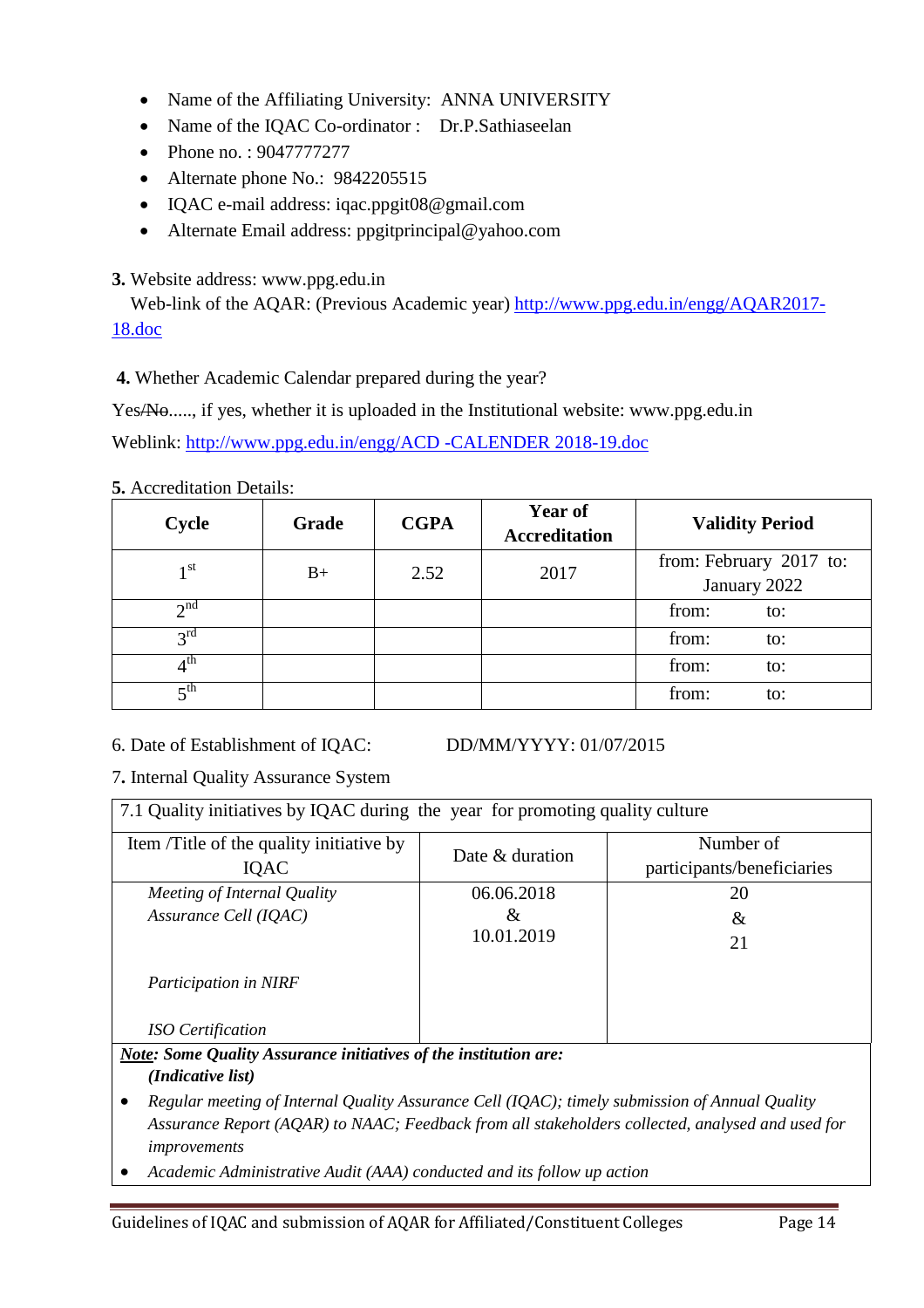- *Participation in NIRF*
- *ISO Certification*
- *NBA etc.*
- *Any other Quality Audit*

**8.** Provide the list of funds by Central/ State Government-

#### UGC/CSIR/DST/DBT/ICMR/TEQIP/World Bank/CPE of UGC etc.

| Institution/       |                | Funding        | Year of award with |                |
|--------------------|----------------|----------------|--------------------|----------------|
| Department/Faculty | Scheme         | agency         | duration           | Amount         |
| $\blacksquare$     |                | $\blacksquare$ |                    | $\blacksquare$ |
| $\blacksquare$     | $\blacksquare$ | $\blacksquare$ | -                  | $\blacksquare$ |
| $\blacksquare$     |                |                |                    | $\blacksquare$ |

**9.** Whether composition of IQAC as per latest NAAC guidelines: Yes/No: Yes IQAC Composition

| <b>Members</b>                                  | <b>Numbers</b> |
|-------------------------------------------------|----------------|
| Teachers                                        | 10             |
| Administrative/Technical staff                  | っ              |
| <b>Students</b>                                 |                |
| Management representatives                      |                |
| Alumni                                          | 3              |
| Other stakeholder and community representatives |                |
| Employers/Industrialists                        |                |
| Total No. of members                            | フマ             |

**10.** No. of IQAC meetings held during the year: 2

The minutes of IQAC meeting and compliance to the decisions have been uploaded on the institutional website…….

Yes/No (Please upload, minutes of meetings and action taken report)

**11.** Whether IQAC received funding from any of the funding agency to support its activities during the year? Yes - No  $\vee$ 

If yes, mention the amount: - Year: -

- **12.** Significant contributions made by IQAC during the current year (maximum five bullets)
	- $\triangleright$  To conduct external and internal academic audit for all programmes.
	- $\triangleright$  To increase the interactions of co-curricular activities like NSS, YRC etc.
	- $\triangleright$  To make students take part in all Swatch Bharath Schemes.
	- $\triangleright$  To increase the peer teaching to help all the slow learners by conducting special coaching classes in evening hours.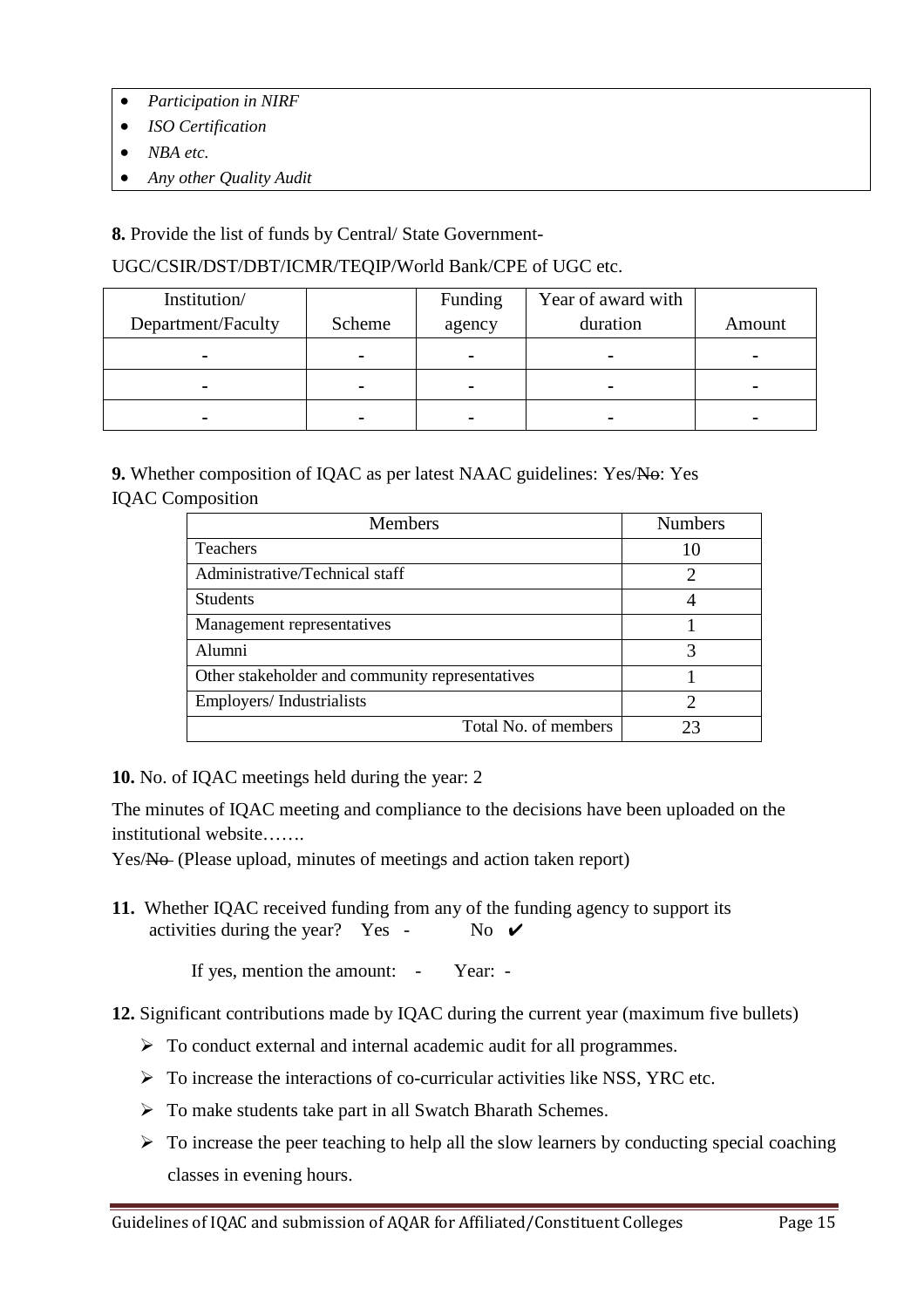**13.** Plan of action chalked out by the IQAC in the beginning of the Academic year towards Quality Enhancement and the outcome achieved by the end of the Academic year

| Plan of Action         | Achievements/Outcomes                                                                                            |
|------------------------|------------------------------------------------------------------------------------------------------------------|
| Academic audit by IQAC | Members of IQAC assigned to the department<br>audited the academic process of that department<br>every semester. |

**14.** Whether the AQAR was placed before statutory body? Yes / No Name of the Statutory body: Management Date of meeting(s): 22.03.2019

**15.** Whether NAAC/or any other accredited body(s) visited IQAC or interacted with it to assess the functioning?

Yes/No: No Date: -

**16.** Whether institutional data submitted to AISHE: Yes/No

Year: - Date of Submission: -

**17.** Does the Institution have Management Information System?  $Yes \n\checkmark$  **No** -

If yes, give a brief description and a list of modules currently operational. (Maximum 500 words)

The following modules of MIS system are currently used in our Institution.

- $\triangleright$  Accounts and Financial works
- $\triangleright$  Store and material requisition
- $\triangleright$  Staff attendance biometric
- $\triangleright$  Library Information System
- **EXECUTE:** Reformation System
- $\triangleright$  SMS Facilities
- Daily Absent Report (student)
- $\triangleright$  Student records
- $\triangleright$  Evaluation and Examination procedures
- $\triangleright$  Others : E Learning Module this provides an excellent suite of tools for the teaching-learning process, including the provision to set up question banks, conduct online exams, share teaching materials & resources, host discussion forums, conduct surveys & polls, generate course-related performance-reports, etc.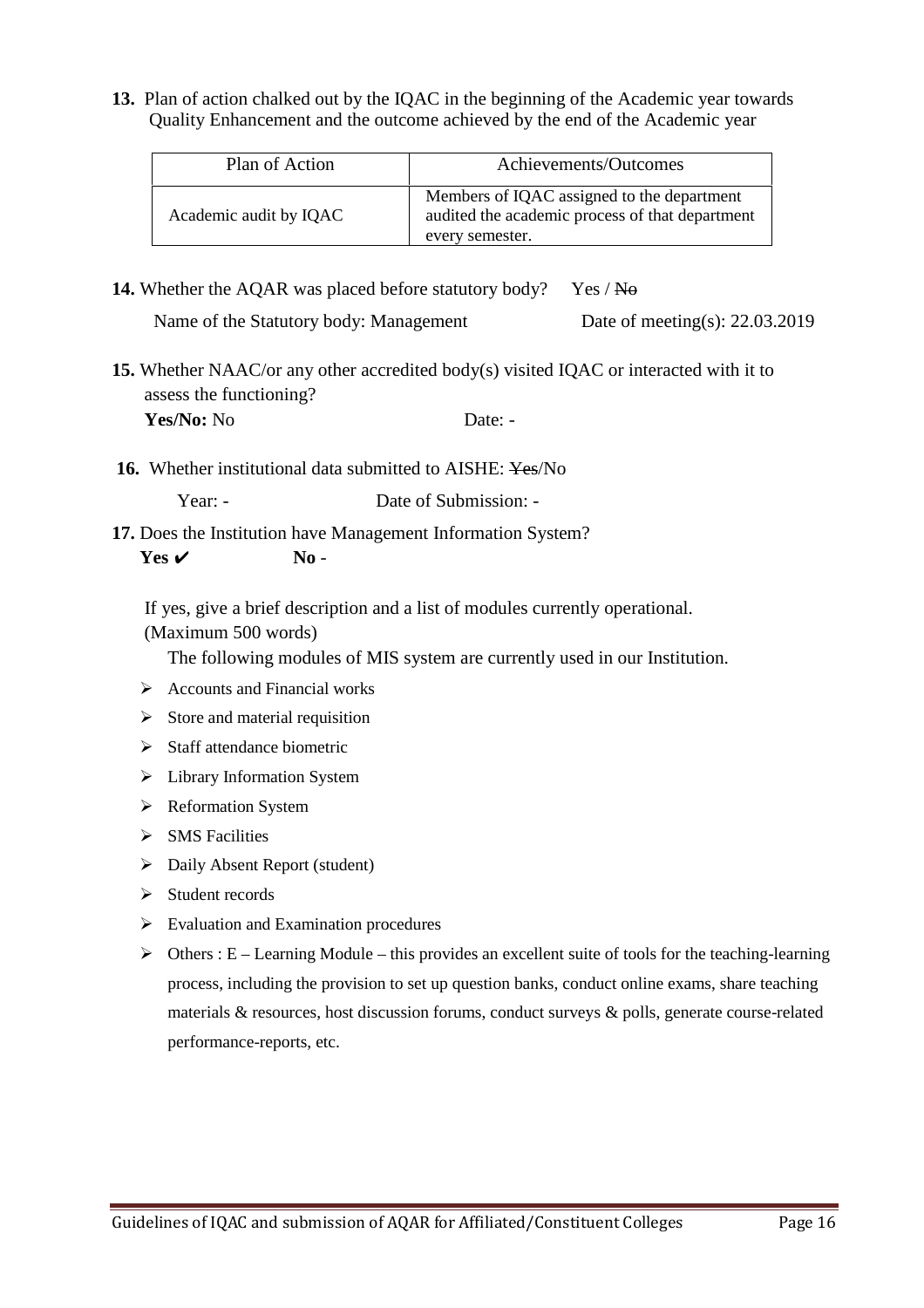| 1.1 Curriculum Planning and Implementation                                                    |                   |  | <b>CRITERION I - CURRICULAR ASPECTS</b> |                                                                                                                                                                                                                  |                                                                                                                  |  |                             |    |  |  |  |
|-----------------------------------------------------------------------------------------------|-------------------|--|-----------------------------------------|------------------------------------------------------------------------------------------------------------------------------------------------------------------------------------------------------------------|------------------------------------------------------------------------------------------------------------------|--|-----------------------------|----|--|--|--|
|                                                                                               |                   |  |                                         |                                                                                                                                                                                                                  |                                                                                                                  |  |                             |    |  |  |  |
|                                                                                               |                   |  |                                         |                                                                                                                                                                                                                  | 1.1.1 Institution has the mechanism for well planned curriculum delivery and documentation. Explain in 500 words |  |                             |    |  |  |  |
| <b>YES</b>                                                                                    |                   |  |                                         |                                                                                                                                                                                                                  |                                                                                                                  |  |                             |    |  |  |  |
|                                                                                               |                   |  |                                         |                                                                                                                                                                                                                  | As Institute is affiliated to Anna University, we follow the prescribed syllabus of the University for all UG    |  |                             |    |  |  |  |
| and PG programs. Before commencement of new academic year we prepare Academic Calendar as per |                   |  |                                         |                                                                                                                                                                                                                  |                                                                                                                  |  |                             |    |  |  |  |
|                                                                                               |                   |  |                                         |                                                                                                                                                                                                                  | University guidelines. At the beginning of the semester we prepare objective driven and outcome based            |  |                             |    |  |  |  |
| teaching plan.                                                                                |                   |  |                                         |                                                                                                                                                                                                                  |                                                                                                                  |  |                             |    |  |  |  |
| All faculty members follow continuous evaluation documents which contain                      |                   |  |                                         |                                                                                                                                                                                                                  |                                                                                                                  |  |                             |    |  |  |  |
| a) Program Educational Objectives, outcomes and its mapping                                   |                   |  |                                         |                                                                                                                                                                                                                  |                                                                                                                  |  |                             |    |  |  |  |
| b) Course Objectives, outcomes and its mapping with PO                                        |                   |  |                                         |                                                                                                                                                                                                                  |                                                                                                                  |  |                             |    |  |  |  |
| c) Lesson Plan and assessment tools                                                           |                   |  |                                         |                                                                                                                                                                                                                  |                                                                                                                  |  |                             |    |  |  |  |
| d) Topic covered and number of lectures conducted                                             |                   |  |                                         |                                                                                                                                                                                                                  |                                                                                                                  |  |                             |    |  |  |  |
| e) Teaching methods                                                                           |                   |  |                                         |                                                                                                                                                                                                                  |                                                                                                                  |  |                             |    |  |  |  |
| f) Assignment questions and results of the unit tests                                         |                   |  |                                         |                                                                                                                                                                                                                  |                                                                                                                  |  |                             |    |  |  |  |
|                                                                                               |                   |  |                                         |                                                                                                                                                                                                                  | g) Content beyond the syllabus keeping pace with industrial development                                          |  |                             |    |  |  |  |
| h) Practical plan its implementation                                                          |                   |  |                                         |                                                                                                                                                                                                                  |                                                                                                                  |  |                             |    |  |  |  |
|                                                                                               |                   |  |                                         |                                                                                                                                                                                                                  | In every semester performance of the student is assessed by means internal assessment tests scheduled as         |  |                             |    |  |  |  |
|                                                                                               |                   |  |                                         |                                                                                                                                                                                                                  | per university guidelines. For the slow learners, remedial classes are conducted for different subjects.         |  |                             |    |  |  |  |
|                                                                                               |                   |  |                                         |                                                                                                                                                                                                                  | Industrial visits are arranged to bridge the gap between theoretical knowledge and real life scenario. To        |  |                             |    |  |  |  |
|                                                                                               |                   |  |                                         |                                                                                                                                                                                                                  | make students involved in the teaching learning process, new and innovative teaching techniques in               |  |                             |    |  |  |  |
|                                                                                               |                   |  |                                         |                                                                                                                                                                                                                  | addition to the traditional lecture method are introduced. Guest lectures are conducted by inviting              |  |                             |    |  |  |  |
|                                                                                               |                   |  |                                         |                                                                                                                                                                                                                  |                                                                                                                  |  |                             |    |  |  |  |
|                                                                                               |                   |  |                                         | distinguished personalities from different Institutes and Industries. Each member of the teaching faculty is<br>entrusted with the task of mentoring 15 students. They are responsible for academic and personal |                                                                                                                  |  |                             |    |  |  |  |
|                                                                                               |                   |  |                                         |                                                                                                                                                                                                                  |                                                                                                                  |  |                             |    |  |  |  |
|                                                                                               |                   |  |                                         |                                                                                                                                                                                                                  |                                                                                                                  |  |                             |    |  |  |  |
|                                                                                               |                   |  |                                         |                                                                                                                                                                                                                  | mentoring of these students. This is to strengthen the bonds of appreciation and affection that exists           |  |                             |    |  |  |  |
| between teacher and students.                                                                 |                   |  |                                         |                                                                                                                                                                                                                  |                                                                                                                  |  |                             |    |  |  |  |
|                                                                                               |                   |  |                                         |                                                                                                                                                                                                                  | 1.1.2 Certificate/Diploma Courses introduced during the Academic year                                            |  |                             |    |  |  |  |
| Name of the                                                                                   | Name of           |  | Date of introduction                    |                                                                                                                                                                                                                  | focus on employability/                                                                                          |  | Skill development           |    |  |  |  |
| Certificate                                                                                   | the               |  | and duration                            |                                                                                                                                                                                                                  | entrepreneurship                                                                                                 |  |                             |    |  |  |  |
| Course                                                                                        | Diploma           |  |                                         |                                                                                                                                                                                                                  |                                                                                                                  |  |                             |    |  |  |  |
|                                                                                               | Courses           |  |                                         |                                                                                                                                                                                                                  |                                                                                                                  |  |                             |    |  |  |  |
|                                                                                               |                   |  |                                         |                                                                                                                                                                                                                  |                                                                                                                  |  |                             |    |  |  |  |
| <b>1.2 Academic Flexibility</b>                                                               |                   |  |                                         |                                                                                                                                                                                                                  |                                                                                                                  |  |                             |    |  |  |  |
|                                                                                               |                   |  |                                         |                                                                                                                                                                                                                  | 1.2.1 New programmes/courses introduced during the Academic year                                                 |  |                             |    |  |  |  |
| Programme with                                                                                |                   |  | <b>Date of Introduction</b>             |                                                                                                                                                                                                                  | <b>Course with Code</b>                                                                                          |  | <b>Date of Introduction</b> |    |  |  |  |
| Code                                                                                          |                   |  |                                         |                                                                                                                                                                                                                  |                                                                                                                  |  |                             |    |  |  |  |
|                                                                                               |                   |  |                                         |                                                                                                                                                                                                                  |                                                                                                                  |  |                             |    |  |  |  |
|                                                                                               |                   |  |                                         |                                                                                                                                                                                                                  | 1.2.2 Programmes in which Choice Based Credit System (CBCS)/Elective course system implemented at                |  |                             |    |  |  |  |
| the affiliated Colleges (if applicable) during the Academic year.                             |                   |  |                                         |                                                                                                                                                                                                                  |                                                                                                                  |  |                             |    |  |  |  |
| Name of Programmes                                                                            |                   |  | <b>UG</b>                               | P G                                                                                                                                                                                                              | Date of implementation of                                                                                        |  | <b>UG</b>                   | PG |  |  |  |
| adopting CBCS                                                                                 |                   |  |                                         |                                                                                                                                                                                                                  | <b>CBCS</b> / Elective Course System                                                                             |  |                             |    |  |  |  |
|                                                                                               | <b>B.E. CIVIL</b> |  | $\checkmark$                            |                                                                                                                                                                                                                  | 2017-2018                                                                                                        |  |                             |    |  |  |  |
|                                                                                               |                   |  |                                         |                                                                                                                                                                                                                  |                                                                                                                  |  |                             |    |  |  |  |
|                                                                                               | <b>B.E. CSE</b>   |  | V                                       |                                                                                                                                                                                                                  | 2017-2018                                                                                                        |  |                             |    |  |  |  |
|                                                                                               | <b>B.E.EEE</b>    |  | V                                       |                                                                                                                                                                                                                  | 2017-2018                                                                                                        |  |                             |    |  |  |  |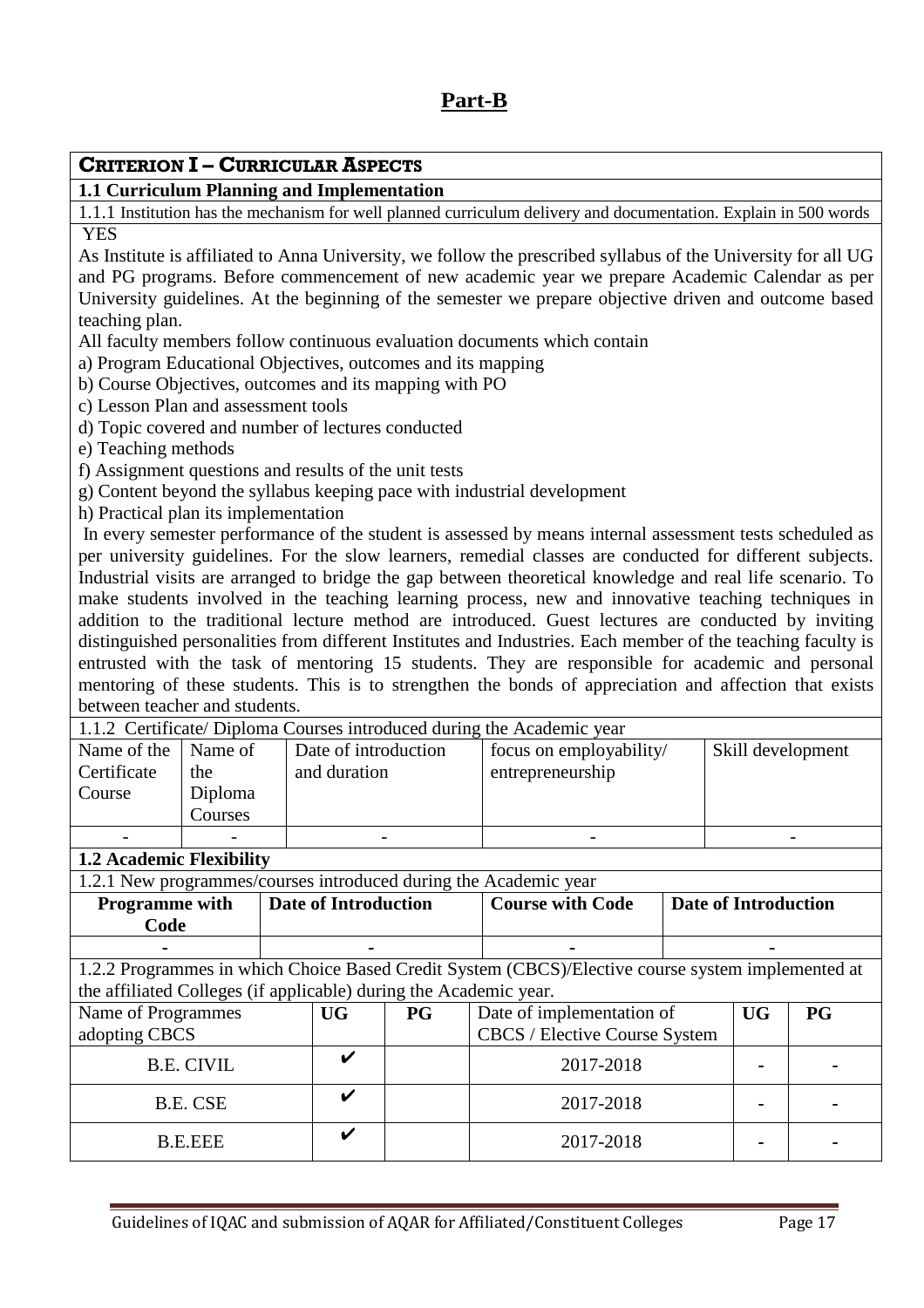| <b>B.E.ECE</b>                                                                           |                         | V            |                    |                      |           | 2017-2018                                                 |            |  |
|------------------------------------------------------------------------------------------|-------------------------|--------------|--------------------|----------------------|-----------|-----------------------------------------------------------|------------|--|
| <b>B.E.MECH</b>                                                                          |                         | $\checkmark$ |                    |                      |           | 2017-2018                                                 |            |  |
| <b>B.E.MCT</b>                                                                           |                         | V            |                    |                      |           | 2017-2018                                                 |            |  |
| M.E. ED                                                                                  |                         |              | $\boldsymbol{\nu}$ |                      |           | 2017-2018                                                 |            |  |
| M.E.VLSI                                                                                 |                         |              | $\boldsymbol{\nu}$ |                      |           | 2017-2018                                                 |            |  |
| 1.2.3 Students enrolled in Certificate/ Diploma Courses introduced during the year       |                         |              |                    |                      |           |                                                           |            |  |
|                                                                                          | Certificate             |              |                    | Diploma Courses      |           |                                                           |            |  |
| No of Students                                                                           |                         |              |                    |                      |           |                                                           |            |  |
| <b>1.3 Curriculum Enrichment</b>                                                         |                         |              |                    |                      |           |                                                           |            |  |
| 1.3.1 Value-added courses imparting transferable and life skills offered during the year |                         |              |                    |                      |           |                                                           |            |  |
| Value added courses                                                                      |                         |              |                    | Date of introduction |           | Number of students enrolled                               |            |  |
| <b>ROBOTICS</b>                                                                          |                         |              |                    | 20.02.2019           |           |                                                           | 41         |  |
| PLC SCADA PROGRAMME &                                                                    |                         |              |                    |                      |           |                                                           |            |  |
| <b>CONTROL PANEL WIRING</b>                                                              |                         |              |                    | 01.02.2019           |           |                                                           | 41         |  |
| Python                                                                                   |                         |              |                    | 08.01.2019           |           |                                                           | 50         |  |
| PHP, Android                                                                             |                         |              |                    | 20.02.2019           |           |                                                           | 48         |  |
| Revit Architecture                                                                       |                         |              |                    | 19.03.2019           |           |                                                           | 42         |  |
| STAAD Pro.                                                                               |                         |              |                    | 19.02.2019           |           | 42                                                        |            |  |
| <b>ANSYS</b>                                                                             |                         |              |                    | 19.03.2019           | 91        |                                                           |            |  |
| <b>SOLIDWORKS</b>                                                                        |                         |              |                    | 19.02.2019           |           |                                                           | 95         |  |
| 1.3.2 Field Projects / Internships under taken during the year                           |                         |              |                    |                      |           |                                                           |            |  |
|                                                                                          | Project/Programme Title |              |                    |                      |           | No. of students enrolled for Field Projects / Internships |            |  |
| <b>CNC LATHE /MILLING</b>                                                                |                         |              |                    |                      |           | 7                                                         |            |  |
| <b>FANUC</b>                                                                             |                         |              |                    |                      |           | 3                                                         |            |  |
| ADVANCED EMBEDDED SYSTEMS                                                                |                         |              |                    |                      |           | $\overline{2}$                                            |            |  |
| Internship                                                                               |                         |              |                    | 40                   |           |                                                           |            |  |
| Field Project – School Construction                                                      |                         |              |                    | 82                   |           |                                                           |            |  |
| Field Project - Hogenakkal Water supply scheme                                           |                         |              |                    | 80                   |           |                                                           |            |  |
| Internship Training Programme at Kerala State                                            |                         |              |                    |                      |           |                                                           |            |  |
| Road Transport Corporation Regional                                                      |                         |              |                    |                      |           | 7                                                         |            |  |
| Workshop                                                                                 |                         |              |                    |                      |           |                                                           |            |  |
| Internship training programme at Airports                                                |                         |              |                    |                      |           |                                                           |            |  |
| authority of India, Calicut International Airport                                        |                         |              |                    |                      |           | 1                                                         |            |  |
|                                                                                          |                         |              |                    |                      |           |                                                           |            |  |
| One Month internship training at Kaarthik<br>Automobiles, Coimbatore                     |                         |              |                    |                      |           | 1                                                         |            |  |
| 1.4 Feedback System                                                                      |                         |              |                    |                      |           |                                                           |            |  |
| 1.4.1 Whether structured feedback received from all the stakeholders.                    |                         |              |                    |                      |           |                                                           |            |  |
| 1) Students                                                                              | 2) Teachers             |              |                    | 3) Employers         | 4) Alumni |                                                           | 5) Parents |  |
|                                                                                          |                         |              |                    |                      |           |                                                           |            |  |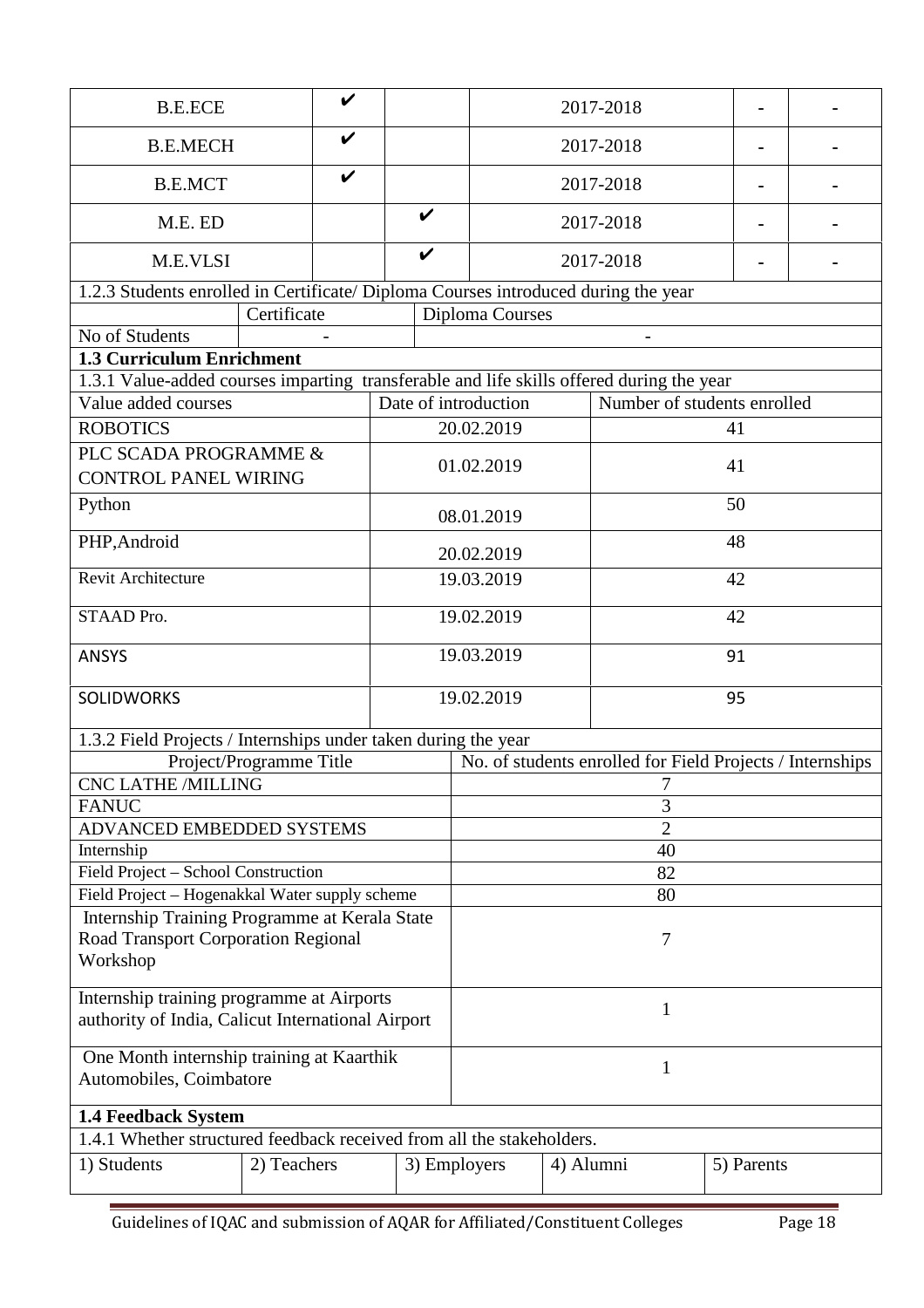| Yes/<br>$\mathbf{N}\mathbf{O}$ | $ -$<br>$V \alpha c$<br>$Y$ es/ $H\Theta$ | $Y$ es/ $H\Theta$ | $\mathbf{r}$<br>Yes/<br>N <sub>0</sub><br>$\bf{H}$<br>$\sim$ | $N_{\Omega}$<br>$\alpha$<br>$\bf{H}$<br>$\sim$ $\sim$ $\sim$ $\prime$ |
|--------------------------------|-------------------------------------------|-------------------|--------------------------------------------------------------|-----------------------------------------------------------------------|
|                                |                                           |                   |                                                              |                                                                       |

1.4.2 How the feedback obtained is being analyzed and utilized for overall development of the institution? (maximum 500 words)

PPG Institute of Technology upgrades Alumni Feedback Form once in a year. The form consists of Teaching – Learning process and its effectiveness throughout the course completion and Caring, Counseling cum Guidance offered by the administrators and also a kind of exposure given to the students towards Value Added Courses, Career Guidance, Higher Education, Personal and Professional Grooming, Motivation towards for Lifelong Learning in order to enrich their effective Communication and soft Skills in order to meet the needs of the Industry. Same way, the form also includes suggesting the valuable ideas and methods to be inculcated both in academics and career to the current students for their welfare. The feedback analysis also extend some questions to the alumni students for the sake of overall assessment and to receive the information from the alumni towards their satisfaction regarding the meeting convened and their interest and contribution to the college as a member of the Alumni over their Professional, Academic, Co- Curricular, Extracurricular activities and their Success through the College Life.

In the Parent's Feedback Form - The Intimation about Ward's Attendance, Progress and Performance, Imbibing Soft Qualities, Professional mannerism and ethical behavior among the ward, facilities like Transport, Canteen Photocopying, College Infrastructure, Disciplinary activities, Placement Avenues and Opportunities, arrangement of Parent- Teacher Meeting, Motivation towards Curricular, Co-curricular, Extra –curricular activities which includes Women Development Cell and other community services done through NSS, YRC and other clubs provided for Effective Learning and to develop professional skills among the ward etc., has been mentioned thoroughly.

In order to groom the budding students of the college to meet the Current Industry Needs and Standards the Employer's Feedback Form helps a lot for the Professional development of the college. The form consists of the attitude and discipline of the employers foreseen in and out of the classroom, their level of adequate technical knowledge and skills, leadership and managerial qualities, improving the attitude and performance of the budding students, following roles and responsibilities of the employers, Professional mannerism and Ethical behavior in profession were clearly mentioned and analysed for the further development.

Meanwhile, the Faculty Feedback Form emphasizes about the availability of ATM facility and courier services given to the members of the faculty, the financial and other supports, on duty provided for the participation of seminars, conferences, FDP conducted in and out of Campus , Staff cabins provided, pay scale as per AICTE norms, Administration rendered for professional growth like higher studies and research, support for income tax payment, facilities for Class room, transport, Library books , Journals accessibility, canteen, Recreation , medical services, reprographies, project works etc., and encouragement extended for involvement in external consultancy work and overall assessment done regarding the satisfaction seen in the members of the faculty to work in the college peacefully .

#### **CRITERION II -TEACHING-LEARNING AND EVALUATION**

#### **2.1 Student Enrolment and Profile**

| 2.1.1 Demand Ratio during the year |                           |                        |                          |  |  |  |  |  |
|------------------------------------|---------------------------|------------------------|--------------------------|--|--|--|--|--|
| Name of the                        |                           | Number of applications | <b>Students Enrolled</b> |  |  |  |  |  |
| Programme                          | Number of seats available | received               |                          |  |  |  |  |  |
| <b>B.E. CIVIL</b>                  | 60                        | 42                     | 12                       |  |  |  |  |  |
| B.E. CSE                           | 60                        | 41                     | 18                       |  |  |  |  |  |
| <b>B.E.EEE</b>                     | 30                        | 23                     | 03                       |  |  |  |  |  |
| <b>B.E.ECE</b>                     | 60                        | 37                     | 12                       |  |  |  |  |  |
| <b>B.E.MECH</b>                    | 60                        | 36                     | 12                       |  |  |  |  |  |
| <b>B.E.MCT</b>                     | 60                        | 25                     | 06                       |  |  |  |  |  |
| M.E. ED                            | 18                        | 06                     | 04                       |  |  |  |  |  |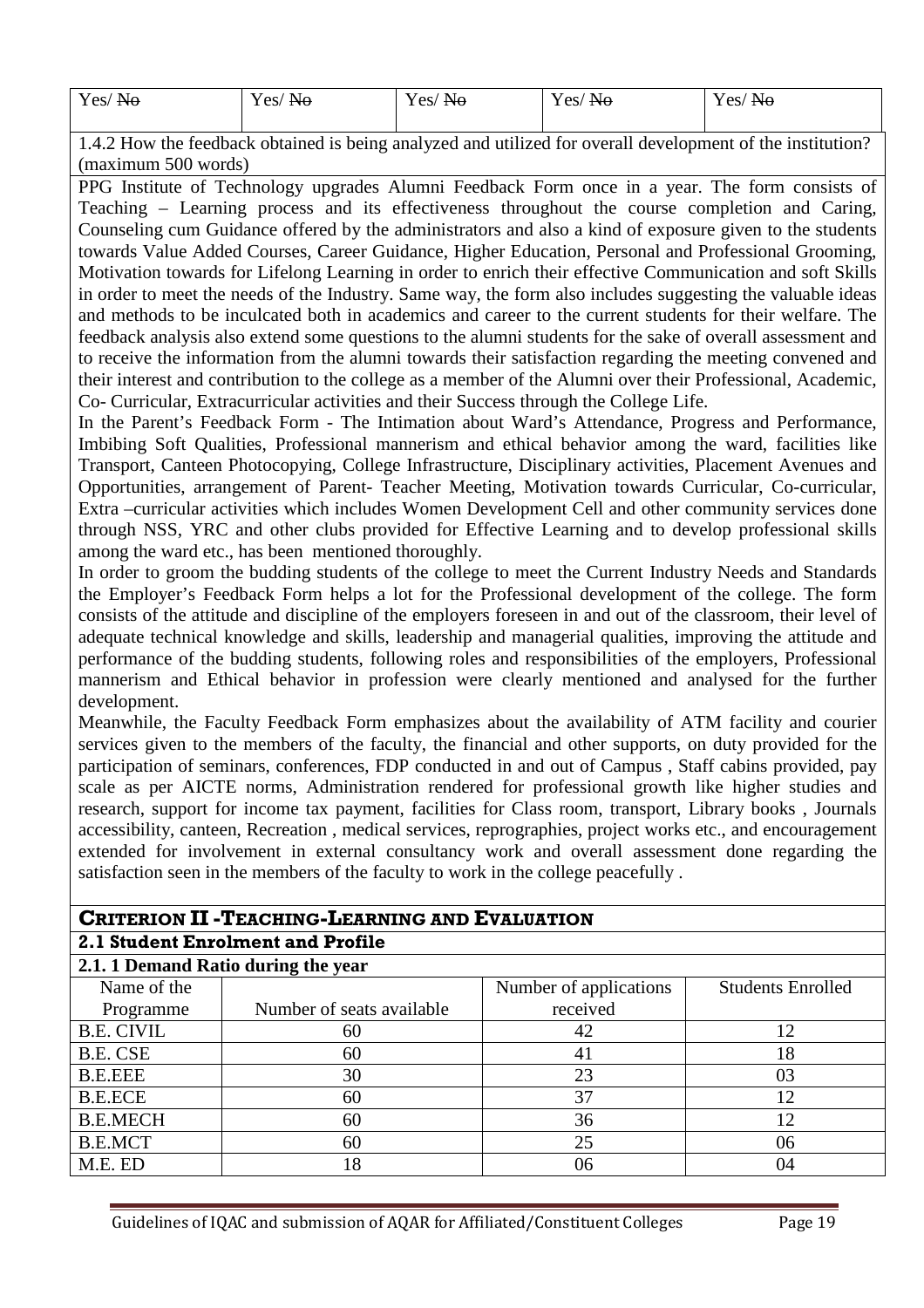| M.E.VLSI                                                     |                                                           |                                   | 24                                                                                             | 06                                                                                                       |                |                                                                                                   |                 | 03                                                                                                                  |  |  |
|--------------------------------------------------------------|-----------------------------------------------------------|-----------------------------------|------------------------------------------------------------------------------------------------|----------------------------------------------------------------------------------------------------------|----------------|---------------------------------------------------------------------------------------------------|-----------------|---------------------------------------------------------------------------------------------------------------------|--|--|
|                                                              |                                                           | 2.2 Catering to Student Diversity |                                                                                                |                                                                                                          |                |                                                                                                   |                 |                                                                                                                     |  |  |
| 2.2.1. Student - Full time teacher ratio (current year data) |                                                           |                                   |                                                                                                |                                                                                                          |                |                                                                                                   |                 |                                                                                                                     |  |  |
| Year                                                         | Number of students<br>enrolled in the<br>institution (UG) |                                   | Number of students<br>enrolled in the<br>institution (PG)                                      | Number of full<br>time teachers<br>available in the<br>institution<br>teaching only<br><b>UG</b> courses |                | Number of full<br>time teachers<br>available in the<br>institution<br>teaching only<br>PG courses |                 | Number<br>of<br>teachers<br>teaching<br>both UG<br>and PG<br>courses                                                |  |  |
| 2018                                                         | 728                                                       |                                   | 15                                                                                             | 107                                                                                                      |                | 14                                                                                                |                 | Nil                                                                                                                 |  |  |
| <b>2.3 Teaching - Learning Process</b>                       |                                                           |                                   |                                                                                                |                                                                                                          |                |                                                                                                   |                 |                                                                                                                     |  |  |
|                                                              |                                                           |                                   | 2.3.1 Percentage of teachers using ICT for effective teaching with Learning Management Systems |                                                                                                          |                |                                                                                                   |                 |                                                                                                                     |  |  |
|                                                              |                                                           |                                   | (LMS), E-learning resources etc. (current year data)                                           |                                                                                                          |                |                                                                                                   |                 |                                                                                                                     |  |  |
| Number of                                                    |                                                           | Number of                         | ICT tools and                                                                                  | Number of                                                                                                | Number of      |                                                                                                   | E-resources and |                                                                                                                     |  |  |
| teachers on roll                                             |                                                           | teachers using                    | resources                                                                                      | <b>ICT</b> enabled                                                                                       | smart          |                                                                                                   | techniques used |                                                                                                                     |  |  |
|                                                              |                                                           | ICT $(LMS, e$ -                   | available                                                                                      | classrooms                                                                                               | classrooms     |                                                                                                   |                 |                                                                                                                     |  |  |
|                                                              |                                                           | Resources)                        |                                                                                                |                                                                                                          |                |                                                                                                   |                 |                                                                                                                     |  |  |
| 121                                                          |                                                           | 90                                | Projector, Video<br>Capture Card,<br>Wi-Fi and<br>internet facility                            | 5                                                                                                        | $\overline{2}$ |                                                                                                   |                 | <b>NPTEL</b> lectures<br>and Courses, YOU<br>tube Educational<br>videos, Digital<br>library, Course<br>Material CD, |  |  |
|                                                              |                                                           |                                   | 223 Crudante mantening evetem evailable in the institution? Cive details (maximum 500 words)   |                                                                                                          |                |                                                                                                   |                 |                                                                                                                     |  |  |

#### 2.3.2 Students mentoring system available in the institution? Give details. (maximum 500 words) Yes.

Student Mentoring System is available in the institute. Each faculty is the mentor for a group of 15 students. First year students have mentors from the department of Basic Engineering & Science and second, third, fourth year students have mentors from the parent department. Departmental faculty will continue to be the mentors for the same group of students till their graduation. Every week there is one slot in time table for interaction with students. In this meeting mentor communicates personally with each student to understand the academic problems or personal issues of the students. If the problem is within her/his scope he/she resolves it.

Responsibilities:

The mentor takes care of student in following ways.

- 1. Meet the group of students every week.
- 2. Continuously monitor, counsel, guide and motivate the students in all academic matters.
- 3. Advise students regarding choice of electives, project, summer training etc.
- 4. Contact parents/guardians if situation demands e.g. academic irregularities, negative behavioural changes and interpersonal relations, detrimental activities etc.
- 5. Advise students in their career development/professional guidance.
- 6. Keep contact with the students even after their graduation.
- 7. Intimate HOD and suggest if any administrative action is called for.
- 8. Maintain a detail progressive record of the student in the student profile.
- 9. Maintain a brief but clear record of all discussions with students.

HOD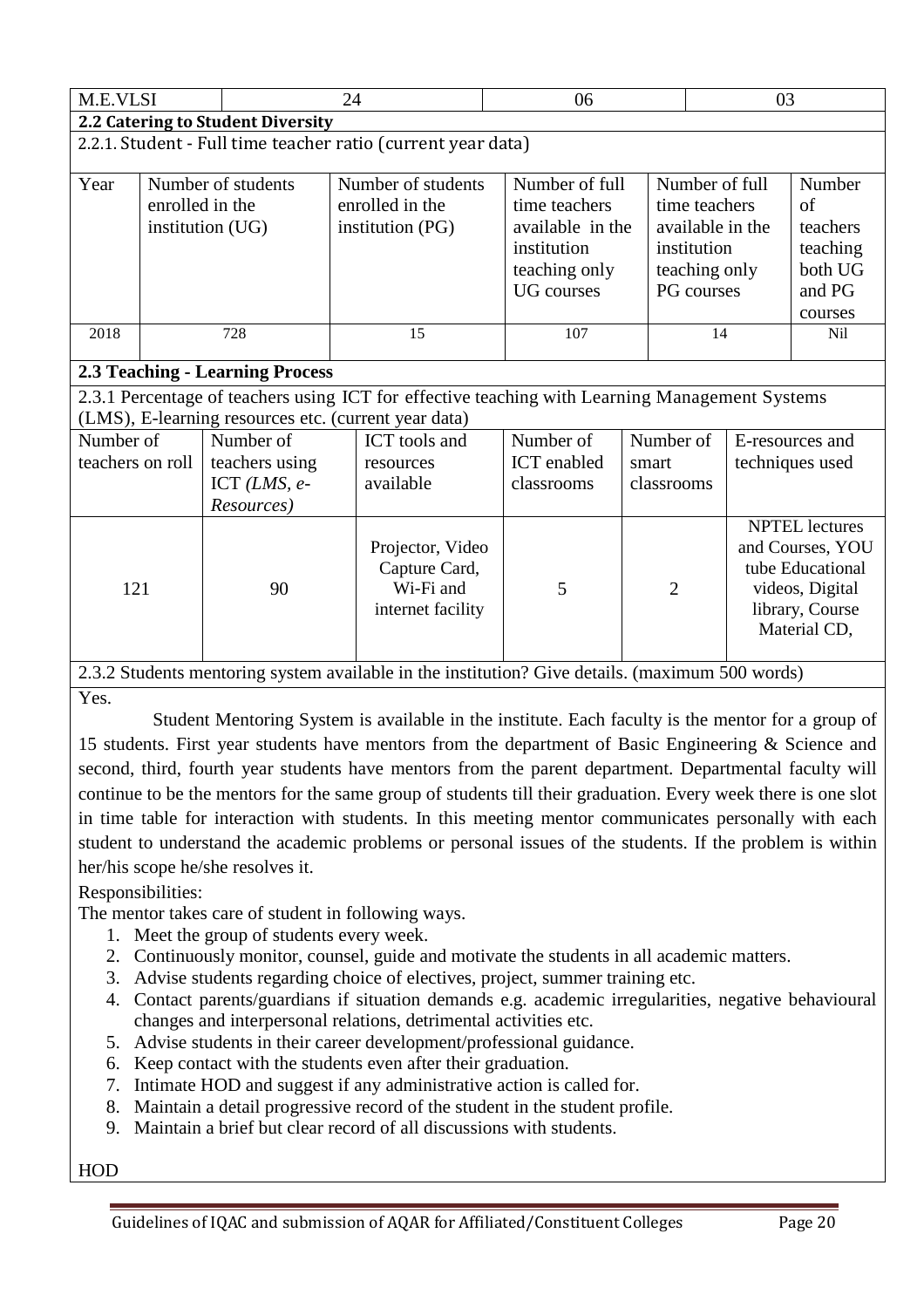- 1. Meet all mentor of his/her department at least once a month to review proper implementation of the system.
- 2. Advice mentors wherever necessary.
- 3. Initiate administrative action on a student when necessary.

|                                                              | Number of students enrolled in the institution | Number of fulltime teachers |      | <b>Mentor: Mentee Ratio</b>            |                                   |  |  |  |  |
|--------------------------------------------------------------|------------------------------------------------|-----------------------------|------|----------------------------------------|-----------------------------------|--|--|--|--|
|                                                              | 728                                            | 121                         | 1:15 |                                        |                                   |  |  |  |  |
| <b>2.4 Teacher Profile and Quality</b>                       |                                                |                             |      |                                        |                                   |  |  |  |  |
| 2.4.1 Number of full time teachers appointed during the year |                                                |                             |      |                                        |                                   |  |  |  |  |
| No. of sanctioned<br>positions                               | No. of filled positions                        | Vacant positions            | year | Positions filled<br>during the current | No. of<br>faculty<br>with<br>Ph.D |  |  |  |  |
| 121                                                          | 121                                            | <b>Nil</b>                  |      | Nil                                    | 6                                 |  |  |  |  |
|                                                              |                                                |                             |      |                                        |                                   |  |  |  |  |

#### **2.4.2 Honours and recognitions received by teachers**

*(received awards, recognition, fellowships at State, National, International level from Government, recognised bodies during the year )*

| Year of award | Name of full time teachers receiving awards from state level,<br>national level, international level | Designation | Name of the award,<br>fellowship, received<br>from Government or<br>recognized bodies |
|---------------|------------------------------------------------------------------------------------------------------|-------------|---------------------------------------------------------------------------------------|
| $- -$         |                                                                                                      |             |                                                                                       |

#### **2.5 Evaluation Process and Reforms**

2.5.1 Number of days from the date of semester-end/ year- end examination till the declaration of results during the year

As the institute is affiliated to the Anna University, Institute strictly adheres to norms and guidelines regarding evaluation and reforms given by university.

| ັ<br>$\tilde{\phantom{a}}$<br>Programme<br>Name | Progra<br>mme<br>Code | Semester/year      | Last date of the last<br>semester-end/year-end<br>examination | Date of declaration of results of<br>semester-end/year-end<br>examination |  |  |
|-------------------------------------------------|-----------------------|--------------------|---------------------------------------------------------------|---------------------------------------------------------------------------|--|--|
| B.E.                                            |                       |                    |                                                               |                                                                           |  |  |
| <b>CIVIL</b>                                    | 103                   |                    | 07.06.2018                                                    | 29.06.2018                                                                |  |  |
| <b>B.E. CSE</b>                                 | 104                   | II/I,IV/II,VI/III, |                                                               |                                                                           |  |  |
| <b>B.E.EEE</b>                                  | 105                   |                    |                                                               |                                                                           |  |  |
| <b>B.E.ECE</b>                                  | 106                   |                    |                                                               |                                                                           |  |  |
| <b>B.E.MECH</b>                                 | 114                   | II/I,IV/II,VI/III, |                                                               |                                                                           |  |  |
| <b>B.E.MCT</b>                                  | 115                   |                    |                                                               |                                                                           |  |  |
| M.E. ED                                         | 408                   |                    | 07.06.2018                                                    | 29.06.2018                                                                |  |  |
| M.E.VLSI                                        | 419                   | II/I               |                                                               |                                                                           |  |  |
| M.E.CSE                                         | 405                   |                    |                                                               |                                                                           |  |  |
| M.E.PED                                         | 415                   |                    |                                                               |                                                                           |  |  |
|                                                 |                       |                    | <b>FINAL YEAR</b>                                             |                                                                           |  |  |
| B.E.                                            | 103                   |                    |                                                               |                                                                           |  |  |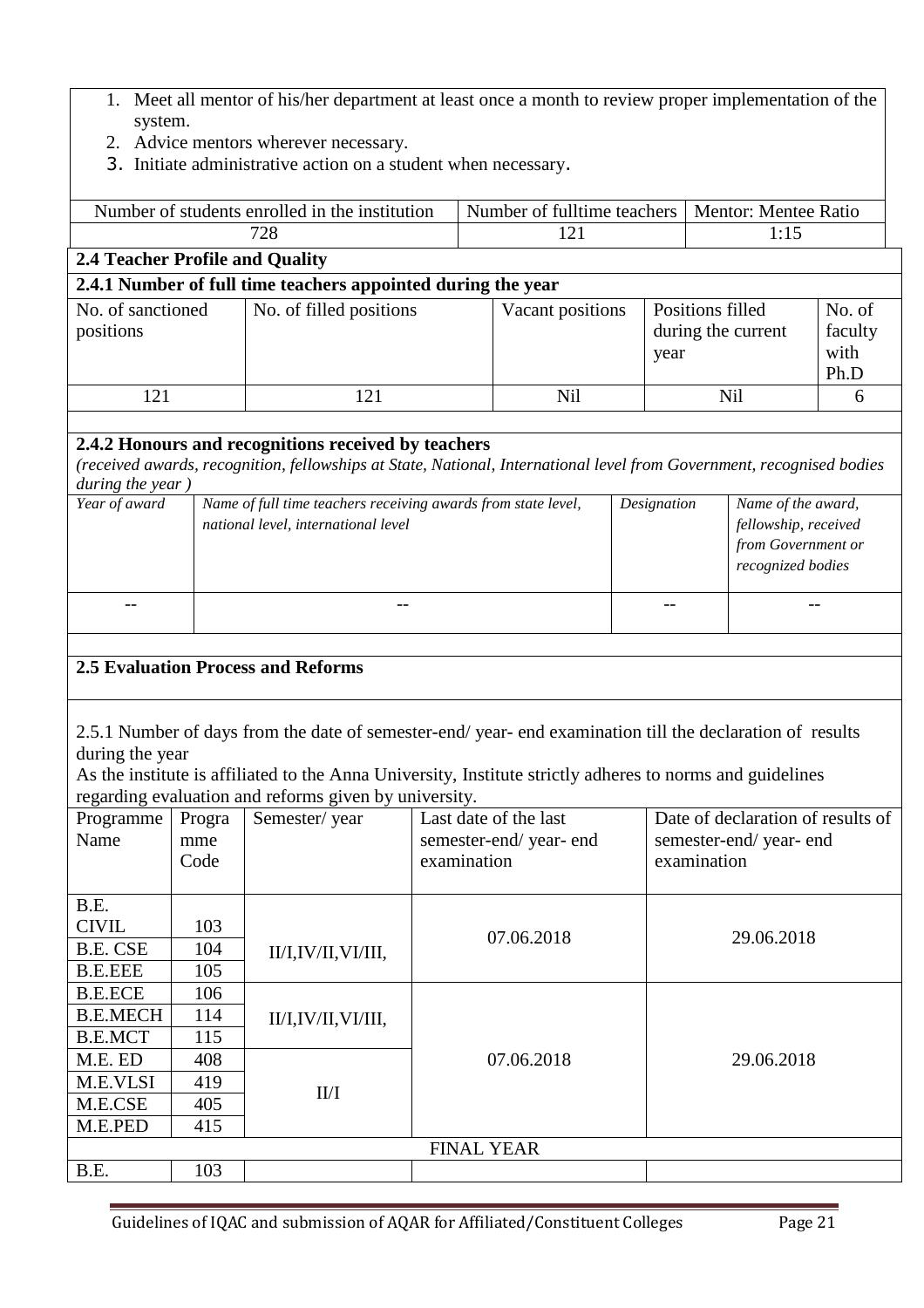| <b>CIVIL</b>    |     |                |            |            |
|-----------------|-----|----------------|------------|------------|
| <b>B.E. CSE</b> | 104 |                |            |            |
| <b>B.E.EEE</b>  | 105 |                |            |            |
| <b>B.E.ECE</b>  | 106 | <b>VIII/IV</b> |            |            |
| <b>B.E.MECH</b> | 114 |                | 07.06.2018 | 26.05.2018 |
| <b>B.E.MCT</b>  | 115 |                |            |            |
| M.E. ED         | 408 |                |            |            |
| M.E.VLSI        | 419 | IV/II          |            |            |
| M.E.CSE         | 405 |                |            |            |
| M.E.PED         | 415 |                |            |            |

2.5.2 Reforms initiated on Continuous Internal Evaluation(CIE) system at the institutional level (250 words) The Primary objective of Continuous Internal Evaluation (CIE) is to monitor student progress. The Continuous Internal Evaluation(CIE) is done on the following parameters:

- Assignments
- Presentations
- Industrial visits and training
- Class interactions
- Group discussions
- Workshops/Seminars
- Projects work
- Written and practical tests
- Overall attendance and conduct during the session
- Extracurricular activities from the students
- Guest lectures
- Paper presentation
- Written Exams
- Practical Exams

**2.5.3 A**cademic calendar prepared and adhered for conduct of Examination and other related matters (250 words)

Academic Calendar is prepared with reference to university calendar before the commencement of academic year 2018-19. This calendar is uploaded in the college website.

Academic Calendar starts with orientation Program for first and second year newly admitted students. This calendar contains various activities plan like at the start of every semester.

Final Year Project Progress is reviewed as per schedule in Academic Calendar. Three internal tests are conducted during each semester as per academic plan. Once in semester Parent- Teacher Meet is scheduled and conducted on the same date.

Teacher's Day, Engineer's Day, Independence and Republic Day are celebrated along with technical and cultural activities of patriotism.

At the start of second term Sports and cultural activities has been planned and conducted accordingly. Academic calendar also considers schedule of various technical activities like Guest lecture, industrial visits, workshop, Paper presentation, Science exhibition etc.

#### **2.6 Student Performance and Learning Outcomes**

| 2.6.1 Program outcomes, program specific outcomes and course outcomes for all programs offered by the |
|-------------------------------------------------------------------------------------------------------|
| institution are stated and displayed in website of the institution (to provide the web link)          |
| http://www.ppg.edu.in/engg/po and $co(2018-2019)$ .doc                                                |
|                                                                                                       |

| students<br>nercentage.<br>Poor<br>ОĪ<br>as:<br>- - |                    |                                |                    |      |  |  |  |  |  |
|-----------------------------------------------------|--------------------|--------------------------------|--------------------|------|--|--|--|--|--|
| 'rogra<br>,,,                                       | name<br>.nme<br>70 | students<br>ımber<br>O1<br>`N. | Number<br>$\Omega$ | Pass |  |  |  |  |  |
|                                                     |                    |                                |                    |      |  |  |  |  |  |

Guidelines of IQAC and submission of AQAR for Affiliated/Constituent Colleges Page 22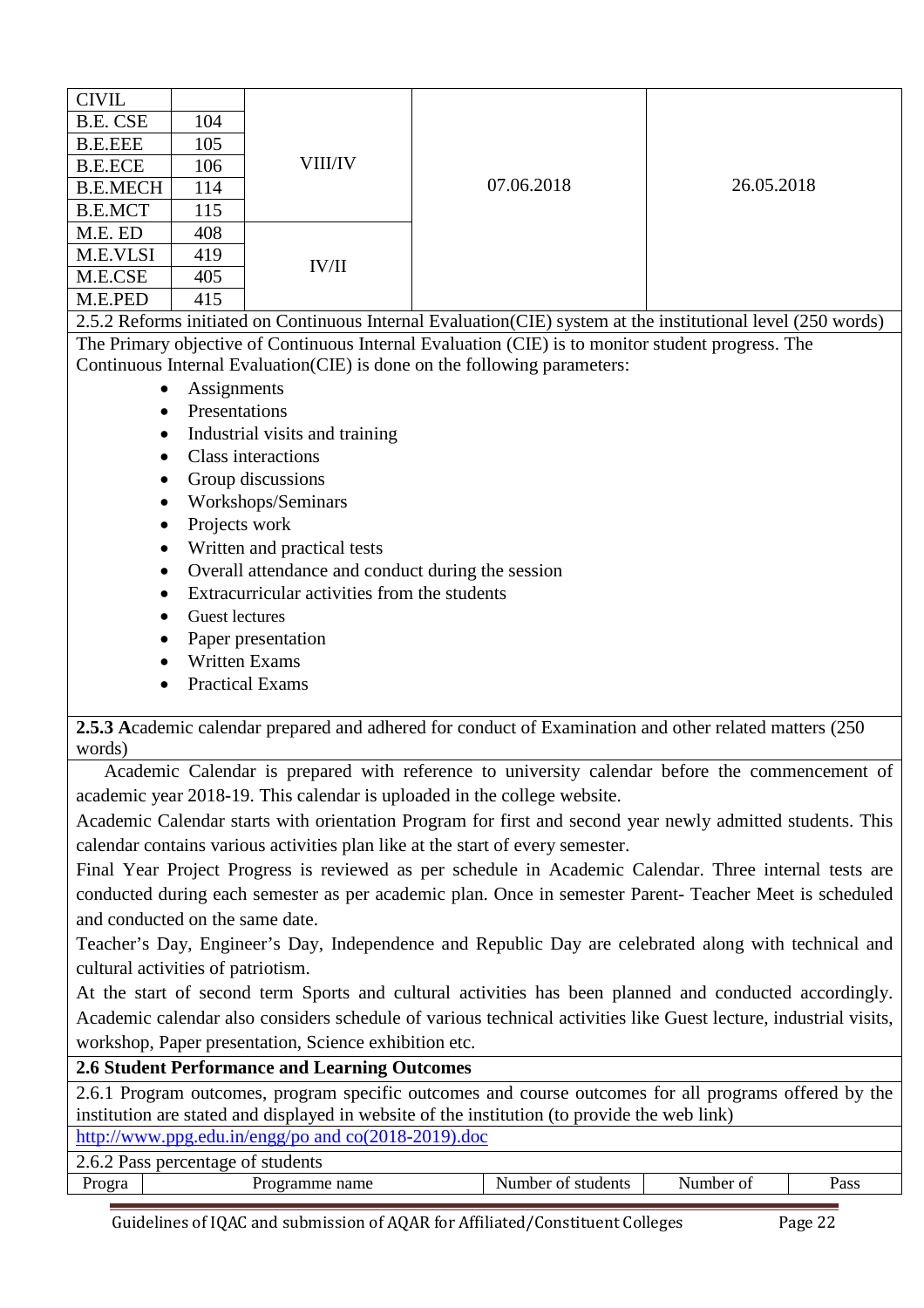| mme<br>Code                                                                       |                                        |                                                  |                                                             | appeared in the final<br>year examination                                                                | students passed in<br>final<br>semester/year<br>examination | Percentage |
|-----------------------------------------------------------------------------------|----------------------------------------|--------------------------------------------------|-------------------------------------------------------------|----------------------------------------------------------------------------------------------------------|-------------------------------------------------------------|------------|
| 103                                                                               | Civil Engineering                      |                                                  |                                                             | 66                                                                                                       | 31                                                          | 47         |
| 104                                                                               | <b>Computer Science Engineering</b>    |                                                  |                                                             | 23                                                                                                       | 17                                                          | 74         |
| 105                                                                               |                                        | <b>Electrical Electronics Engineering</b>        |                                                             | 12                                                                                                       | 03                                                          | 25         |
| 106                                                                               |                                        | <b>Electronics And Communication Engineering</b> |                                                             | 22                                                                                                       | 15                                                          | 68         |
| 114                                                                               | <b>Mechanical Engineering</b>          |                                                  |                                                             | 87                                                                                                       | 33                                                          | 38         |
| 115                                                                               | Mechatronics                           |                                                  |                                                             | 24                                                                                                       | 15                                                          | 63         |
| 205                                                                               | <b>Information Technology</b>          |                                                  |                                                             | 06                                                                                                       | 04                                                          | 67         |
|                                                                                   | <b>2.7 Student Satisfaction Survey</b> |                                                  |                                                             |                                                                                                          |                                                             |            |
|                                                                                   |                                        |                                                  |                                                             | 2.7.1 Student Satisfaction Survey (SSS) on overall institutional performance (Institution may design the |                                                             |            |
|                                                                                   |                                        |                                                  | questionnaire) (results and details be provided as weblink) |                                                                                                          |                                                             |            |
|                                                                                   |                                        |                                                  |                                                             | <b>CRITERION III - RESEARCH, INNOVATIONS AND EXTENSION</b>                                               |                                                             |            |
|                                                                                   |                                        | <b>3.1 Resource Mobilization for Research</b>    |                                                             |                                                                                                          |                                                             |            |
|                                                                                   |                                        |                                                  |                                                             | 3.1.1 Research funds sanctioned and received from various agencies, industry and other organisations     |                                                             |            |
|                                                                                   | Nature of the Project                  | Duration                                         | Name of the                                                 | Total grant                                                                                              | Amount received during the                                  |            |
|                                                                                   |                                        |                                                  | funding                                                     | sanctioned                                                                                               | Academic year                                               |            |
|                                                                                   |                                        |                                                  | Agency                                                      |                                                                                                          |                                                             |            |
| Major projects                                                                    |                                        |                                                  |                                                             |                                                                                                          |                                                             |            |
| <b>Minor Projects</b>                                                             |                                        |                                                  |                                                             |                                                                                                          |                                                             |            |
| Interdisciplinary<br>Projects                                                     |                                        |                                                  |                                                             |                                                                                                          |                                                             |            |
| Industry sponsored<br>Projects                                                    |                                        |                                                  |                                                             |                                                                                                          |                                                             |            |
| Projects sponsored by                                                             | the University/College                 |                                                  |                                                             |                                                                                                          |                                                             |            |
| <b>Students Research</b><br>Projects<br>(other than compulsory<br>by the College) |                                        |                                                  |                                                             |                                                                                                          |                                                             |            |
| <b>International Projects</b>                                                     |                                        |                                                  |                                                             |                                                                                                          |                                                             |            |
| Any other(Specify)                                                                |                                        |                                                  |                                                             |                                                                                                          |                                                             |            |
| Total                                                                             |                                        |                                                  |                                                             |                                                                                                          |                                                             |            |
|                                                                                   | <b>3.2 Innovation Ecosystem</b>        |                                                  |                                                             |                                                                                                          |                                                             |            |
|                                                                                   |                                        |                                                  |                                                             | 3.2.1 Workshops/Seminars Conducted on Intellectual Property Rights (IPR) and Industry-Academia           |                                                             |            |

| Innovative practices during the year       |                   |            |  |  |  |  |  |  |
|--------------------------------------------|-------------------|------------|--|--|--|--|--|--|
| Title of Workshop/Seminar                  | Name of the Dept. | Date(s)    |  |  |  |  |  |  |
| Internet of Things                         | <b>CSE</b>        | 26.07.2018 |  |  |  |  |  |  |
| <b>Embedded Systems</b>                    | <b>EEE</b>        | 22.08.2018 |  |  |  |  |  |  |
| Micro electro mechanical<br>systems [MEMS] | <b>ECE</b>        | 05.09.2018 |  |  |  |  |  |  |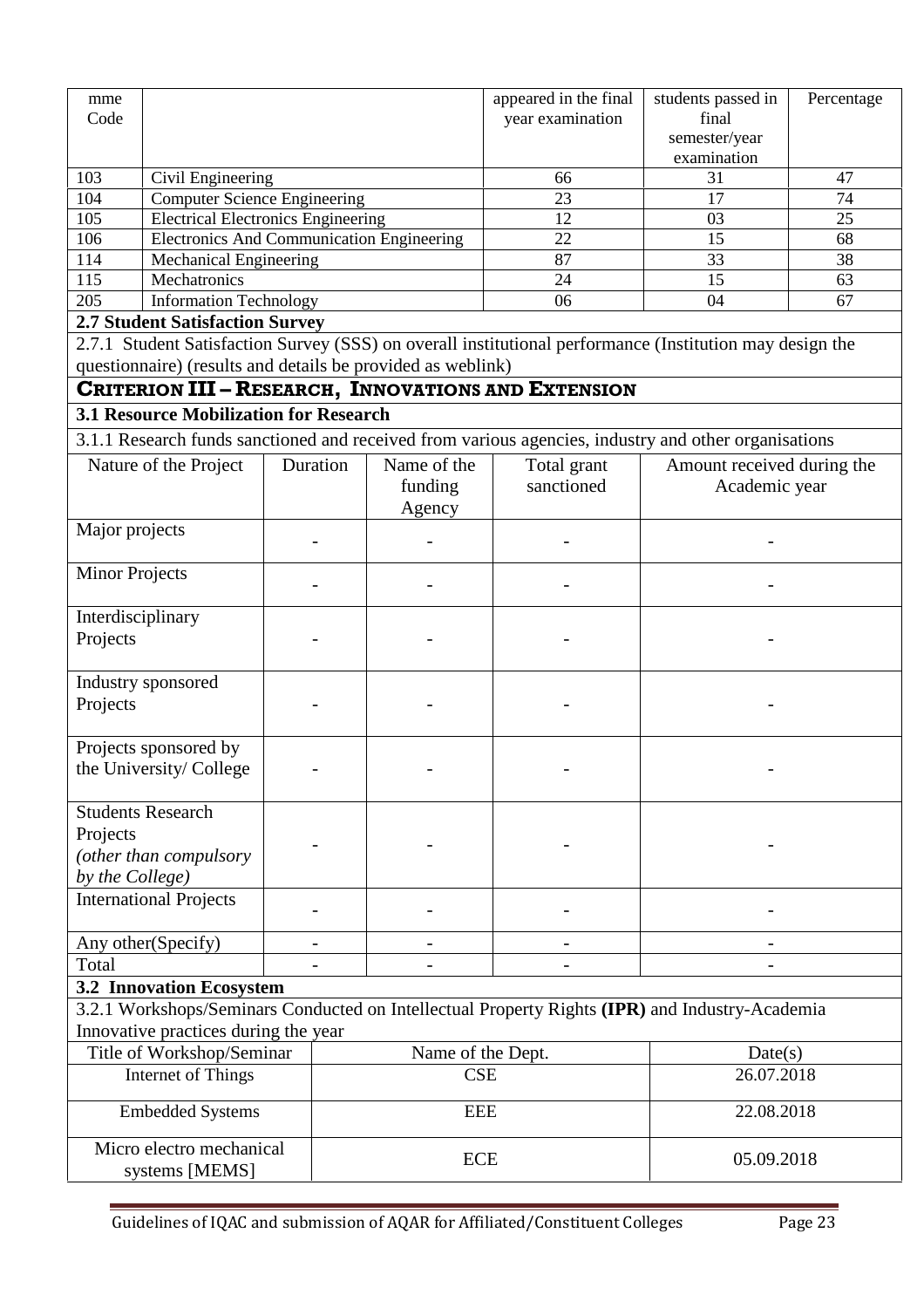|                                                                                     |              |                                                  |              |         |                                                     |              | 3.2.2 Awards for Innovation won by Institution/Teachers/Research scholars/Students during the year |  |  |                       |                          |      |                               |                                                                                                                  |
|-------------------------------------------------------------------------------------|--------------|--------------------------------------------------|--------------|---------|-----------------------------------------------------|--------------|----------------------------------------------------------------------------------------------------|--|--|-----------------------|--------------------------|------|-------------------------------|------------------------------------------------------------------------------------------------------------------|
|                                                                                     | Title of the |                                                  | Name of the  |         | Date of Award<br><b>Awarding Agency</b><br>Category |              |                                                                                                    |  |  |                       |                          |      |                               |                                                                                                                  |
|                                                                                     | innovation   |                                                  | Awardee      |         |                                                     |              |                                                                                                    |  |  |                       |                          |      |                               |                                                                                                                  |
|                                                                                     |              |                                                  |              |         |                                                     |              |                                                                                                    |  |  |                       |                          |      |                               |                                                                                                                  |
|                                                                                     |              |                                                  |              |         |                                                     |              |                                                                                                    |  |  |                       |                          |      |                               |                                                                                                                  |
|                                                                                     |              |                                                  |              |         |                                                     |              | 3.2.3 No. of Incubation centre created, start-ups incubated on campus during the year              |  |  |                       |                          |      |                               |                                                                                                                  |
|                                                                                     |              | <b>Incubation Centre</b>                         |              |         |                                                     |              | Name                                                                                               |  |  |                       |                          |      | Sponsored by                  |                                                                                                                  |
|                                                                                     |              |                                                  |              |         |                                                     |              |                                                                                                    |  |  |                       |                          |      |                               |                                                                                                                  |
| Date of commencement<br>Name of the Start-up<br>Nature of Start-up                  |              |                                                  |              |         |                                                     |              |                                                                                                    |  |  |                       |                          |      |                               |                                                                                                                  |
|                                                                                     |              |                                                  |              |         |                                                     |              |                                                                                                    |  |  |                       |                          |      |                               |                                                                                                                  |
|                                                                                     |              |                                                  |              |         |                                                     |              |                                                                                                    |  |  |                       |                          |      |                               |                                                                                                                  |
|                                                                                     |              | <b>3.3 Research Publications and Awards</b>      |              |         |                                                     |              |                                                                                                    |  |  |                       |                          |      |                               |                                                                                                                  |
|                                                                                     |              |                                                  |              |         |                                                     |              | 3.3.1 Incentive to the teachers who receive recognition/awards                                     |  |  |                       |                          |      |                               |                                                                                                                  |
| <b>State</b>                                                                        |              |                                                  |              |         | National                                            |              |                                                                                                    |  |  |                       | International            |      |                               |                                                                                                                  |
|                                                                                     |              |                                                  |              |         |                                                     |              |                                                                                                    |  |  |                       |                          |      |                               |                                                                                                                  |
|                                                                                     |              |                                                  |              |         |                                                     |              | 3.3.2 Ph. Ds awarded during the year (applicable for PG College, Research Center)                  |  |  |                       |                          |      |                               |                                                                                                                  |
|                                                                                     |              | Name of the Department                           |              |         |                                                     |              |                                                                                                    |  |  |                       | No. of Ph. Ds Awarded    |      |                               |                                                                                                                  |
|                                                                                     |              |                                                  |              |         |                                                     |              |                                                                                                    |  |  |                       |                          |      |                               |                                                                                                                  |
|                                                                                     |              |                                                  |              |         |                                                     |              |                                                                                                    |  |  |                       |                          |      |                               |                                                                                                                  |
| 3.3.3 Research Publications in the Journals notified on UGC website during the year |              |                                                  |              |         |                                                     |              |                                                                                                    |  |  |                       |                          |      |                               |                                                                                                                  |
|                                                                                     |              | Department                                       |              |         | No. of Publication                                  |              |                                                                                                    |  |  |                       |                          |      | Average Impact Factor, if any |                                                                                                                  |
| Nati                                                                                |              | <b>CIVIL</b>                                     |              |         |                                                     | $\mathbf{1}$ |                                                                                                    |  |  |                       |                          | 5.02 |                               |                                                                                                                  |
| onal                                                                                |              |                                                  |              |         |                                                     |              |                                                                                                    |  |  |                       |                          |      |                               |                                                                                                                  |
| Inte<br>rnat                                                                        |              |                                                  |              |         |                                                     |              |                                                                                                    |  |  |                       |                          |      |                               |                                                                                                                  |
| iona                                                                                |              | <b>MCT</b>                                       |              |         |                                                     | 6            |                                                                                                    |  |  |                       |                          |      |                               |                                                                                                                  |
| $\mathbf{l}$                                                                        |              |                                                  |              |         |                                                     |              |                                                                                                    |  |  |                       |                          | 4.19 |                               |                                                                                                                  |
|                                                                                     |              |                                                  |              |         |                                                     |              |                                                                                                    |  |  |                       |                          |      |                               |                                                                                                                  |
|                                                                                     |              |                                                  |              |         |                                                     |              | 3.3.4 Books and Chapters in edited Volumes / Books published, and papers in National/International |  |  |                       |                          |      |                               |                                                                                                                  |
|                                                                                     |              |                                                  |              |         |                                                     |              | Conference Proceedings per Teacher during the year                                                 |  |  |                       |                          |      |                               |                                                                                                                  |
|                                                                                     |              |                                                  | Department   |         |                                                     |              |                                                                                                    |  |  |                       | No. of publication       |      |                               |                                                                                                                  |
|                                                                                     |              |                                                  |              |         |                                                     |              |                                                                                                    |  |  |                       |                          |      |                               |                                                                                                                  |
|                                                                                     |              |                                                  |              |         |                                                     |              |                                                                                                    |  |  |                       |                          |      |                               |                                                                                                                  |
|                                                                                     |              |                                                  |              |         |                                                     |              |                                                                                                    |  |  |                       |                          |      |                               | 3.3.5 Bibliometrics of the publications during the last Academic year based on average citation index in Scopus/ |
|                                                                                     |              | Web of Science or Pub Med/ Indian Citation Index |              |         |                                                     |              |                                                                                                    |  |  |                       |                          |      |                               |                                                                                                                  |
| Title of                                                                            |              | Name of the                                      |              |         | Title of the                                        |              | Year of publication                                                                                |  |  | <b>Citation Index</b> |                          |      | Institutional                 | Number of                                                                                                        |
| the paper                                                                           |              | author                                           |              | journal |                                                     |              |                                                                                                    |  |  |                       |                          |      | affiliation as                | citations                                                                                                        |
|                                                                                     |              |                                                  |              |         |                                                     |              |                                                                                                    |  |  |                       |                          |      | mentioned in the              | excluding self                                                                                                   |
|                                                                                     |              |                                                  |              |         |                                                     |              |                                                                                                    |  |  |                       |                          |      | publication                   | citations                                                                                                        |
|                                                                                     |              | $\overline{a}$                                   |              |         | $\overline{\phantom{a}}$                            |              | $\overline{\phantom{a}}$                                                                           |  |  |                       |                          |      |                               | $\overline{a}$                                                                                                   |
|                                                                                     |              |                                                  |              |         |                                                     |              |                                                                                                    |  |  |                       |                          |      |                               |                                                                                                                  |
|                                                                                     |              |                                                  |              |         |                                                     |              |                                                                                                    |  |  |                       |                          |      |                               |                                                                                                                  |
|                                                                                     |              |                                                  |              |         |                                                     |              | 3.3.6 h-index of the Institutional Publications during the year. (based on Scopus/ Web of science) |  |  |                       |                          |      |                               |                                                                                                                  |
| Title                                                                               |              | Name of the                                      | Title of the |         | Year of                                             |              | h-index                                                                                            |  |  |                       | Number of citations      |      |                               | Institutional affiliation as                                                                                     |
| of                                                                                  | author       |                                                  | journal      |         | publication                                         |              |                                                                                                    |  |  |                       | excluding self citations |      | mentioned in the              |                                                                                                                  |
| the                                                                                 |              |                                                  |              |         |                                                     |              |                                                                                                    |  |  |                       |                          |      | publication                   |                                                                                                                  |
|                                                                                     | pap          |                                                  |              |         |                                                     |              |                                                                                                    |  |  |                       |                          |      |                               |                                                                                                                  |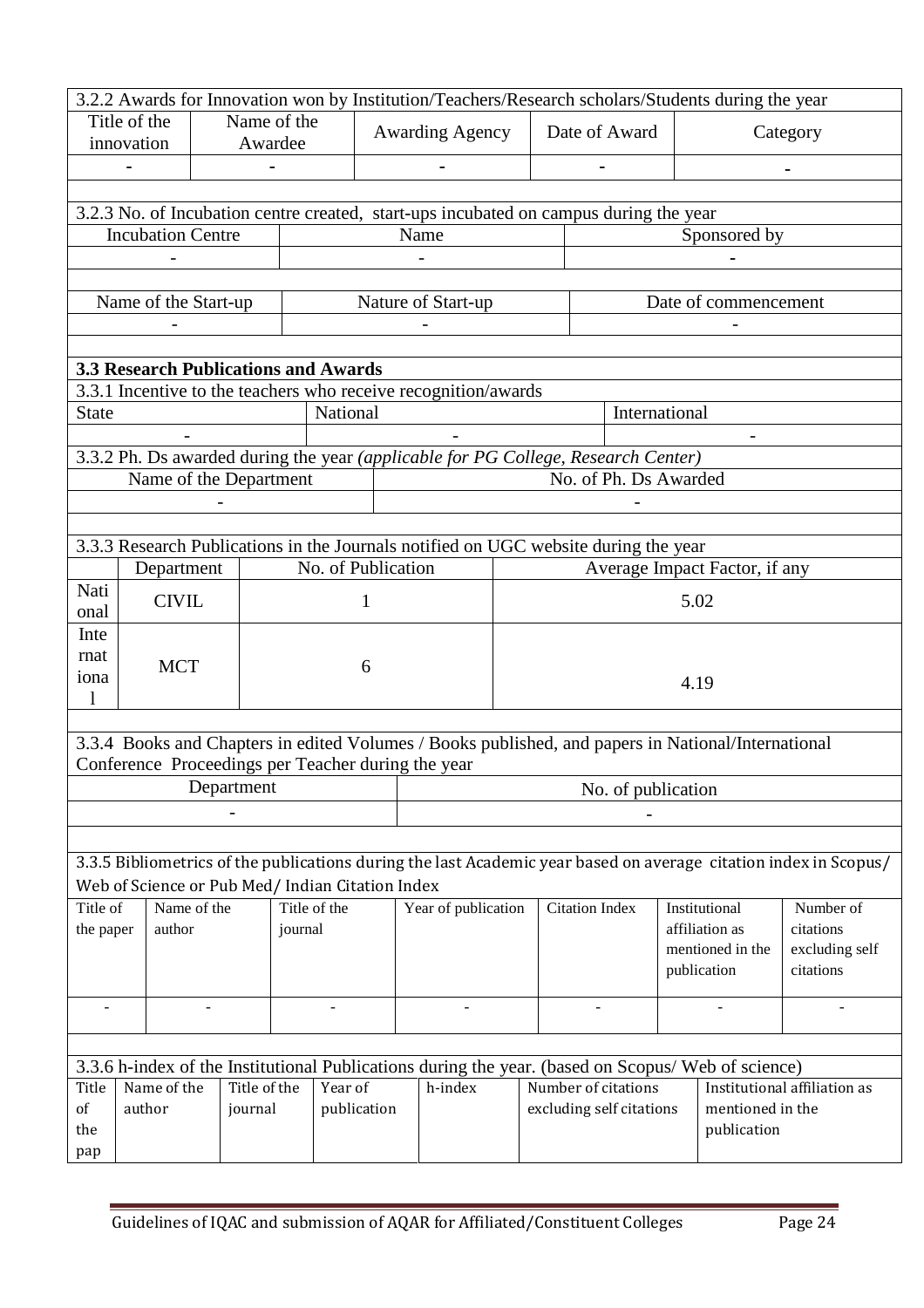| er                              |                                |               |                  |                         |               |  |                             |                                                                                    |                                                                                                        |                                                                                                                |  |
|---------------------------------|--------------------------------|---------------|------------------|-------------------------|---------------|--|-----------------------------|------------------------------------------------------------------------------------|--------------------------------------------------------------------------------------------------------|----------------------------------------------------------------------------------------------------------------|--|
|                                 |                                |               |                  |                         |               |  |                             |                                                                                    |                                                                                                        |                                                                                                                |  |
|                                 |                                |               |                  |                         |               |  |                             |                                                                                    |                                                                                                        |                                                                                                                |  |
|                                 |                                |               |                  |                         |               |  |                             | 3.3.7 Faculty participation in Seminars/Conferences and Symposia during the year : |                                                                                                        |                                                                                                                |  |
| No. of Faculty                  |                                |               |                  | International level     |               |  | National level              |                                                                                    | State level                                                                                            | Local level                                                                                                    |  |
| Attended                        |                                |               |                  |                         |               |  |                             |                                                                                    |                                                                                                        |                                                                                                                |  |
| Seminars/                       |                                |               |                  | 1                       |               |  | 17                          |                                                                                    |                                                                                                        | 3                                                                                                              |  |
| Workshops                       |                                |               |                  |                         |               |  |                             |                                                                                    |                                                                                                        |                                                                                                                |  |
| Presented papers                |                                |               |                  | 14                      |               |  | $\overline{\phantom{a}}$    |                                                                                    | $\overline{\phantom{a}}$                                                                               | $\overline{\phantom{a}}$                                                                                       |  |
| <b>Resource Persons</b>         |                                |               |                  | 1                       |               |  |                             |                                                                                    |                                                                                                        |                                                                                                                |  |
| <b>3.4 Extension Activities</b> |                                |               |                  |                         |               |  |                             |                                                                                    |                                                                                                        |                                                                                                                |  |
|                                 |                                |               |                  |                         |               |  |                             |                                                                                    |                                                                                                        | 3.4.1 Number of extension and outreach programmes conducted in collaboration with industry, community and Non- |  |
|                                 |                                |               |                  |                         |               |  |                             |                                                                                    | Government Organisations through NSS/NCC/Red cross/Youth Red Cross (YRC) etc., during the year         |                                                                                                                |  |
|                                 |                                |               |                  | Organising unit/agency/ |               |  |                             | <b>Number of teachers</b>                                                          |                                                                                                        | <b>Number of students</b>                                                                                      |  |
|                                 | <b>Title of the Activities</b> |               |                  | collaborating agency    |               |  |                             | co-ordinated such                                                                  |                                                                                                        | participated in such                                                                                           |  |
|                                 |                                |               |                  |                         |               |  |                             | activities                                                                         |                                                                                                        | activities                                                                                                     |  |
|                                 | <b>International Yoga Day</b>  |               |                  |                         | <b>CEBACA</b> |  |                             | 5                                                                                  |                                                                                                        | 200                                                                                                            |  |
|                                 | <b>Campus Cleaning</b>         |               |                  |                         | <b>PPGIT</b>  |  |                             | 3                                                                                  |                                                                                                        | 20                                                                                                             |  |
| Green India Rally               |                                |               |                  | Friends of Police       |               |  |                             | 4                                                                                  |                                                                                                        | 25                                                                                                             |  |
| Quit India Moment               |                                |               |                  |                         | <b>PPGIT</b>  |  |                             | 10                                                                                 |                                                                                                        | 200                                                                                                            |  |
|                                 | Independence Day               |               |                  |                         |               |  |                             |                                                                                    |                                                                                                        |                                                                                                                |  |
|                                 | Celebrations                   |               |                  | <b>PPGIT</b>            |               |  | 45                          |                                                                                    | 150                                                                                                    |                                                                                                                |  |
| during the year                 |                                |               |                  |                         |               |  |                             |                                                                                    |                                                                                                        | 3.4.2 Awards and recognition received for extension activities from Government and other recognized bodies     |  |
| Name of the Activity            |                                |               |                  | Award/recognition       |               |  | Awarding bodies             |                                                                                    |                                                                                                        | No. of Students<br>benefited                                                                                   |  |
|                                 |                                |               |                  |                         |               |  |                             |                                                                                    |                                                                                                        |                                                                                                                |  |
|                                 |                                |               |                  |                         |               |  |                             |                                                                                    | 3.4.3 Students participating in extension activities with Government Organisations, Non-Government     |                                                                                                                |  |
|                                 |                                |               |                  |                         |               |  |                             |                                                                                    | Organisations and programmes such as Swachh Bharat, Aids Awareness, Gender Issue, etc. during the year |                                                                                                                |  |
| Name of                         |                                |               | Organising unit/ | Name of the activity    |               |  | Number of teachers          |                                                                                    |                                                                                                        | Number of students                                                                                             |  |
| the scheme                      |                                | agency/       |                  |                         |               |  | coordinated such            |                                                                                    |                                                                                                        | participated in such activities                                                                                |  |
|                                 |                                | collaborating |                  |                         |               |  | activities                  |                                                                                    |                                                                                                        |                                                                                                                |  |
|                                 |                                | agency        |                  |                         |               |  |                             |                                                                                    |                                                                                                        |                                                                                                                |  |
|                                 |                                |               |                  |                         |               |  |                             |                                                                                    |                                                                                                        |                                                                                                                |  |
| Swachh<br><b>Bharat</b>         |                                | Self          |                  | Road show               |               |  | 10                          |                                                                                    |                                                                                                        | 152                                                                                                            |  |
|                                 |                                |               |                  |                         |               |  |                             |                                                                                    |                                                                                                        |                                                                                                                |  |
| <b>3.5 Collaborations</b>       |                                |               |                  |                         |               |  |                             |                                                                                    |                                                                                                        |                                                                                                                |  |
|                                 |                                |               |                  |                         |               |  |                             |                                                                                    |                                                                                                        | 3.5.1 Number of Collaborative activities for research, faculty exchange, student exchange during the year      |  |
|                                 | Nature of Activity             |               |                  | Participant             |               |  | Source of financial support |                                                                                    |                                                                                                        | Duration                                                                                                       |  |
|                                 |                                |               |                  |                         |               |  |                             |                                                                                    |                                                                                                        |                                                                                                                |  |
|                                 |                                |               |                  |                         |               |  |                             |                                                                                    |                                                                                                        |                                                                                                                |  |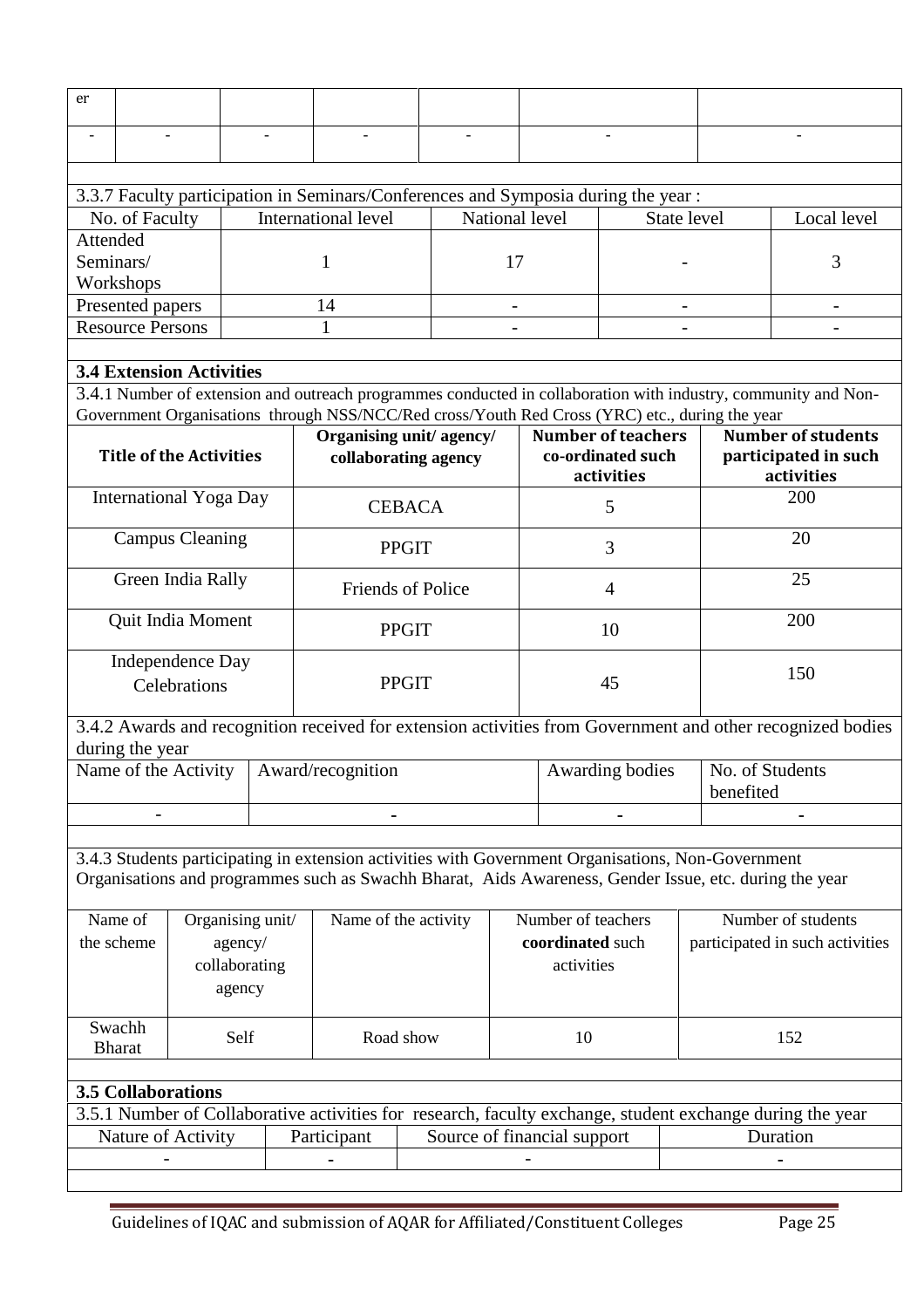| 3.5.2 Linkages with institutions/industries for internship, on-the-job training, project work, sharing of |                                                                                           |                                           |                    |     |                |             |                          |                                                 |  |  |
|-----------------------------------------------------------------------------------------------------------|-------------------------------------------------------------------------------------------|-------------------------------------------|--------------------|-----|----------------|-------------|--------------------------|-------------------------------------------------|--|--|
|                                                                                                           | research facilities etc. during the year                                                  |                                           |                    |     |                |             |                          |                                                 |  |  |
| Nature                                                                                                    | Title of the linkage                                                                      | Name of the partnering institution/       |                    |     |                |             | Duration                 |                                                 |  |  |
| of                                                                                                        |                                                                                           | industry/research lab with contact        |                    |     |                |             |                          | (From-To)                                       |  |  |
| linkage                                                                                                   |                                                                                           |                                           | details            |     |                |             |                          |                                                 |  |  |
| $\overline{\phantom{m}}$                                                                                  |                                                                                           |                                           |                    |     |                |             |                          |                                                 |  |  |
|                                                                                                           | Organisation                                                                              |                                           | Date of MoU signed |     |                |             |                          | Purpose and Activities                          |  |  |
|                                                                                                           | Sunrise Automation &                                                                      | 01-09-2016                                |                    |     |                |             |                          | FDP, Value added courses and                    |  |  |
| Solutions                                                                                                 |                                                                                           |                                           |                    |     |                | Seminars    |                          |                                                 |  |  |
|                                                                                                           | <b>Texas Instruments</b>                                                                  | 17-12-2016                                |                    |     |                |             | Value added courses      |                                                 |  |  |
| Max CADD                                                                                                  |                                                                                           | 21-12-2016                                |                    |     |                |             |                          | FDP, Value added courses and                    |  |  |
|                                                                                                           |                                                                                           |                                           |                    |     |                | Seminars    |                          |                                                 |  |  |
|                                                                                                           | <b>CRITERION IV: INFRASTRUCTURE AND LEARNING RESOURCES</b>                                |                                           |                    |     |                |             |                          |                                                 |  |  |
|                                                                                                           | <b>4.1 Physical Facilities</b>                                                            |                                           |                    |     |                |             |                          |                                                 |  |  |
|                                                                                                           | 4.1.1 Budget allocation, excluding salary for infrastructure augmentation during the year |                                           |                    |     |                |             |                          |                                                 |  |  |
|                                                                                                           | Budget allocated for infrastructure augmentation                                          |                                           |                    |     |                |             |                          | Budget allocated for infrastructure development |  |  |
|                                                                                                           | <b>NIL</b>                                                                                |                                           |                    |     |                |             | Rs. 3,50,000/-           |                                                 |  |  |
| Facilities                                                                                                |                                                                                           |                                           |                    |     |                |             |                          | Existing                                        |  |  |
| Campus area                                                                                               |                                                                                           |                                           |                    |     |                |             | 10 acres                 |                                                 |  |  |
| Class rooms                                                                                               |                                                                                           |                                           |                    |     |                |             |                          | 46                                              |  |  |
| Laboratories                                                                                              |                                                                                           |                                           |                    |     |                |             |                          | 43                                              |  |  |
| <b>Seminar Halls</b>                                                                                      |                                                                                           |                                           |                    |     |                |             |                          | 6                                               |  |  |
|                                                                                                           | <b>Classrooms with LCD facilities</b>                                                     |                                           |                    |     |                |             |                          | 5                                               |  |  |
|                                                                                                           | Classrooms with Wi-Fi/ LAN                                                                |                                           |                    |     |                |             | 15                       |                                                 |  |  |
|                                                                                                           | Seminar halls with ICT facilities                                                         |                                           |                    |     |                |             |                          | $\mathbf{2}$                                    |  |  |
| Video Centre                                                                                              |                                                                                           |                                           |                    |     |                |             | 1                        |                                                 |  |  |
|                                                                                                           | No. Of important equipments purchased $(\geq 1-0)$ lakh) during the current               |                                           |                    |     |                |             |                          | <b>NIL</b>                                      |  |  |
| year.                                                                                                     |                                                                                           |                                           |                    |     |                |             |                          |                                                 |  |  |
|                                                                                                           | Value of the equipment purchased during the year (Rs. In Lakhs)                           |                                           |                    |     |                |             |                          | NIL                                             |  |  |
| Others                                                                                                    |                                                                                           |                                           |                    |     |                |             |                          | <b>NIL</b>                                      |  |  |
|                                                                                                           | Name of the ILMS software                                                                 | Nature of automation (fully or partially) |                    |     |                |             |                          | Version                                         |  |  |
|                                                                                                           | Palpap Library Management<br>Software                                                     |                                           | fully              |     |                |             |                          |                                                 |  |  |
|                                                                                                           |                                                                                           | Existing                                  |                    |     |                | Newly added |                          |                                                 |  |  |
|                                                                                                           |                                                                                           | No.                                       | Value              |     | No.            |             | Value                    | No.                                             |  |  |
| <b>Text Books</b>                                                                                         |                                                                                           | 5963                                      | 22,87,300          |     | 193            |             | 50,762                   | 6156                                            |  |  |
| <b>Reference Books</b>                                                                                    |                                                                                           | 202                                       | 80,800             |     | 30             |             | 10,500                   | 232                                             |  |  |
| e-Books                                                                                                   |                                                                                           |                                           |                    |     | $\blacksquare$ |             | $\overline{\phantom{0}}$ |                                                 |  |  |
| Journals                                                                                                  |                                                                                           |                                           |                    | 106 |                |             |                          |                                                 |  |  |
| e-Journals                                                                                                |                                                                                           | $\overline{2}$                            |                    |     |                |             |                          |                                                 |  |  |
| <b>Digital Database</b>                                                                                   |                                                                                           | Collections                               | 1,12,500           |     | $\overline{2}$ |             | 11,000                   | $\mathbf{2}$                                    |  |  |
| CD & Video                                                                                                |                                                                                           | 1350                                      | 4,05,000           |     | 58             |             | 16,500                   | 1408                                            |  |  |

Guidelines of IQAC and submission of AQAR for Affiliated/Constituent Colleges Page 26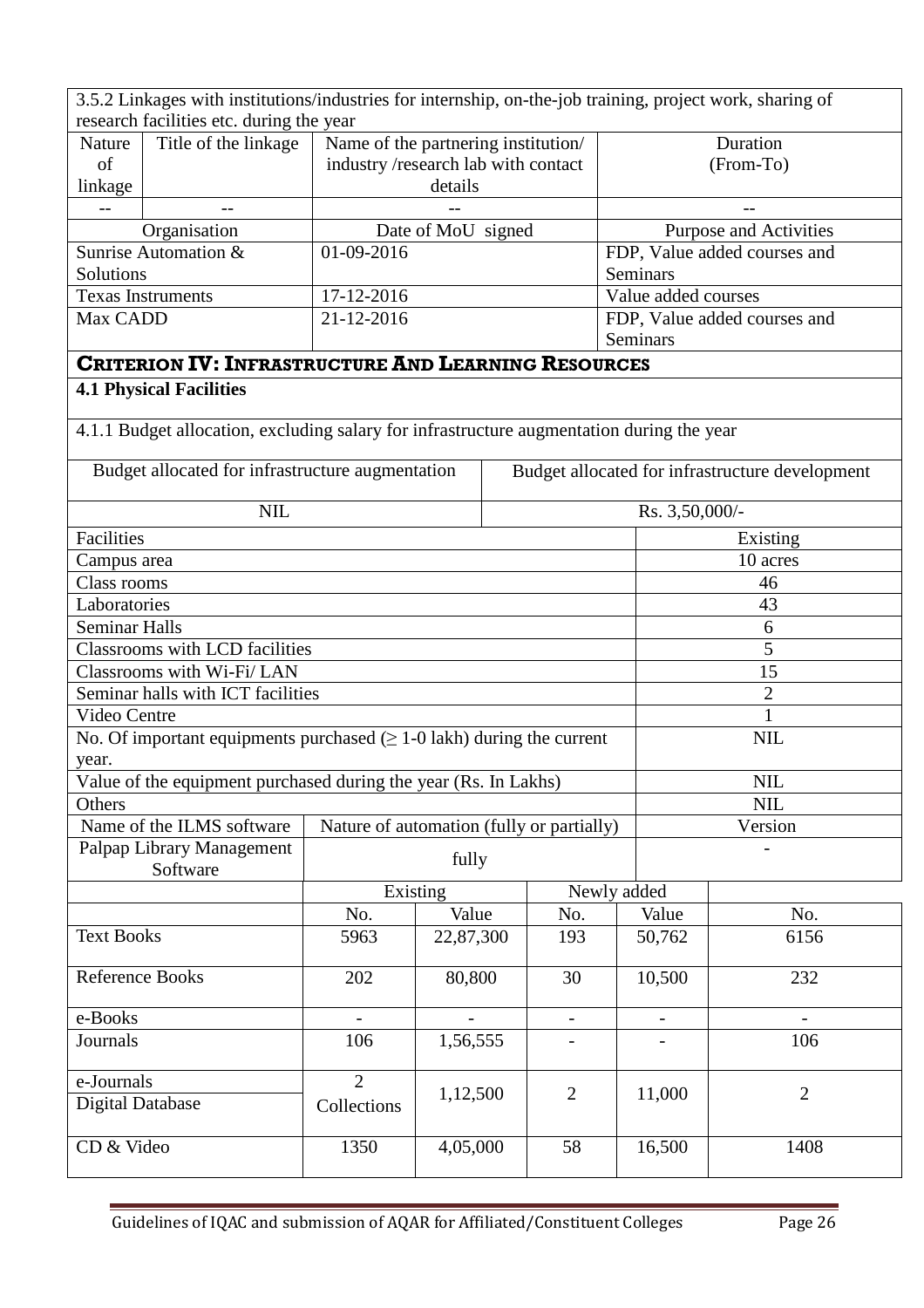| Library automation                                                                                       | Yes                                    |                     |                                                                                   |                          |          |                          |                 |  |            |                                                                                                             |        |  |
|----------------------------------------------------------------------------------------------------------|----------------------------------------|---------------------|-----------------------------------------------------------------------------------|--------------------------|----------|--------------------------|-----------------|--|------------|-------------------------------------------------------------------------------------------------------------|--------|--|
|                                                                                                          | Weeding (Hard $& Soft$ )               |                     | <b>Nil</b>                                                                        | <b>Nil</b>               |          | <b>Nil</b>               |                 |  | <b>Nil</b> | <b>Nil</b>                                                                                                  |        |  |
|                                                                                                          | Others (Newspaper)                     |                     | 8                                                                                 |                          | 13,310   |                          |                 |  | 13,310     | 8                                                                                                           |        |  |
|                                                                                                          |                                        |                     |                                                                                   |                          |          | 8                        |                 |  |            |                                                                                                             |        |  |
| <b>4.3 IT Infrastructure</b>                                                                             |                                        |                     |                                                                                   |                          |          |                          |                 |  |            |                                                                                                             |        |  |
|                                                                                                          | 4.3.1 Technology Upgradation (overall) |                     |                                                                                   |                          |          |                          |                 |  |            |                                                                                                             |        |  |
|                                                                                                          | Total                                  | Computer            | Internet                                                                          | <b>Browsing</b>          | Computer |                          | Office          |  | Depts.     | Available                                                                                                   | Others |  |
|                                                                                                          | Computer                               | Labs                | Centres                                                                           |                          | Centres  |                          |                 |  |            | band width<br>(MGBPS)                                                                                       |        |  |
| Existing                                                                                                 | 604                                    | 340                 | 30 mbps                                                                           | 1                        |          | 1                        | 10              |  | 264        | 20                                                                                                          |        |  |
| Added                                                                                                    |                                        |                     |                                                                                   | $\overline{\phantom{a}}$ |          | $\overline{\phantom{a}}$ | 5               |  |            | 10                                                                                                          |        |  |
| Total                                                                                                    | 604                                    | 340                 | 30 mbps                                                                           | 1                        |          | 1                        | $\overline{15}$ |  | 264        | 30                                                                                                          |        |  |
|                                                                                                          |                                        |                     |                                                                                   |                          |          |                          |                 |  |            |                                                                                                             |        |  |
|                                                                                                          |                                        |                     | 4.3.2 Bandwidth available of internet connection in the Institution (Leased line) |                          |          |                          |                 |  |            |                                                                                                             |        |  |
| 30 MBPS /GBPS                                                                                            |                                        |                     |                                                                                   |                          |          |                          |                 |  |            |                                                                                                             |        |  |
|                                                                                                          | 4.3.3 Facility for e-content           |                     |                                                                                   |                          |          |                          |                 |  |            |                                                                                                             |        |  |
|                                                                                                          |                                        |                     | Name of the e-content development facility                                        |                          |          |                          |                 |  |            | Provide the link of the videos and media centre and                                                         |        |  |
|                                                                                                          |                                        |                     |                                                                                   |                          |          | recording facility       |                 |  |            |                                                                                                             |        |  |
|                                                                                                          |                                        | <b>NPTEL</b> videos |                                                                                   |                          |          |                          |                 |  |            |                                                                                                             |        |  |
|                                                                                                          |                                        |                     |                                                                                   |                          |          |                          |                 |  |            | 4.3.4 E-content developed by teachers such as: e-PG-Pathshala, CEC (under e-PG-Pathshala CEC (Under         |        |  |
|                                                                                                          |                                        |                     |                                                                                   |                          |          |                          |                 |  |            | Graduate) SWAYAM other MOOCs platform NPTEL/NMEICT/any other Government initiatives &                       |        |  |
|                                                                                                          |                                        |                     | institutional (Learning Management System (LMS) etc                               |                          |          |                          |                 |  |            |                                                                                                             |        |  |
| Name of the                                                                                              |                                        |                     | Name of the module                                                                |                          |          | Platform on which        |                 |  |            | Date of launching e - content                                                                               |        |  |
| teacher                                                                                                  |                                        |                     |                                                                                   |                          |          | module is developed      |                 |  |            |                                                                                                             |        |  |
| <b>NIL</b>                                                                                               |                                        |                     | <b>NIL</b>                                                                        |                          |          | <b>NIL</b>               |                 |  |            | <b>NIL</b>                                                                                                  |        |  |
|                                                                                                          |                                        |                     | <b>4.4 Maintenance of Campus Infrastructure</b>                                   |                          |          |                          |                 |  |            |                                                                                                             |        |  |
|                                                                                                          |                                        |                     |                                                                                   |                          |          |                          |                 |  |            | 4.4.1 Expenditure incurred on maintenance of physical facilities and academic support facilities, excluding |        |  |
|                                                                                                          | salary component, during the year      |                     |                                                                                   |                          |          |                          |                 |  |            |                                                                                                             |        |  |
|                                                                                                          | Assigned budget on $\vert$             |                     | Expenditure incurred on                                                           |                          |          | Assigned budget on       |                 |  |            | Expenditure incurred on                                                                                     |        |  |
|                                                                                                          |                                        |                     | academic facilities   maintenance of academic                                     |                          |          | physical facilities      |                 |  |            | maintenance of physical facilities                                                                          |        |  |
|                                                                                                          |                                        |                     | facilities                                                                        |                          |          |                          |                 |  |            |                                                                                                             |        |  |
|                                                                                                          | Rs.1,00,000                            |                     | Rs.75,000                                                                         |                          |          | Rs.1,00,000              |                 |  |            | Rs.90,000                                                                                                   |        |  |
|                                                                                                          |                                        |                     |                                                                                   |                          |          |                          |                 |  |            | 4.4.2 Procedures and policies for maintaining and utilizing physical, academic and support facilities -     |        |  |
|                                                                                                          |                                        |                     |                                                                                   |                          |          |                          |                 |  |            | laboratory, library, sports complex, computers, classrooms etc. (maximum 500 words) (information to be      |        |  |
| available in institutional Website, provide link) http://www.ppg.edu.in/engg/procedures and policies.doc |                                        |                     |                                                                                   |                          |          |                          |                 |  |            |                                                                                                             |        |  |

The college ensures optimal allocation and utilization of the available financial recourses for maintenance and upkeep of different facilities by holding regular meetings of various committees constituted for this purpose.

**Laboratory**-Record of maintenance account is maintained by lab technicians and supervised by HODs of the concerned departments. Other measures to maintain laboratories are as follows:

- $\triangleright$  The calibration, repairing and maintenance of sophisticated lab equipments are done by the technicians of related owner enterprises.
- $\triangleright$  Laboratory equipments are regularly cleaned and maintained by the concerned departments and are maintained by lab technicians and supervised by HODs of the concerned departments.
- $\triangleright$  There is systematic disposal of all types of wastes.

**Library**-The requirement and list of books is taken from the concerned departments and HoDs are involved in the process. The finalized list of required books is duly approved and signed by the Principal.

 $\triangleright$  Every year in the beginning of session, students are motivated to register themselves in library to use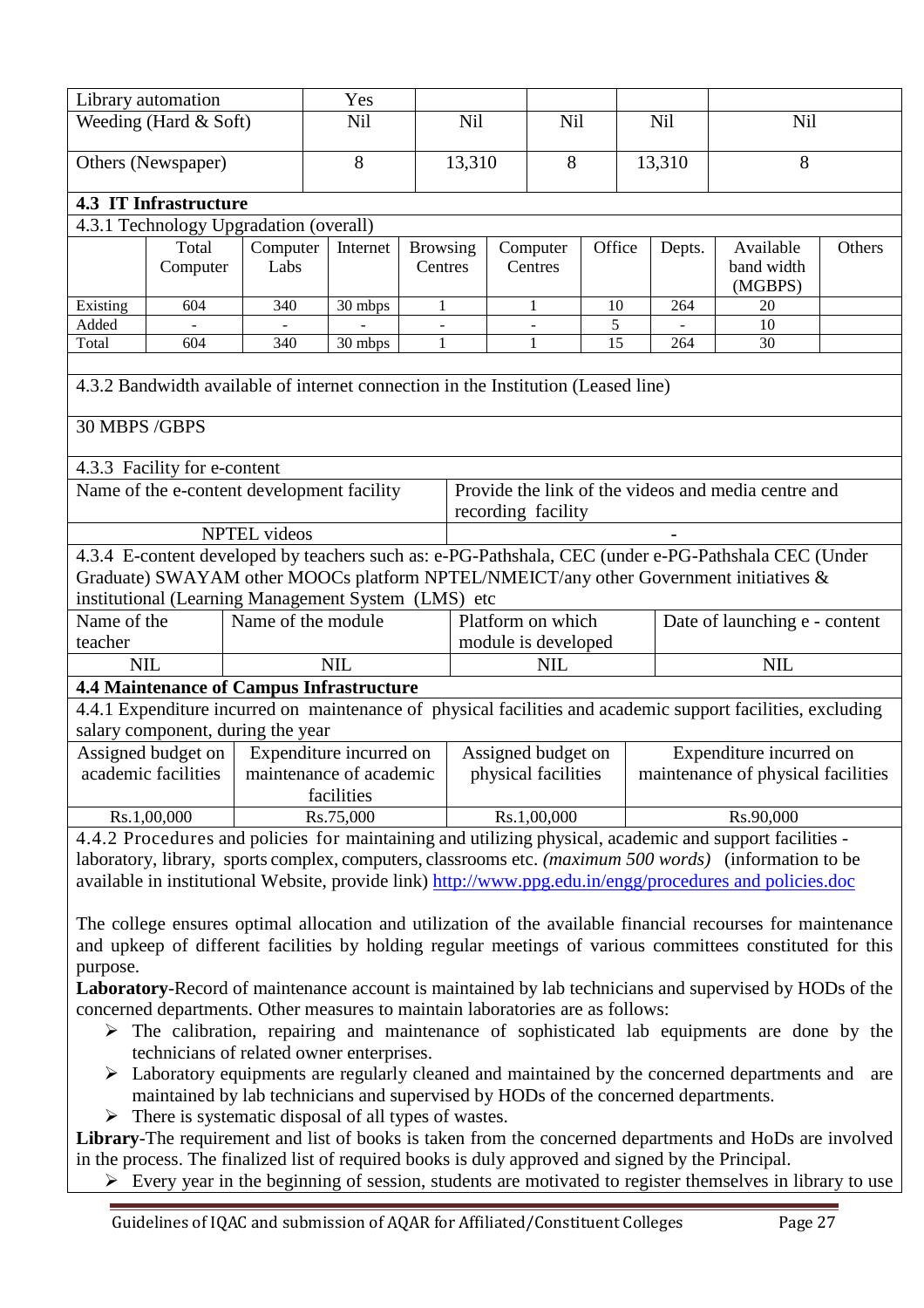DELNET. Student's continuous feedback helps a lot in introducing new ideas regarding library enrichment.

- $\triangleright$  To ensure return of books, 'no dues' from the library for students before appearing to the examinations.
- $\triangleright$  The proper account of visitors (students and staff) on daily basis is maintained.
- $\triangleright$  The other issues such as weeding out of old titles, schedule of issue/ return of books etc are chalked out / resolved by the library committee.

**Sports**: Regarding the maintenance of sports equipments, concerned in-charges carried out at regular intervals.

**Computers**-The college has adequate number of computers and internet connections and the utility software are installed and updated as and when required. All the stakeholders have equal opportunity to use those facilities as per the rules and the policies of the institution. Two computers are installed in the staff room for the faculty for preparing teaching slides.All these computers are well maintained and being repaired as and when required by the AMC party of the institute.

|                                                     |                                                    |                    |                                              |           | <b>CRITERION V - STUDENT SUPPORT AND PROGRESSION</b> |  |                                                                                                                                                                                                         |                              |  |  |
|-----------------------------------------------------|----------------------------------------------------|--------------------|----------------------------------------------|-----------|------------------------------------------------------|--|---------------------------------------------------------------------------------------------------------------------------------------------------------------------------------------------------------|------------------------------|--|--|
| <b>5.1 Student Support</b>                          |                                                    |                    |                                              |           |                                                      |  |                                                                                                                                                                                                         |                              |  |  |
|                                                     |                                                    |                    | 5.1.1 Scholarships and Financial Support     |           |                                                      |  |                                                                                                                                                                                                         |                              |  |  |
|                                                     |                                                    | Name /Title of the |                                              | Number of |                                                      |  |                                                                                                                                                                                                         |                              |  |  |
|                                                     |                                                    |                    | scheme                                       |           | students                                             |  | <b>Amount in Rupees</b>                                                                                                                                                                                 |                              |  |  |
| Financial support                                   |                                                    | PPG Merit          |                                              |           | 62                                                   |  | Rs.40,00,000                                                                                                                                                                                            |                              |  |  |
| from institution                                    |                                                    |                    | Scholarship                                  |           |                                                      |  |                                                                                                                                                                                                         |                              |  |  |
|                                                     | Financial support from other sources               |                    |                                              |           |                                                      |  |                                                                                                                                                                                                         |                              |  |  |
| a) National                                         |                                                    |                    |                                              |           |                                                      |  |                                                                                                                                                                                                         |                              |  |  |
| b) International                                    |                                                    |                    | $\overline{\phantom{0}}$                     |           |                                                      |  |                                                                                                                                                                                                         |                              |  |  |
|                                                     |                                                    |                    |                                              |           |                                                      |  |                                                                                                                                                                                                         |                              |  |  |
| etc.,                                               |                                                    |                    |                                              |           |                                                      |  | 5.1.2 Number of capability enhancement and development schemes such as Soft skill development,<br>Remedial coaching, Language lab, Bridge courses, Yoga, Meditation, Personal Counselling and Mentoring |                              |  |  |
|                                                     | Name of the capability                             |                    | Date of                                      |           | Number of students                                   |  | Agencies involved                                                                                                                                                                                       |                              |  |  |
|                                                     | enhancement scheme                                 |                    | implementation                               | enrolled  |                                                      |  |                                                                                                                                                                                                         |                              |  |  |
| Introduction to Yoga &<br>Manavalakalai             |                                                    |                    | 27.06.18                                     |           | 102                                                  |  | Manavalakalai Mandram                                                                                                                                                                                   |                              |  |  |
|                                                     |                                                    |                    |                                              |           |                                                      |  |                                                                                                                                                                                                         |                              |  |  |
|                                                     |                                                    |                    |                                              |           |                                                      |  | 5.1.3 Students benefited by guidance for competitive examinations and career counselling offered by the                                                                                                 |                              |  |  |
| Year                                                | institution during the year<br>Name of the         |                    | Number of benefited                          |           | Number of benefited                                  |  | Number of students who                                                                                                                                                                                  |                              |  |  |
|                                                     | scheme                                             |                    | students by Guidance for                     |           | students by Career                                   |  | have passed in the                                                                                                                                                                                      | Number of<br>students placed |  |  |
|                                                     |                                                    |                    | Competitive examination                      |           | Counselling activities                               |  | competitive exam                                                                                                                                                                                        |                              |  |  |
| 2018-                                               | Importance Of<br>Gate For<br><b>Higher Studies</b> |                    | 180                                          |           | 200                                                  |  |                                                                                                                                                                                                         |                              |  |  |
| Job<br>2019<br>Opportunities<br>in Public<br>Sector |                                                    |                    |                                              |           |                                                      |  |                                                                                                                                                                                                         |                              |  |  |
|                                                     |                                                    |                    | harassment and ragging cases during the year |           |                                                      |  | 5.1.4 Institutional mechanism for transparency, timely redressal of student grievances, Prevention of sexual                                                                                            |                              |  |  |

Total grievances received No. of grievances redressed Average number of days for grievance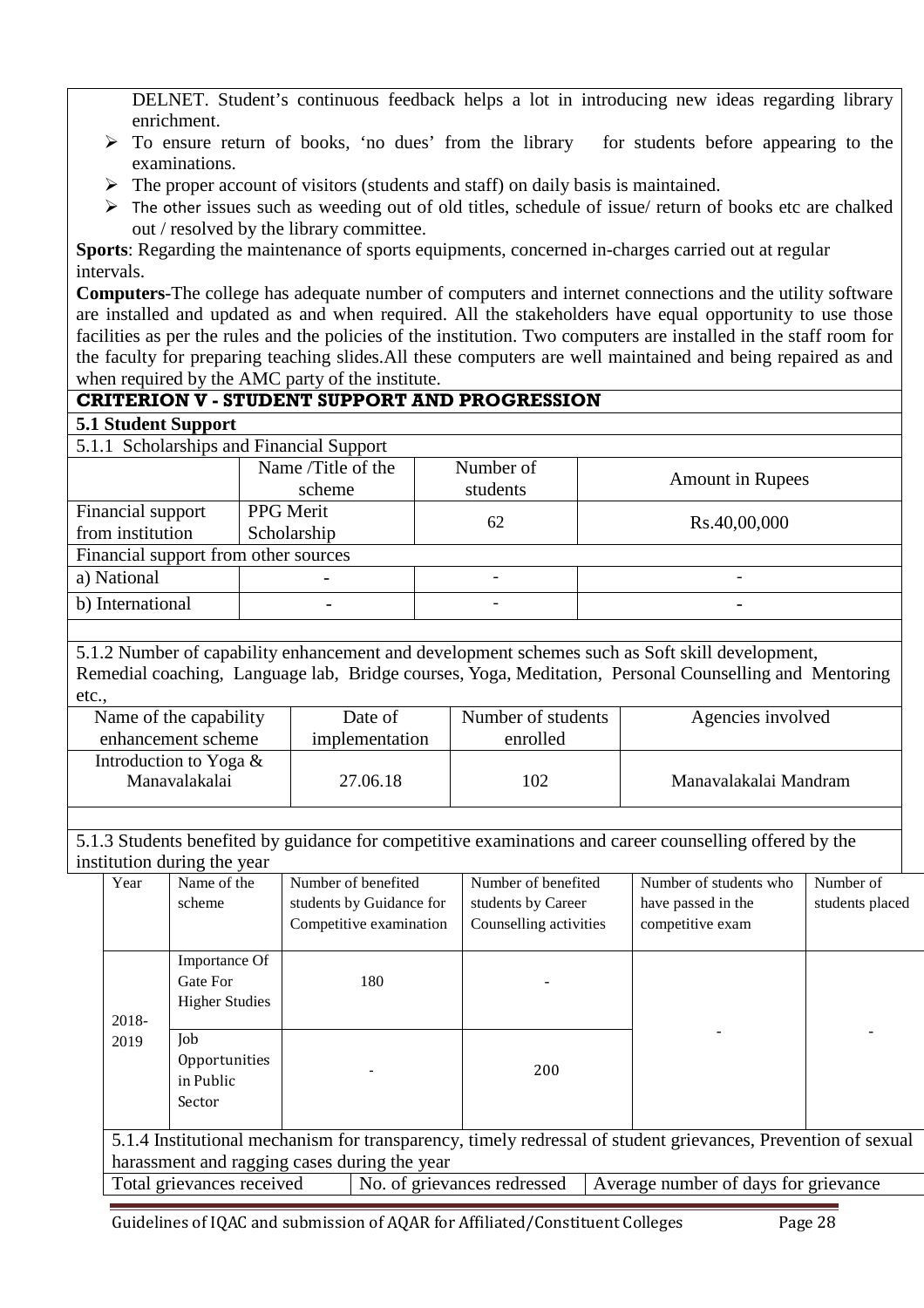|                                                                                                       |       |                                                                                                          |  |                 |               |                           |  | redressal |                     |                          |                                                                                                             |  |
|-------------------------------------------------------------------------------------------------------|-------|----------------------------------------------------------------------------------------------------------|--|-----------------|---------------|---------------------------|--|-----------|---------------------|--------------------------|-------------------------------------------------------------------------------------------------------------|--|
|                                                                                                       |       |                                                                                                          |  |                 |               |                           |  |           |                     |                          |                                                                                                             |  |
| <b>5.2 Student Progression</b>                                                                        |       |                                                                                                          |  |                 |               |                           |  |           |                     |                          |                                                                                                             |  |
| 5.2.1 Details of campus placement during the year                                                     |       |                                                                                                          |  |                 |               |                           |  |           |                     |                          |                                                                                                             |  |
|                                                                                                       |       | On campus                                                                                                |  |                 |               |                           |  |           | <b>Off Campus</b>   |                          |                                                                                                             |  |
| Name of                                                                                               |       | Number of                                                                                                |  | Number of       |               | Name of                   |  |           | Number of Students  |                          | Number of                                                                                                   |  |
| Organizations                                                                                         |       | <b>Students</b>                                                                                          |  | <b>Students</b> |               | Organizations             |  |           | Participated        |                          | <b>Students Placed</b>                                                                                      |  |
| Visited                                                                                               |       | Participated                                                                                             |  | Placed          |               | Visited                   |  |           |                     |                          |                                                                                                             |  |
| 9                                                                                                     |       | 150                                                                                                      |  | 125             |               |                           |  |           |                     |                          |                                                                                                             |  |
|                                                                                                       |       |                                                                                                          |  |                 |               |                           |  |           |                     |                          |                                                                                                             |  |
|                                                                                                       |       | 5.2.2 Student progression to higher education in percentage during the year                              |  |                 |               |                           |  |           |                     |                          |                                                                                                             |  |
| Year                                                                                                  |       | Number of students enrolling                                                                             |  | Programme       |               | Department                |  |           | Name of institution |                          | Name of                                                                                                     |  |
|                                                                                                       |       | into higher education                                                                                    |  | graduated from  |               | graduated from            |  |           | joined              |                          | Programme                                                                                                   |  |
|                                                                                                       |       |                                                                                                          |  |                 |               |                           |  |           |                     |                          | admitted to                                                                                                 |  |
|                                                                                                       |       |                                                                                                          |  |                 |               |                           |  |           |                     |                          |                                                                                                             |  |
|                                                                                                       |       |                                                                                                          |  |                 |               |                           |  |           |                     |                          |                                                                                                             |  |
|                                                                                                       |       | 5.2.3Students qualifying in state/national/international level examinations during the year (eg: NET/SET |  |                 |               |                           |  |           |                     |                          |                                                                                                             |  |
|                                                                                                       |       | /SLET/GATE/GMAT/CAT/GRE/TOFEL/Civil Services/State Government Services)                                  |  |                 |               |                           |  |           |                     |                          |                                                                                                             |  |
|                                                                                                       |       |                                                                                                          |  |                 |               |                           |  |           |                     |                          |                                                                                                             |  |
|                                                                                                       |       | Items                                                                                                    |  |                 |               | No. of Students selected/ |  |           |                     | Registration number/roll |                                                                                                             |  |
| <b>NET</b>                                                                                            |       |                                                                                                          |  |                 |               | qualifying                |  |           | number for the exam |                          |                                                                                                             |  |
| <b>SET</b>                                                                                            |       |                                                                                                          |  |                 |               |                           |  |           |                     |                          |                                                                                                             |  |
| <b>SLET</b>                                                                                           |       |                                                                                                          |  |                 |               |                           |  |           |                     |                          |                                                                                                             |  |
| <b>GATE</b>                                                                                           |       |                                                                                                          |  |                 |               |                           |  |           |                     |                          |                                                                                                             |  |
| <b>GMAT</b>                                                                                           |       |                                                                                                          |  |                 |               |                           |  |           |                     |                          |                                                                                                             |  |
| <b>CAT</b>                                                                                            |       |                                                                                                          |  |                 |               | $\overline{\phantom{0}}$  |  |           |                     |                          |                                                                                                             |  |
| <b>GRE</b>                                                                                            |       |                                                                                                          |  |                 |               |                           |  |           |                     |                          |                                                                                                             |  |
| <b>TOFEL</b>                                                                                          |       |                                                                                                          |  |                 |               | $\overline{a}$            |  |           |                     |                          | $\overline{a}$                                                                                              |  |
| <b>Civil Services</b>                                                                                 |       |                                                                                                          |  |                 |               |                           |  |           |                     |                          |                                                                                                             |  |
|                                                                                                       |       | <b>State Government Services</b>                                                                         |  |                 |               |                           |  |           |                     |                          |                                                                                                             |  |
| Any Other                                                                                             |       |                                                                                                          |  |                 |               |                           |  |           |                     |                          |                                                                                                             |  |
|                                                                                                       |       |                                                                                                          |  |                 |               |                           |  |           |                     |                          |                                                                                                             |  |
|                                                                                                       |       | 5.2.4 Sports and cultural activities / competitions organised at the institution level during the year   |  |                 |               |                           |  |           |                     |                          |                                                                                                             |  |
| Activity                                                                                              |       |                                                                                                          |  | Level           |               |                           |  |           | Participants        |                          |                                                                                                             |  |
| Anna University                                                                                       |       |                                                                                                          |  |                 |               |                           |  |           |                     |                          |                                                                                                             |  |
| Zonal Level                                                                                           |       |                                                                                                          |  |                 |               |                           |  |           |                     |                          |                                                                                                             |  |
| Hocket                                                                                                |       |                                                                                                          |  | Zonal level     |               |                           |  |           | 120 (12 team)       |                          |                                                                                                             |  |
| Tournament                                                                                            |       |                                                                                                          |  |                 |               |                           |  |           |                     |                          |                                                                                                             |  |
|                                                                                                       |       | <b>5.3 Student Participation and Activities</b>                                                          |  |                 |               |                           |  |           |                     |                          |                                                                                                             |  |
|                                                                                                       |       | 5.3.1 Number of awards/medals for outstanding performance in sports/cultural activities at               |  |                 |               |                           |  |           |                     |                          |                                                                                                             |  |
|                                                                                                       |       | national/international level (award for a team event should be counted as one)                           |  |                 |               |                           |  |           |                     |                          |                                                                                                             |  |
| Year                                                                                                  |       | Name of the award/                                                                                       |  | National/       | <b>Sports</b> |                           |  | Cultural  | Student ID          |                          | Name of the                                                                                                 |  |
| $\overline{\phantom{a}}$                                                                              | medal |                                                                                                          |  | International   |               |                           |  |           | number              |                          | student                                                                                                     |  |
|                                                                                                       |       |                                                                                                          |  |                 |               |                           |  |           |                     |                          |                                                                                                             |  |
|                                                                                                       |       | 5.3.2 Activity of Student Council & representation of students on academic & administrative              |  |                 |               |                           |  |           |                     |                          |                                                                                                             |  |
|                                                                                                       |       | bodies/committees of the institution (maximum 500 words)                                                 |  |                 |               |                           |  |           |                     |                          |                                                                                                             |  |
|                                                                                                       |       |                                                                                                          |  |                 |               |                           |  |           |                     |                          | The institute has active cell of student council. This council consists of Students chairman, vice chairman |  |
| and other student class coordinators from each department along with a teaching faculty. This student |       |                                                                                                          |  |                 |               |                           |  |           |                     |                          |                                                                                                             |  |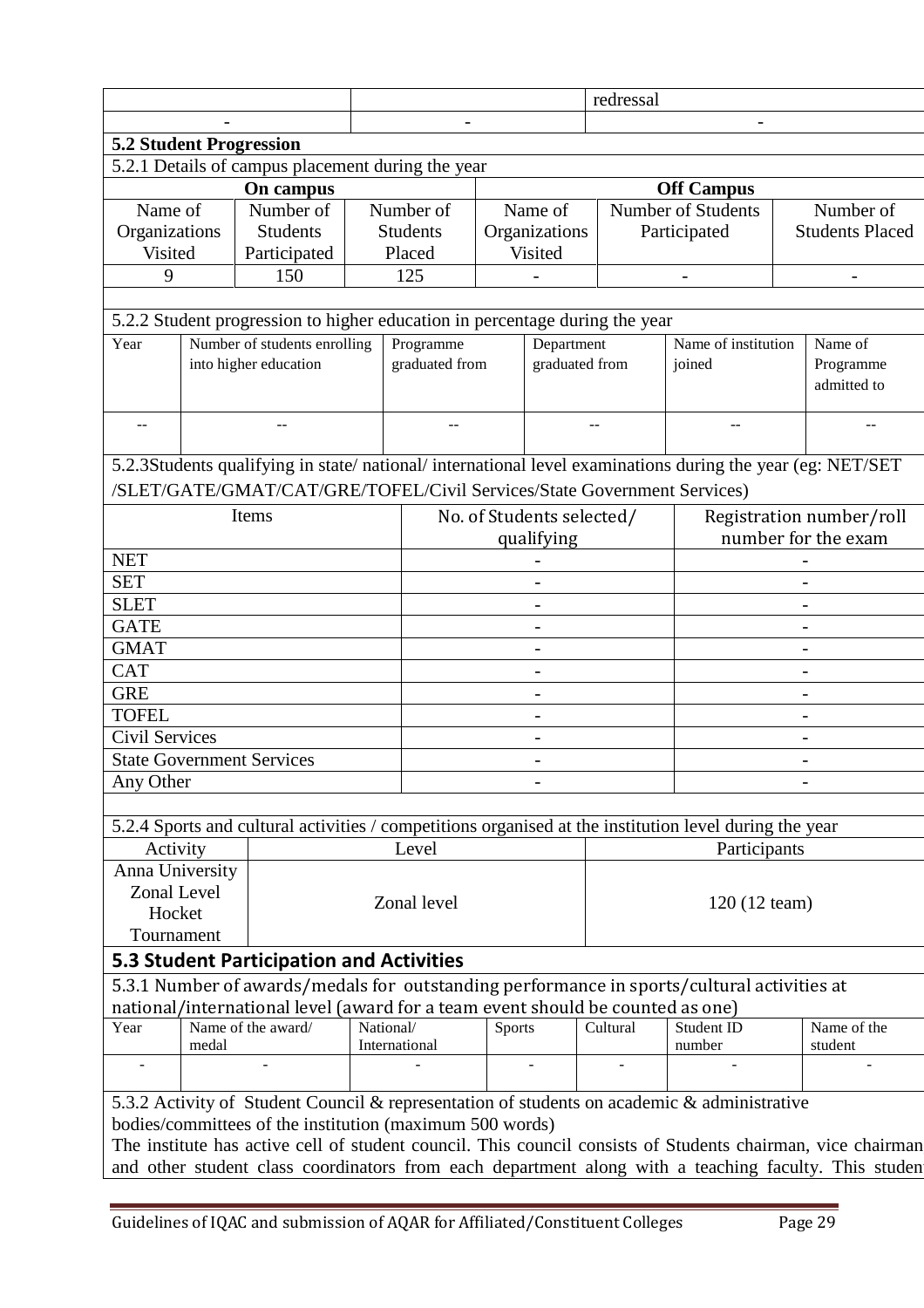council actively participates in all activities of the institute with guidance of the teaching faculty coordinator. Actually this council acts as a mediator between the faculty and the students. This council helps the teaching faculties as well as management of the institute both in academic as well as administrative activities as follows:

- Coordination of academic activities throughout the semester
- Coordination of co curricular and extracurricular activities smoothly
- Coordination of industrial visits
- Coordination of seminars/workshops by inviting external guests
- Presenting the problems of students in front of teaching faculty as well as management
- To assists teaching faculties heading various academic as well as administrative committees
- Motivating the students to actively participate in various activities initiated by the institute.

Institute also provides the necessary support to student council for organization of any activity. Council helps the teaching faculty coordinators in many of the other committees as institute magazine, library, hostel, mess, grievance etc

#### **5.4 Alumni Engagement**

5.4.1 Whether the institution has registered Alumni Association? Yes/No, if yes give details (maximum 500 words): We have effective alumni registration, but it is not registered.

5.4.2 No. of registered enrolled Alumni:

824

5.4.3 Alumni contribution during the year (in Rupees) **:**

**20,000**

5.4.4 Meetings/activities organized by Alumni Association **:**

**2**

#### **CRITERION VI –GOVERNANCE, LEADERSHIP AND MANAGEMENT**

#### **6.1 Institutional Vision and Leadership**

6.1.1 Mention two practices of decentralization and participative management during the last year (maximum 500 words)

The management gives sufficient freedom to the principal, who is the academic head of the institute to function in order to fulfil the vision and mission of the institute. The institute delegates authority and provides operational autonomy to the departments to work towards decentralized governance system. The policies largely aim at reducing central management size, reorganizing delivery and creating new partnerships. Academic responsibilities are fairly divided among all the staff members. Committees are appointed for the various academic and co-curricular activities to be conducted in the course of the academic year. The responsibilities are communicated to the faculty members through regular staff meetings. The participative decision-making ensures total participation of all the people concerned.

The management is always open to discussion with the teaching and nonteaching staff which, in turn encourages the involvement of the staff for the improvement of effectiveness and efficiency of the institute process. There is a network system of coordinative mechanism for the successful conduct of the institute activities. Not only the department meetings are conducted but also intra departmental meetings are arranged for common issues. The principal with the heads of the departments discusses the needs, problems and suggestions to improve the educational quality and infrastructure improvements to talk to the management for further action. The teaching and non-teaching staffs are represented in the institute committees. The department involves and allows the faculty members to participate voluntarily with involvement in every work. There are various committees constituted to manage different institute activities.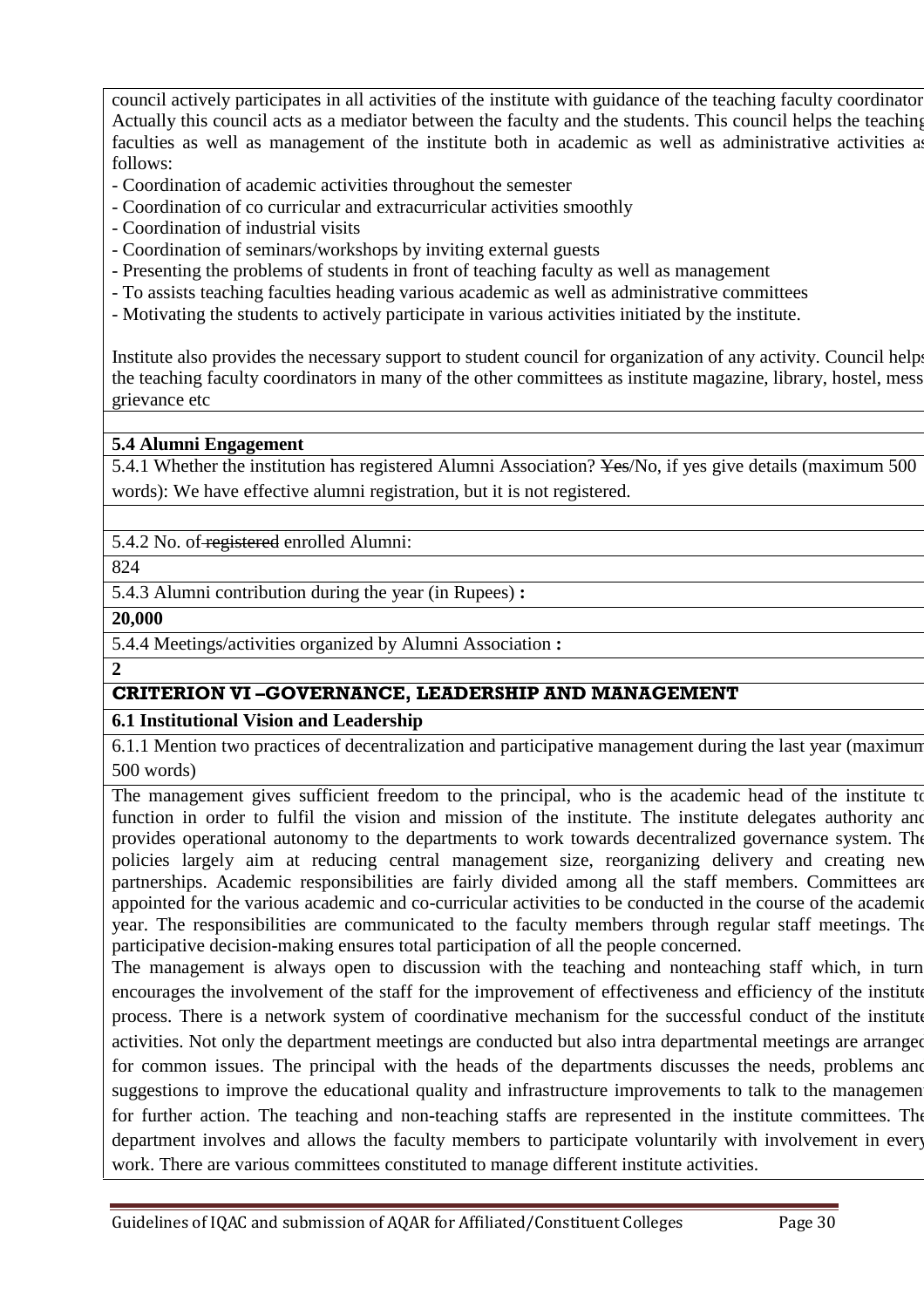#### 6.1.2 Does the institution have a Management Information System (MIS)?

Yes/No/Partial:

Yes. MIS is used for-

Accounts and financial works (e.g. Tally) - Institute accountant used to keep record of all financial on license software Tally which includes fees of students, operational expenses, equipment, furniture, maintenance etc. • Staff attendance biometric- Staff attendance record is maintain by biometric attendance.

• Library Management Software - This software is helpful to incorporate barcode system for books issue and return. It keeps the record of book issued and return. OPAC system allows students to search books available and put requisitions through Personal computer in the library.

#### **6.2 Strategy Development and Deployment**

6.2.1 Quality improvement strategies adopted by the institution for each of the following (with in 100 words each**):**

Curriculum Development

Curriculum is set by Anna University as our college is affiliated to Anna University. Suggestions from the faculty are forwarded to the University. Our faculties have attended curriculum enrichment program at Anna University for First Year B.E Syllabus. Faculty used to interact with academicians through workshops Conferences.

Teaching and Learning:

Semester Pre-commencement Preparations-

- $\triangleright$  Lesson plans
- Course learning Objectives and Course Outcomes
- Topic learning Objectives and Outcomes
- $\triangleright$  Course notes
- $\triangleright$  Updating the library with appropriate books as suggested by the faculty
- Monitoring students performance through Internal Unit Test-I ,II and III, Assignments and seminars, projects.
- $\triangleright$  Oral feedback from students in the class committee meeting with Head of department and during Mentoring sessions.
- $\triangleright$  Result analysis at the end of semester examination.
- $\triangleright$  Additional classes for slow learners.
- Inputs from IQAC, Department Academic advisory committee, Parent-Teacher association and various feedback mechanisms is considered for improvising the teaching-learning.

Research and Development

Research and Development Cell is formed to promote Research and Development in the institute. The cell includes faculty, academicians and researchers. The cell meets once in a semester and delivers guidelines for quality improvement in R&D.

- $\triangleright$  The institute motivates the faculty to undertake research activities through post graduate studies and doctoral studies. It motivates them to publish Research Papers. In 2017-18, 05 faculty members are pursuing PhD.
- $\triangleright$  The institute motivates the students to undertake complex engineering projects as a part of curriculum as well as for participating in external project competitions. Financial assistance is provided by the institute for genuine researchers. Final year students' project exhibition is organized.

Library, ICT and Physical Infrastructure / Instrumentation

Library:

- $\triangleright$  Central Library committee gives guidelines for improving the quality of library resource.
- $\triangleright$  Suggestions from student's committee for Library and IQAC suggestions are used for improvement in quality of library resource.
- $\triangleright$  New books/journals are purchased every year to update the library.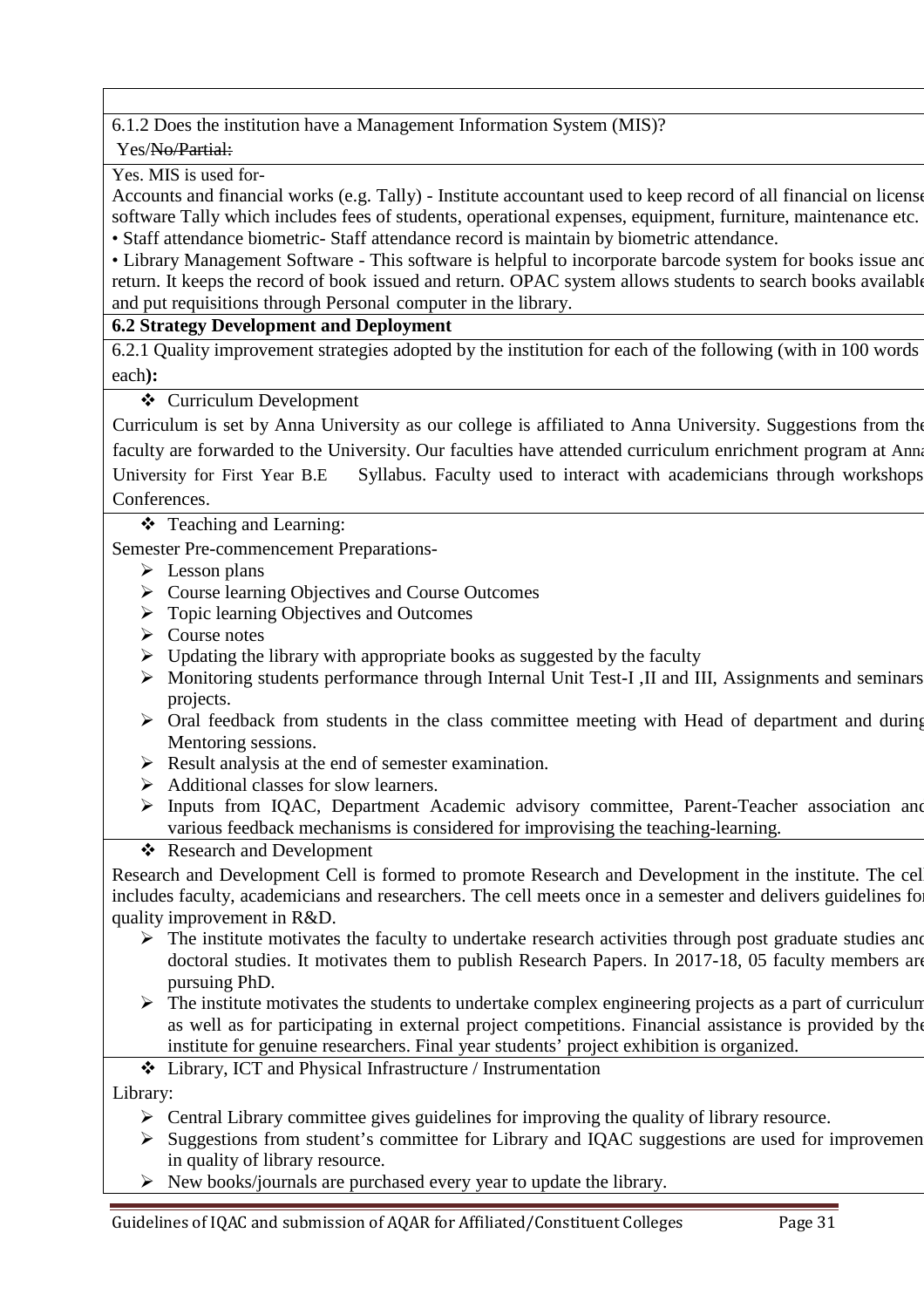- Presently, Library Circulation is fully automated. The services like Web OPAC (Online Public Access Catalogue).
- > Institutional membership of DELNET(Developing Library Network) is taken which gives access to more than 10,000 e-books and e journals and NDL(National Digital Library) which gives access to million of e resources.

Physical Infrastructure:

- $\triangleright$  Physical infrastructure is increased to address the needs of a trade or a course or the intake capacity of the course.
- S Computers and Software has been added in language laboratory.
- $\triangleright$  In 2017-18, CC TV's are installed in appropriate places.
- Human Resource Management:

While recruiting and retaining the HR, the institute adheres to the quality improvement strategy.

- $\triangleright$  The institute organizes HR development programmes for faculty, staff and students for skill up gradation and training.
- $\triangleright$  For compensation and benefits of the students and the staff, welfare schemes exist in the institute.
- $\triangleright$  The institute uses performance evaluation methods for the HR. At the end of every year, Performance evaluation of the staff is done by head of the department/section. This is used for deciding promotions and increments. Self appraisal evaluation is done by the faculty and reports are submitted to the Principal.
- Industry Interaction / Collaboration :
- Inclusion of industry experts in departmental Advisory Board (DAB).
- $\triangleright$  In view of sharing technical resources and expertise, MOUs are signed with reputed companies.
- $\triangleright$  Orientation programs are conducted for the students and guest lectures by the Industry experts.
- $\triangleright$  Alumni placed in the reputed industries are invited for informal dialogue with the students.
- Entrepreneurship training workshops are organized for the students.
- $\triangleright$  Industry offers internship programs to the student.
- Admission of Students :
- $\triangleright$  Admission of the students is through a central process TNEA conducted by a state government where students choose an institute as per their requirement.
- 6.2.2 : Implementation of e-governance in areas of operations:

Planning and Development

Institute's Vision and Mission is available on website. All activities in the institute are adhering to Vision and Mission of Institute. Institute Website continuously updated with upcoming events at institute like examination schedule, admission deadline, technical sports and cultural activities. Also after finishing every activity report and photographs are uploaded on website.

❖ Administration

Office maintains all student data related to their admission, Scholarship, Examination etc. all on computer. Also Student fees, other finance related data is maintained through MIS

Finance and Accounts

Planning Board (for financial planning and implementation) involves the participation of HODs and teaching staff. Budgets for each department at the beginning of the academic year also form part of the discussions. The Library committee prepares and plans for the book budget with individual departments.

Student Admission and Support :

Anna University offers online applications through TNEA registration for Engineering Aspirants. Students are able to fill online option form and can do confirmation of admission by freezing institute option. Institute also confirm student admission online. Institute admission form and other admission related data is available on website of institute.

**❖** Examination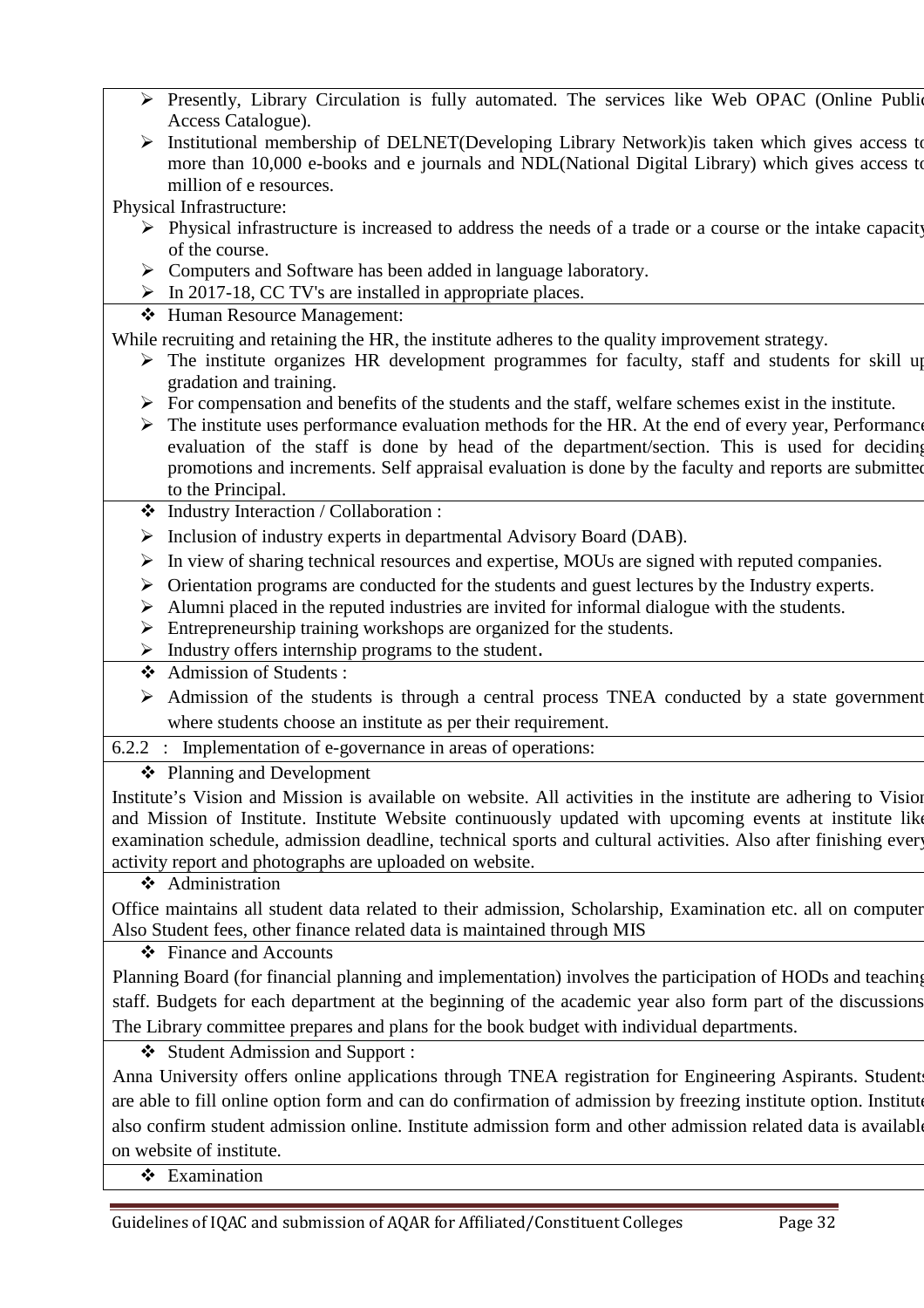All Examination Forms are filled online. Results are declared online on university website. Also for photo copy and revaluation applications are possible through online form filling.

| .                                                                                                 |                                  |                                       |                                                                                                         |             |           |                                 |              |                               |                    |  |
|---------------------------------------------------------------------------------------------------|----------------------------------|---------------------------------------|---------------------------------------------------------------------------------------------------------|-------------|-----------|---------------------------------|--------------|-------------------------------|--------------------|--|
| <b>6.3 Faculty Empowerment Strategies</b>                                                         |                                  |                                       |                                                                                                         |             |           |                                 |              |                               |                    |  |
|                                                                                                   |                                  |                                       | 6.3.1 Teachers provided with financial support to attend conferences / workshops and towards membership |             |           |                                 |              |                               |                    |  |
| fee of professional bodies during the year                                                        |                                  |                                       |                                                                                                         |             |           |                                 |              |                               |                    |  |
| Ye                                                                                                |                                  | Name of teacher                       | Name of conference/                                                                                     |             |           |                                 |              | Name of the professional body | Amount of          |  |
| ar                                                                                                |                                  |                                       | workshop attended for                                                                                   |             |           | for which membership fee is     |              |                               | support            |  |
|                                                                                                   |                                  |                                       | which financial support                                                                                 |             |           | provided                        |              |                               |                    |  |
|                                                                                                   |                                  |                                       | provided                                                                                                |             |           |                                 |              |                               |                    |  |
|                                                                                                   |                                  |                                       |                                                                                                         |             |           |                                 |              |                               |                    |  |
|                                                                                                   |                                  |                                       | 6.3.2 Number of professional development / administrative training programmes organized by the College  |             |           |                                 |              |                               |                    |  |
|                                                                                                   |                                  |                                       | for teaching and non teaching staff during the year                                                     |             |           |                                 |              |                               |                    |  |
| Year                                                                                              |                                  | Title of the                          | Title of the                                                                                            |             |           | Dates                           |              | No. of participants           | No. of             |  |
|                                                                                                   |                                  | professional                          | administrative training                                                                                 |             |           | (from-to)                       |              | (Teaching staff)              | participants       |  |
|                                                                                                   |                                  | development                           | programme organised for                                                                                 |             |           |                                 |              |                               | $(Non-$            |  |
|                                                                                                   |                                  | programme                             | non-teaching staff                                                                                      |             |           |                                 |              |                               | teaching           |  |
|                                                                                                   |                                  | organised for                         |                                                                                                         |             |           |                                 |              |                               | staff)             |  |
|                                                                                                   |                                  | teaching staff                        |                                                                                                         |             |           |                                 |              |                               |                    |  |
|                                                                                                   |                                  |                                       |                                                                                                         |             |           |                                 |              |                               |                    |  |
| 6.3.3 No. of teachers attending professional development programmes, viz., Orientation Programme, |                                  |                                       |                                                                                                         |             |           |                                 |              |                               |                    |  |
|                                                                                                   |                                  |                                       | Refresher Course, Short Term Course, Faculty Development Programmes during the year                     |             |           |                                 |              |                               |                    |  |
|                                                                                                   |                                  | Title of the professional development |                                                                                                         |             |           | Number of teachers who attended |              |                               | Date and Duration  |  |
|                                                                                                   |                                  | programme                             |                                                                                                         |             |           |                                 |              |                               | $(from - to)$      |  |
|                                                                                                   |                                  |                                       |                                                                                                         |             |           |                                 |              |                               | $(06.06.2019 -$    |  |
|                                                                                                   |                                  |                                       |                                                                                                         | 3           |           |                                 |              |                               | 07.06.2019)        |  |
|                                                                                                   |                                  | <b>Faculty Development Programme</b>  |                                                                                                         |             |           |                                 |              |                               | $(04.06.2019 -$    |  |
|                                                                                                   |                                  |                                       |                                                                                                         |             |           |                                 |              |                               | 09.06.2019)        |  |
|                                                                                                   |                                  |                                       |                                                                                                         |             |           |                                 |              |                               | $24.06.2019 -$     |  |
|                                                                                                   |                                  |                                       |                                                                                                         | 28.06.2019) |           |                                 |              |                               |                    |  |
| 6.3.4                                                                                             |                                  |                                       | Faculty and Staff recruitment (no. for permanent/fulltime recruitment):                                 |             |           |                                 |              |                               |                    |  |
|                                                                                                   |                                  | Teaching                              |                                                                                                         |             |           |                                 | Non-teaching |                               |                    |  |
|                                                                                                   |                                  | Permanent                             | Fulltime                                                                                                |             | Permanent |                                 |              |                               | Fulltime/temporary |  |
|                                                                                                   |                                  | 121                                   | 121                                                                                                     |             |           | 24                              |              |                               | Nil                |  |
|                                                                                                   |                                  | 6.3.5 Welfare schemes for             |                                                                                                         |             |           |                                 |              |                               |                    |  |
| Teaching                                                                                          |                                  |                                       |                                                                                                         |             |           |                                 |              | PPG Faculty Club              |                    |  |
|                                                                                                   | Non teaching<br>PPG Faculty Club |                                       |                                                                                                         |             |           |                                 |              |                               |                    |  |
|                                                                                                   |                                  |                                       |                                                                                                         |             |           |                                 |              |                               |                    |  |

#### Students Insurance **6.4 Financial Management and Resource Mobilization**

6.4.1 Institution conducts internal and external financial audits regularly

(with in 100 words each**)**

Internal Audit: After every six month institute undergoes half yearly internal audit. Institute appoin professional who are currently working under Charted Accountant to do internal audit. They verify and confirm all finance related document. Report of audit is submitted to Principal and Registrar. In case of query, they instruct Chief account to take necessary action.

**External Audit:** Institute each year undergo financial audit in the month of May and June. This audit is done by practicing Charted Accountant (CA). Account department uses Tally software. CA checks all entries in Tally software and verifies all books of accounts.

6.4.2 Funds / Grants received from management, non-government bodies, individuals, philanthropies during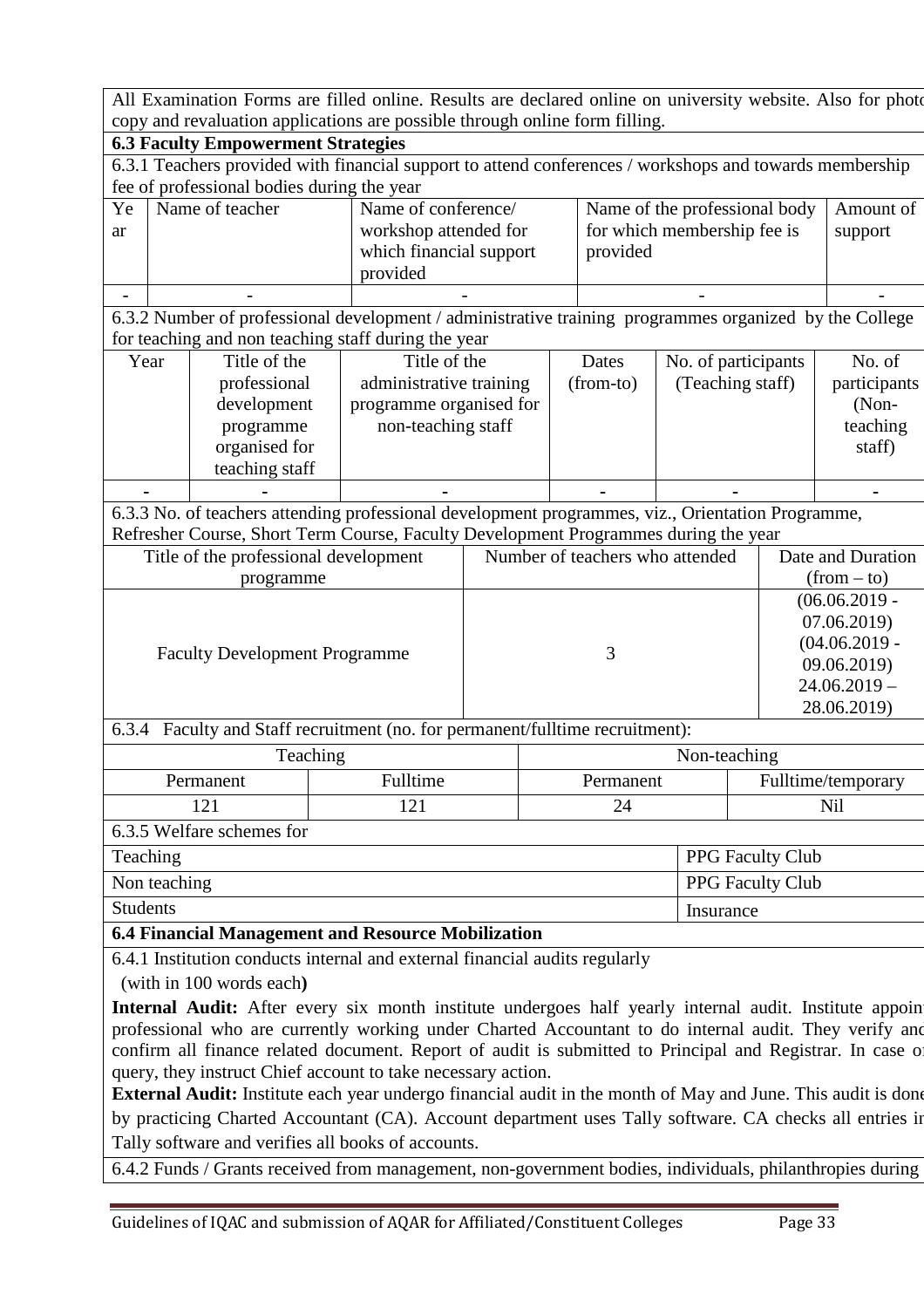|                                                                                                                                                            |                          | the year(not covered in Criterion III)                                                              |          |                                    |                         |        |              |          |  |
|------------------------------------------------------------------------------------------------------------------------------------------------------------|--------------------------|-----------------------------------------------------------------------------------------------------|----------|------------------------------------|-------------------------|--------|--------------|----------|--|
| Funds/ Grants received in Rs.<br>Name of the non government funding<br>Purpose                                                                             |                          |                                                                                                     |          |                                    |                         |        |              |          |  |
|                                                                                                                                                            |                          | agencies/individuals                                                                                |          |                                    |                         |        |              |          |  |
|                                                                                                                                                            |                          |                                                                                                     |          |                                    |                         |        |              |          |  |
|                                                                                                                                                            |                          | 6.4.2 Total corpus fund generated                                                                   |          |                                    |                         |        |              |          |  |
|                                                                                                                                                            |                          | <b>6.5 Internal Quality Assurance System</b>                                                        |          |                                    |                         |        |              |          |  |
|                                                                                                                                                            |                          | 6.5.1 Whether Academic and Administrative Audit (AAA) has been done?                                |          |                                    |                         |        |              |          |  |
|                                                                                                                                                            | Audit Type               |                                                                                                     |          | External                           |                         |        | Internal     |          |  |
|                                                                                                                                                            |                          |                                                                                                     |          |                                    |                         |        |              | Authorit |  |
|                                                                                                                                                            |                          | Yes/No                                                                                              |          | Agency                             |                         | Yes/No |              | у        |  |
| Academic                                                                                                                                                   |                          | Yes                                                                                                 |          | <b>TUV-SUD</b>                     |                         | Yes    |              | HOD      |  |
|                                                                                                                                                            | Administrative           | Yes                                                                                                 |          | <b>Chartered Accountant</b>        |                         | Yes    |              | CAO      |  |
|                                                                                                                                                            |                          |                                                                                                     |          |                                    |                         |        |              |          |  |
|                                                                                                                                                            |                          | 6.5.2 Activities and support from the Parent – Teacher Association (at least three)                 |          |                                    |                         |        |              |          |  |
|                                                                                                                                                            |                          | Parents - Teachers meeting is conducted twice in a year                                             |          |                                    |                         |        |              |          |  |
|                                                                                                                                                            |                          | Their feedback is taken to improve quality of education and other facility.                         |          |                                    |                         |        |              |          |  |
| 6.5.3 Development programmes for support staff (at least three)<br>Supporting staff are involved skill development programmes like SURIYA MITHRA and PMKVY |                          |                                                                                                     |          |                                    |                         |        |              |          |  |
| $\bullet$                                                                                                                                                  |                          |                                                                                                     |          |                                    |                         |        |              |          |  |
| ٠                                                                                                                                                          |                          | Training on Chip level maintenance of computers                                                     |          |                                    |                         |        |              |          |  |
|                                                                                                                                                            |                          | Training programme is provided on fire safety.                                                      |          |                                    |                         |        |              |          |  |
|                                                                                                                                                            |                          | 6.5.4 Post Accreditation initiative(s) (mention at least three)                                     |          |                                    |                         |        |              |          |  |
| ٠                                                                                                                                                          |                          | Research Cell established to foster academic research among staff and students.                     |          |                                    |                         |        |              |          |  |
| ٠                                                                                                                                                          |                          | To enhance employability Industry Institute Interaction is strengthen. As a result placement of the |          |                                    |                         |        |              |          |  |
|                                                                                                                                                            |                          | student is increased during this academic year as compared to last year.                            |          |                                    |                         |        |              |          |  |
|                                                                                                                                                            |                          | Enhanced use of ICT by faculty in the teaching-learning process                                     |          |                                    |                         |        |              |          |  |
| 6.5.5                                                                                                                                                      |                          |                                                                                                     |          |                                    |                         |        |              |          |  |
|                                                                                                                                                            |                          | a. Submission of Data for AISHE portal                                                              |          | : $(\text{Yes } / \text{No})$      |                         |        |              |          |  |
|                                                                                                                                                            | b. Participation in NIRF |                                                                                                     |          | : $(Yes /N\Theta)$                 |                         |        |              |          |  |
|                                                                                                                                                            | c. ISO Certification     |                                                                                                     |          | (Yes / No)                         |                         |        |              |          |  |
|                                                                                                                                                            |                          | d. NBA or any other quality audit                                                                   |          | : $(\frac{\text{Yes}}{\text{No}})$ |                         |        |              |          |  |
|                                                                                                                                                            |                          | 6.5.6 Number of Quality Initiatives undertaken during the year                                      |          |                                    |                         |        |              |          |  |
|                                                                                                                                                            |                          | Name of quality initiative by                                                                       |          | Date of conducting                 | Duration (from-----to-- |        | Number of    |          |  |
| Year                                                                                                                                                       | <b>IQAC</b>              |                                                                                                     | activity |                                    | $---)$                  |        | participants |          |  |
|                                                                                                                                                            | Anti-Plagiarism and      |                                                                                                     |          |                                    | 20th and 21th July      |        |              |          |  |
| 2018                                                                                                                                                       |                          | <b>Intellectual Property Rights</b>                                                                 |          | <b>July 2018</b>                   | 2018                    |        |              | 68       |  |
|                                                                                                                                                            | Workshop                 |                                                                                                     |          |                                    |                         |        |              |          |  |
|                                                                                                                                                            |                          |                                                                                                     |          |                                    |                         |        |              |          |  |

#### **CRITERIONVII – INSTITUTIONAL VALUES AND BEST PRACTICES**

#### **7.1 - Institutional Values and Social Responsibilities**

7.1.1 Gender Equity (Number of gender equity promotion programmes organized by the institution during the year)

| Title of the programme                                                                     | Period (from-to) | Participants |      |  |  |  |  |
|--------------------------------------------------------------------------------------------|------------------|--------------|------|--|--|--|--|
|                                                                                            |                  | Female       | Male |  |  |  |  |
|                                                                                            |                  |              |      |  |  |  |  |
| 7.1.2 Environmental Consciousness and Sustainability/Alternate Energy initiatives such as: |                  |              |      |  |  |  |  |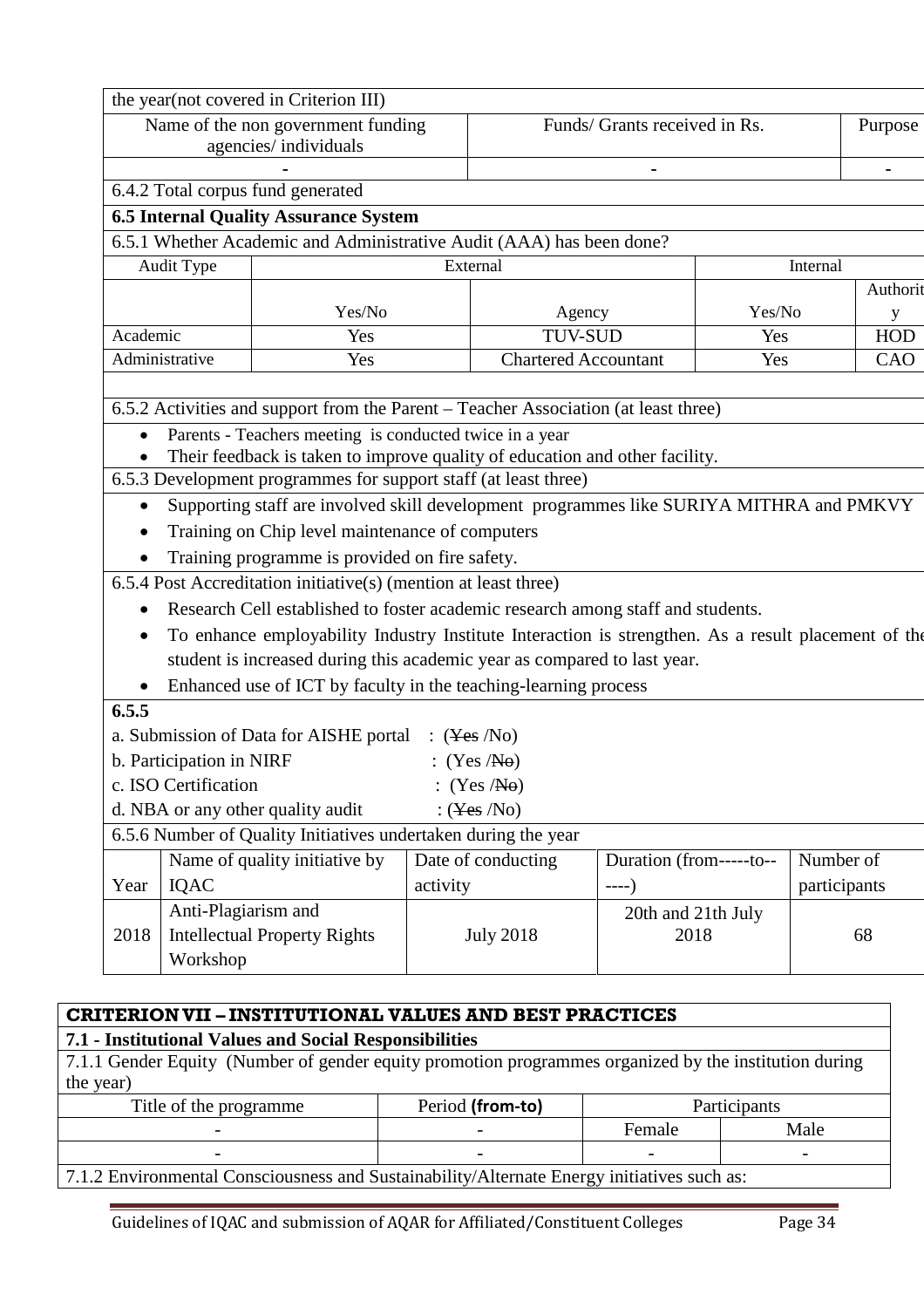- Institute conducts the activity of tree plantation with the help of NSS (National Social Service) cell and GREEN CLUB. This helps to protect the environment as well as to develop the environmental awareness in between the students.
- Percentage of power requirement of the College met by the renewable energy sources

|                     | 7.1.3 Differently abled (Divyangjan) friendliness<br><b>Items Facilities</b>                               |                                                                                                | Yes/No |                                           |                                  |                           | No. of Beneficiaries |  |                            |                                                     |
|---------------------|------------------------------------------------------------------------------------------------------------|------------------------------------------------------------------------------------------------|--------|-------------------------------------------|----------------------------------|---------------------------|----------------------|--|----------------------------|-----------------------------------------------------|
| Physical facilities |                                                                                                            |                                                                                                |        |                                           |                                  |                           |                      |  |                            |                                                     |
| Provision for lift  |                                                                                                            |                                                                                                |        |                                           | Yes<br>N <sub>0</sub>            |                           |                      |  |                            |                                                     |
| Ramp/Rails          |                                                                                                            |                                                                                                |        |                                           |                                  | Yes                       |                      |  |                            | $\overline{\phantom{0}}$<br>02                      |
|                     | <b>Braille Software/facilities</b>                                                                         |                                                                                                |        |                                           |                                  | N <sub>o</sub>            |                      |  |                            |                                                     |
| <b>Rest Rooms</b>   |                                                                                                            |                                                                                                |        |                                           |                                  | Yes                       |                      |  |                            |                                                     |
|                     | Scribes for examination                                                                                    |                                                                                                |        |                                           |                                  | Yes                       |                      |  |                            | 01                                                  |
|                     | Special skill development for differently abled                                                            |                                                                                                |        |                                           |                                  |                           |                      |  |                            |                                                     |
| students            |                                                                                                            |                                                                                                |        |                                           |                                  | N <sub>o</sub>            |                      |  |                            |                                                     |
|                     | Any other similar facility                                                                                 |                                                                                                |        |                                           |                                  | N <sub>o</sub>            |                      |  |                            |                                                     |
|                     |                                                                                                            |                                                                                                |        |                                           |                                  |                           |                      |  |                            |                                                     |
|                     | 7.1.4 Inclusion and Situatedness                                                                           |                                                                                                |        |                                           |                                  |                           |                      |  |                            |                                                     |
|                     | Enlist most important initiatives taken to address locational advantages and disadvantages during the year |                                                                                                |        |                                           |                                  |                           |                      |  |                            |                                                     |
| Year                | Number of<br>initiatives to<br>address<br>locational<br>advantages<br>and<br>disadvantages                 | Number of<br>initiatives<br>taken to<br>engage with<br>and contribute<br>to local<br>community |        | Date and<br>duration of<br>the initiative |                                  | Name of the<br>initiative |                      |  | <b>Issues</b><br>addressed | Number of<br>participating<br>students and<br>staff |
| $2018 - 19$         |                                                                                                            | $\mathbf{1}$                                                                                   |        | 10.08.2018                                |                                  | Use of LED<br>lights      |                      |  | Energy<br>conservation     | 35/3                                                |
|                     |                                                                                                            |                                                                                                |        |                                           |                                  |                           |                      |  |                            |                                                     |
|                     | 7.1.5 Human Values and Professional Ethics                                                                 |                                                                                                |        |                                           |                                  |                           |                      |  |                            |                                                     |
|                     | Code of conduct (handbooks) for various stakeholders                                                       |                                                                                                |        |                                           |                                  |                           |                      |  |                            |                                                     |
|                     | Title                                                                                                      |                                                                                                |        | Date of Publication                       |                                  |                           |                      |  |                            | Follow up (maximum 100 words each)                  |
|                     | <b>NIL</b>                                                                                                 |                                                                                                |        | <b>NIL</b>                                |                                  |                           |                      |  | <b>NIL</b>                 |                                                     |
|                     | 7.1.6 Activities conducted for promotion of universal Values and Ethics                                    |                                                                                                |        |                                           |                                  |                           |                      |  |                            |                                                     |
|                     | Activity                                                                                                   |                                                                                                |        |                                           | Duration (from--------to-------) |                           |                      |  | Number of participants     |                                                     |
|                     |                                                                                                            |                                                                                                |        |                                           |                                  |                           |                      |  |                            |                                                     |
|                     |                                                                                                            |                                                                                                |        |                                           |                                  |                           |                      |  |                            |                                                     |

7.1.7 Initiatives taken by the institution to make the campus eco-friendly (at least five)

 $\triangleright$  Rain water harvesting

 $\triangleright$  Tree Plantation

 $\triangleright$  Sewage water treatment

#### **7.2 Best Practices**

Describe at least two institutional best practices

Upload details of two best practices successfully implemented by the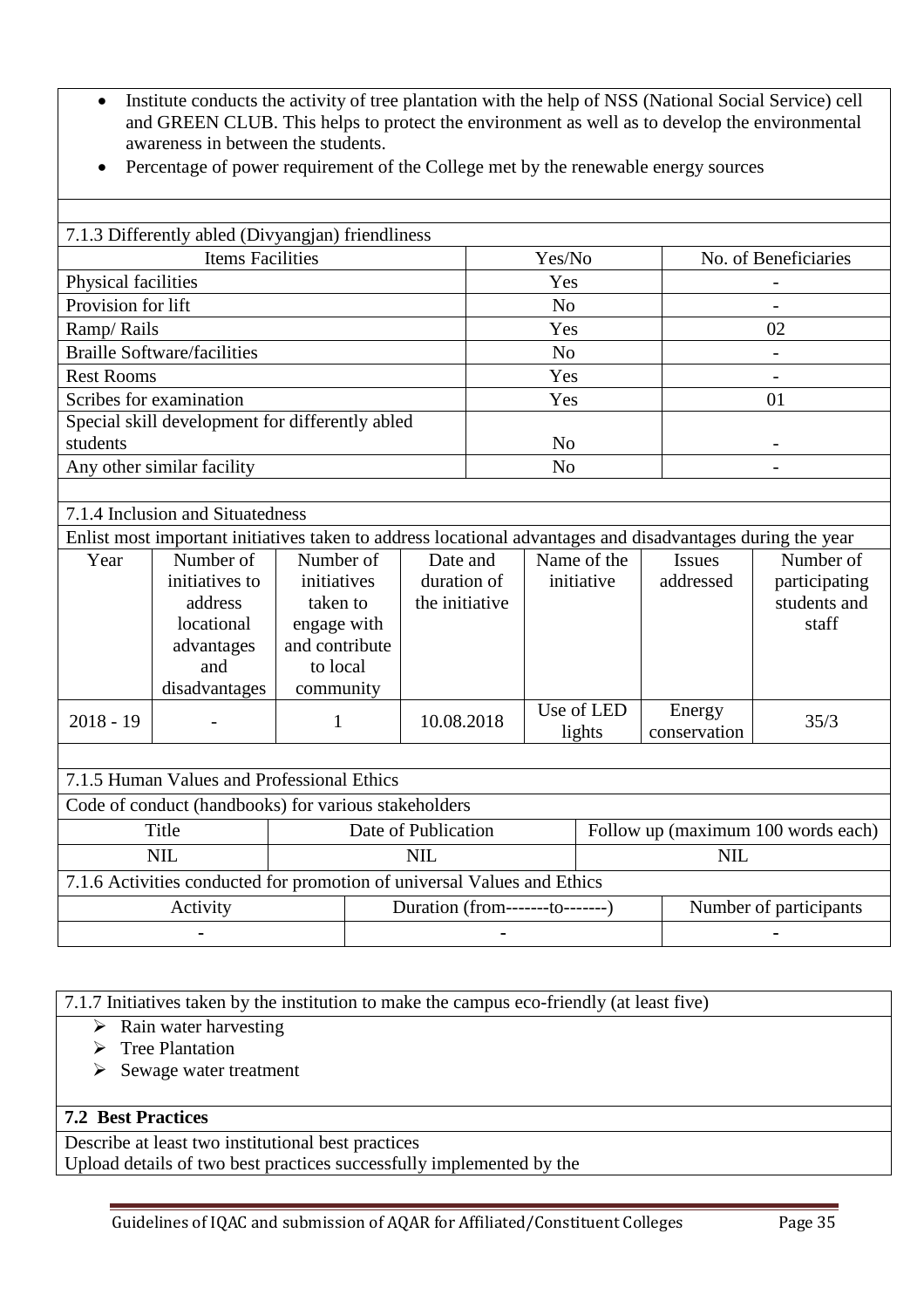#### institution as per NAAC format in your institution website, provide the link

[http://www.ppg.edu.in/engg/best\\_practices.doc](http://www.ppg.edu.in/engg/best_practices.doc)

 $\triangleright$  Continuous monitoring and assessment of students performance

The continuous assessment and monitoring the system of teaching and learning process helps the faculty members in recording the academic progress of each and every student. A Multi-pronged strategy is required to address these problems. First of all, academically poor performing students are identified by a well-defined evaluation system, formulated by the examination cell through unit tests. overcome the difficulties faced due to the medium of instruction, a well-planned and well spanned communication skill development program is provided with the help of external trainers in the first four semesters for all the students. A continual assessment and monitoring system is followed to solve problems like confidence level, awareness issues and attitude problems.

In practice, each faculty member is allotted with15-20 students and is acting as Tutor for those students. Tutor act like a local guardian and interact very closely with the students with the parental approach. They try to understand the academic and personal problems of their ward. Since the students attending the classes regularly will help them to understand the subject, it is monitored on hourly basis by the tutor. Any discrepancies in this regard are addressed by counseling and involving the parents.

Tutor help them in their learning process by checking their class notes and recommending materials and books to be followed and also suggest methods in reading and understanding concepts of the subject. During unit tests, the tutor visits the examination hall and observes their approach and presentation. Tutor discusses the corrected answer sheets with their wards pointing out the areas to be improved and also suggests how to be prepared for examinations.

To help them, remedial measures like extra class, hourly test and assignments are provided and monitored. In addition, they are supplied with University question papers and question banks. Regular counseling and motivation by the tutor helps him solving attitude problems.

#### $\triangleright$  Institutional Automation System (PALPAP ERP)

The Institutional automation system has been designated with the objective of storing and providing all the necessary information based on the requirements of the management, Principal, HoDs', class Advisors, Tutors, Students and Parents. A separate dedicated team of staff members are working for the automation related activities. The important features of the Campus Management System are

#### Student's personal data

The student's profile such as Name, Name of the parents, Date of birth, Address, Photo etc., will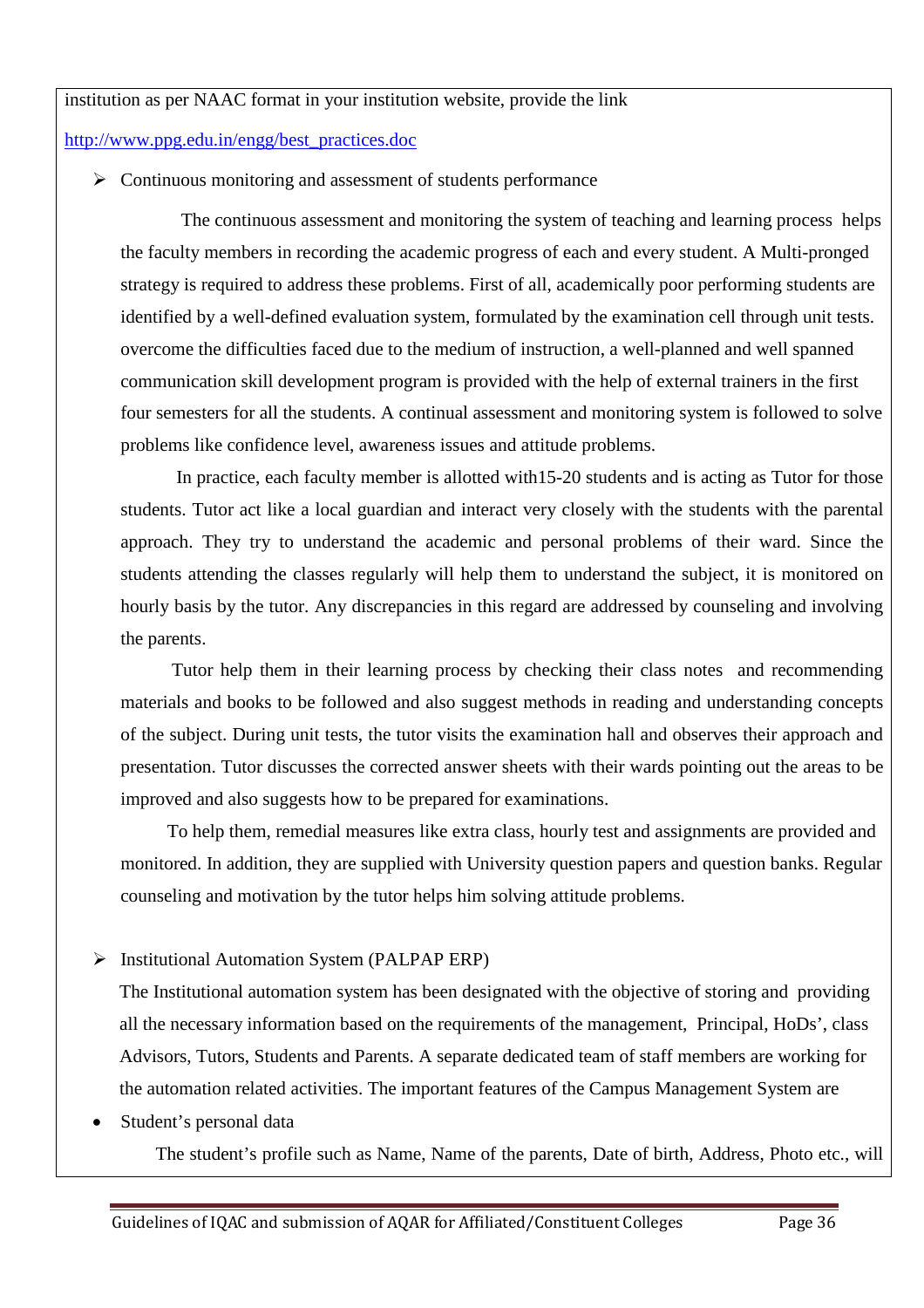be added during the admission.

*Student's academic performance*

The course registered, the marks scored in the internal assessment tests and the end semester examination results are available.

- *Staff Management System*
- Staff's personal profile

The staff profile such as Name, Designation, Qualification, Date of birth, Address, photo etc., will be added during joining.

- Staff work load details
	- $\checkmark$  The academic workload / timetable of all the staff members is available.
	- $\checkmark$  Staff Leave particulars.
	- $\checkmark$  Daily attendance of staff can be entered.
	- $\checkmark$  Staff can enter their Timesheet hour Wise topics (Class room delivery and syllabus completion details).
	- $\checkmark$  This system can be accessed by the concerned staff member, Department Heads and Principal. Staff alteration (in case of Leave) has to be entered by the HoD.

#### *Examination Management System*

- $\checkmark$  Internal tests marks report.
- $\checkmark$  Internal tests result analysis.
- $\checkmark$  End semester examination results.

#### *Library Management System*

- $\checkmark$  Books, Magazines and Journals database.
- $\checkmark$  Search for Books, Magazines and Journals.
- $\checkmark$  Access to e-resources.
- $\checkmark$  Book issue/return database.
- $\checkmark$  Stock report.

#### **7.3 Institutional Distinctiveness**

Provide the details of the performance of the institution in one area distinctive to its vision, priority and thrust Provide the web link of the institution in not more than 500 words [http://www.ppg.edu.in/engg/performance\\_of\\_ the\\_institution .doc](http://www.ppg.edu.in/engg/performance_of_ the_institution .doc)

Institute is always adhered to its vision statement which involves the technological as well as sociological aspects.

To remain adhere with the technological aspect, Institute has taken technical symposium namely PRAVAAH. Also to be connected with the sociological aspect, Institute has arranged the social camp through NSS (National Service Scheme) cell.

PRAVAAH was scheduled specially for the students from pre- final year and final year. The objective of this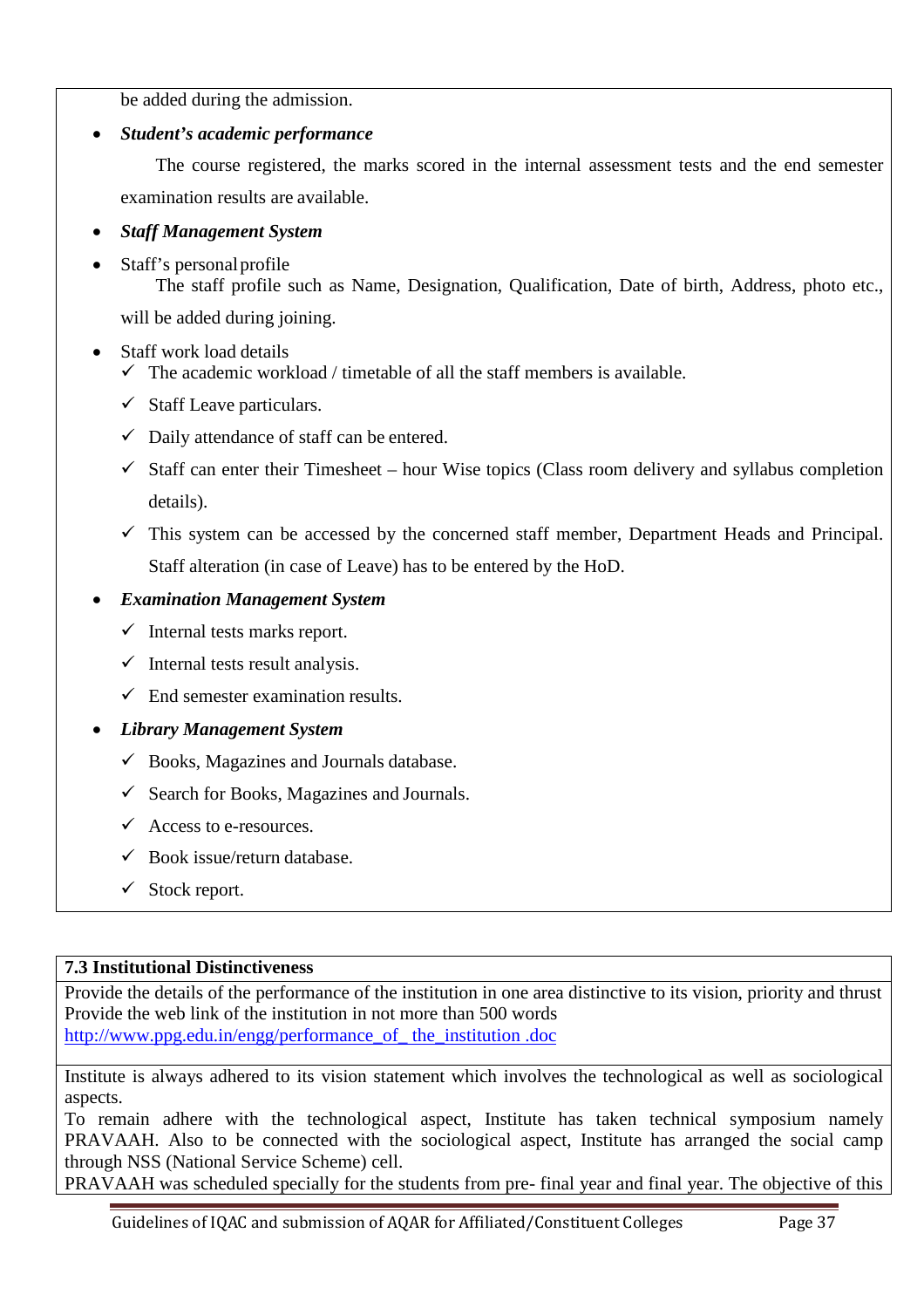programme was to provide the platform for the students to share their technical knowledge and to discuss the recent trends in their respective domain through paper presentation. In this programme, more than 200 students from various institutions were presented their papers.

PPGIT organizes social camp through NSS (National Service Scheme). Many social awareness programs were arranged. The guests from various fields were invited for this purpose. Students gave their contribution by teaching to village children, doing cleanliness activity.

#### **8. Future Plans of action for next academic year (500 words)**

- $\triangleright$  Institute has planned to contribute in social activities by arranging the camp in rural area through NSS (National Service Scheme) cell. With the conduction of this camp; various social awareness programs will be conducted with active participation of the student coordinators.
- $\triangleright$  Institute has planned to encourage more number of faculties to complete their doctorate or at least register for the same.
- with the help of incubation centre.  $\triangleright$  Institute has planned to carry out more number of trainings, workshops and submission of funding proposals so as to have overall upliftment of the institute. All these activities will be carried out
- $\triangleright$  Institute has planned to sign more number of MOU's with the various industries as well as premium institutes. With the help of this; sharing of expertise and facilities will be focused prominently. This will help to both the students as well as faculties to be in touch with new technologies as well as research methodologies.

*Signature of the Coordinator, IQAC Signature of the Chairperson, IQAC*

*\_\_\_\_\_\_\_\*\*\*\_\_\_\_\_\_*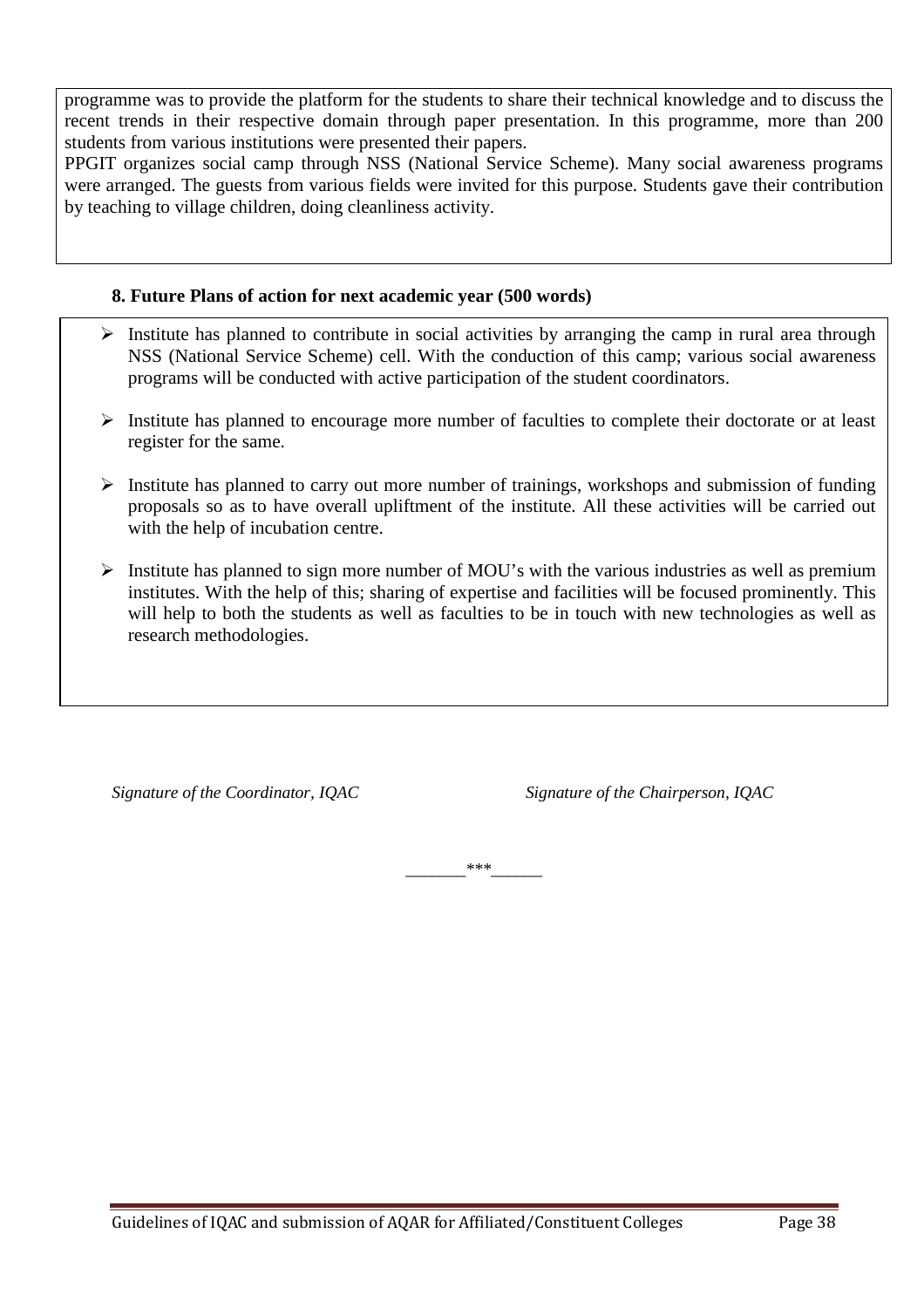#### **Annexure I**

#### **Abbreviations:**

| CAS         | <b>Career Advancement Scheme</b>         |
|-------------|------------------------------------------|
| <b>CAT</b>  | <b>Common Admission Test</b>             |
| <b>CBCS</b> | Choice Based Credit System               |
| <b>CE</b>   | <b>Centre for Excellence</b>             |
| <b>COP</b>  | <b>Career Oriented Programme</b>         |
| <b>CPE</b>  | College with Potential for Excellence    |
| <b>DPE</b>  | Department with Potential for Excellence |
| <b>GATE</b> | Graduate Aptitude Test                   |
| <b>NET</b>  | <b>National Eligibility Test</b>         |
| PEI         | <b>Physical Education Institution</b>    |
| <b>SAP</b>  | Special Assistance Programme             |
| SF          | <b>Self Financing</b>                    |
| <b>SLET</b> | <b>State Level Eligibility Test</b>      |
| TEI         | <b>Teacher Education Institution</b>     |

\*\*\*\*\*\*\*\*\*\*\*\*\*\*\*